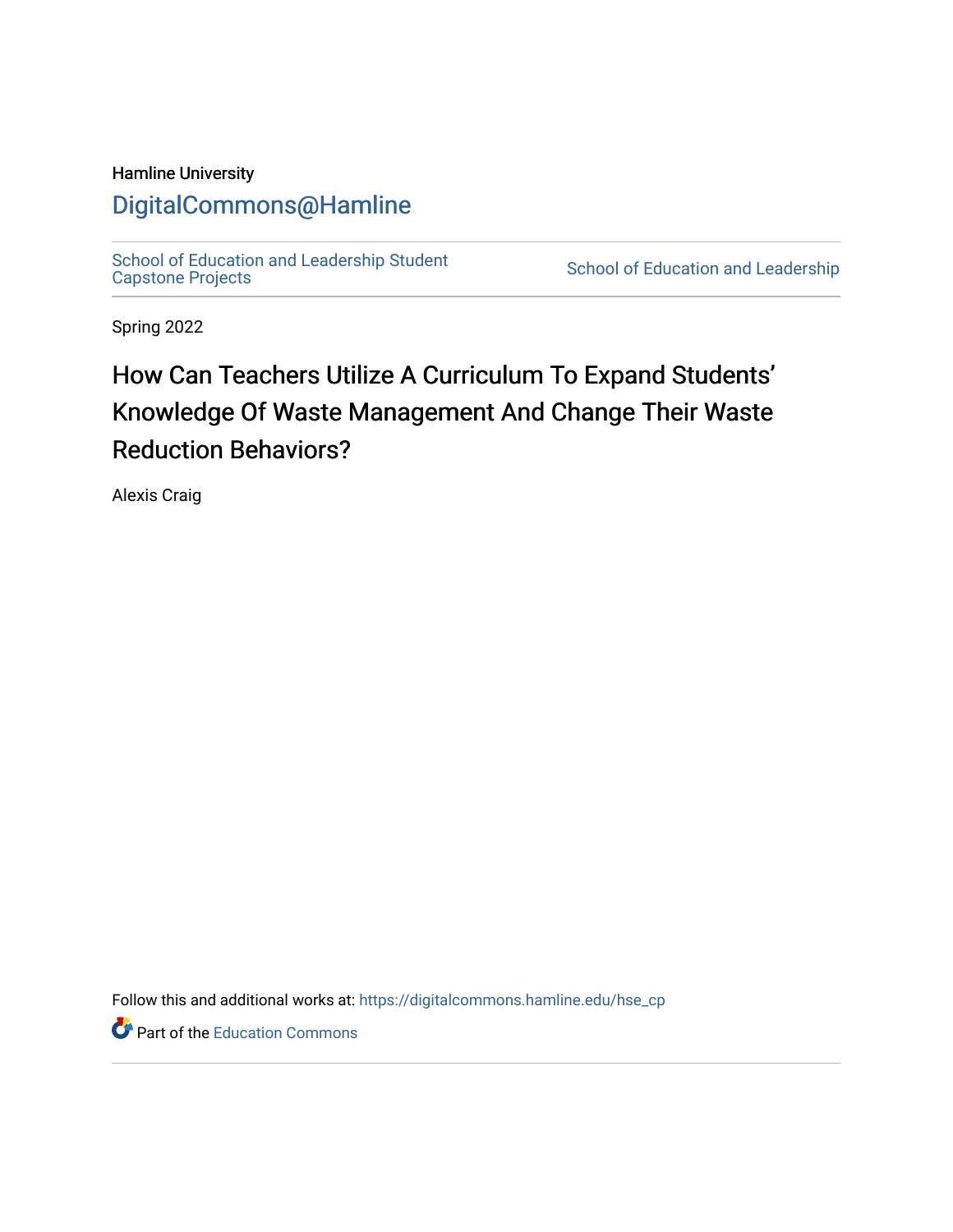# HOW CAN TEACHERS UTILIZE A CURRICULUM TO EXPAND STUDENTS' KNOWLEDGE OF WASTE MANAGEMENT AND CHANGE THEIR WASTE REDUCTION BEHAVIORS?

By

Alexis Craig

A capstone submitted in partial fulfillment of the requirements for the degree of Master of Arts in Education: Natural Science and Environmental Education.

Hamline University

Saint Paul, Minnesota

May 2022

Capstone Project Facilitator: Maggie Struck Content Reviewer: Diana Trussell Peer Reviewer: Danielle Simmons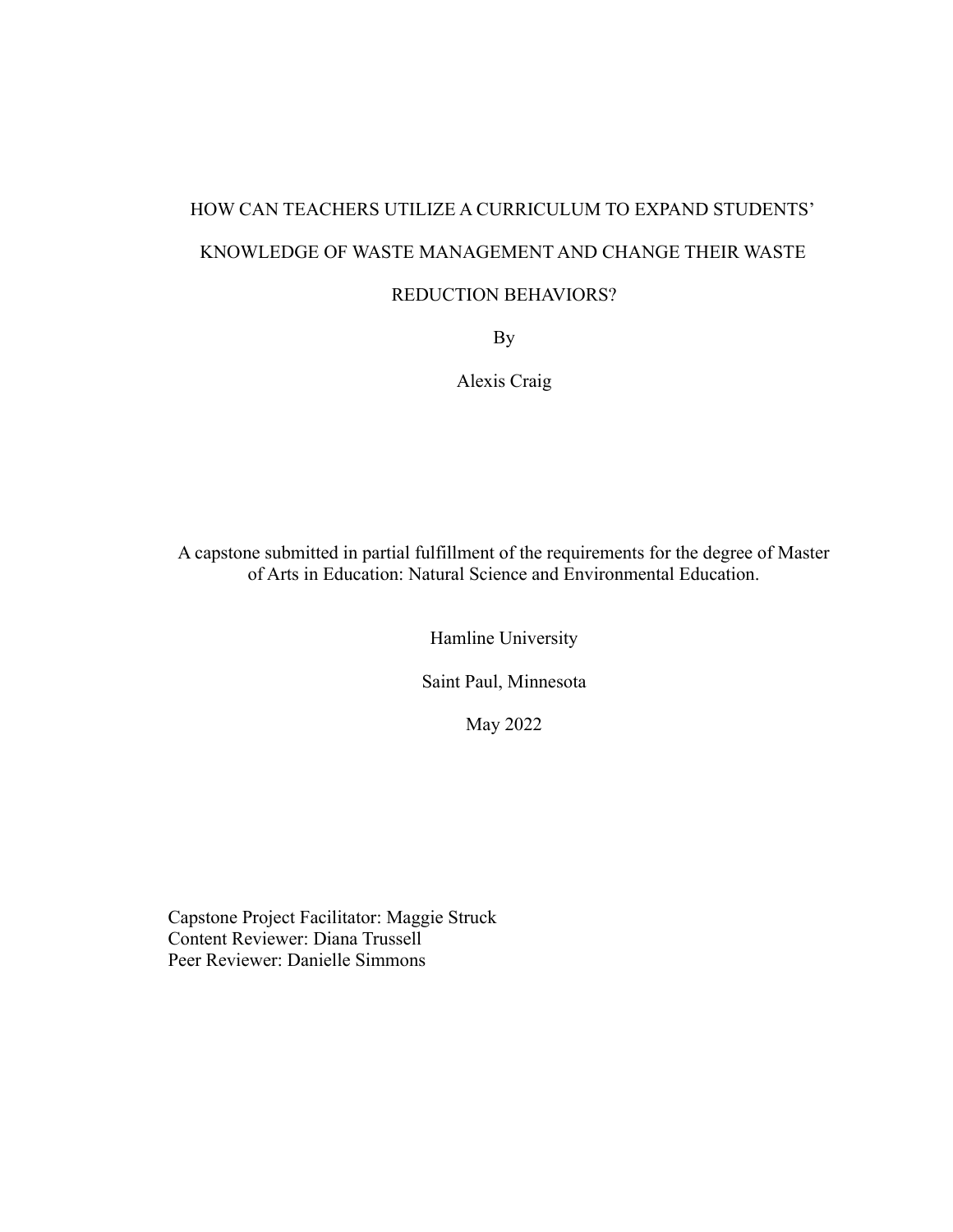# TABLE OF CONTENTS

| <b>CHAPTER ONE: Introduction</b>             |  | $\overline{\mathbf{4}}$ |
|----------------------------------------------|--|-------------------------|
| Overview                                     |  | $\overline{4}$          |
| Personal Experiences                         |  | $\overline{4}$          |
| A Family Tradition                           |  | $\overline{4}$          |
| High School Experience                       |  | 5                       |
| A New Path Discovered                        |  | 6                       |
| Professional Experience                      |  | $\overline{7}$          |
| Positionality                                |  | $8\,$                   |
| Rationale                                    |  | 9                       |
| Summary                                      |  | 10                      |
| <b>CHAPTER TWO: Review of the Literature</b> |  | 12                      |
| Introduction                                 |  | 12                      |
| History of Waste Management                  |  | 13                      |
| Federal History                              |  | 13                      |
| North Dakota Waste Management History        |  | 15                      |
| Waste Management                             |  | $18\,$                  |
| Waste Types                                  |  | 18                      |
| Waste Disposal                               |  | 21                      |
| Waste Disposal in North Dakota               |  | 22                      |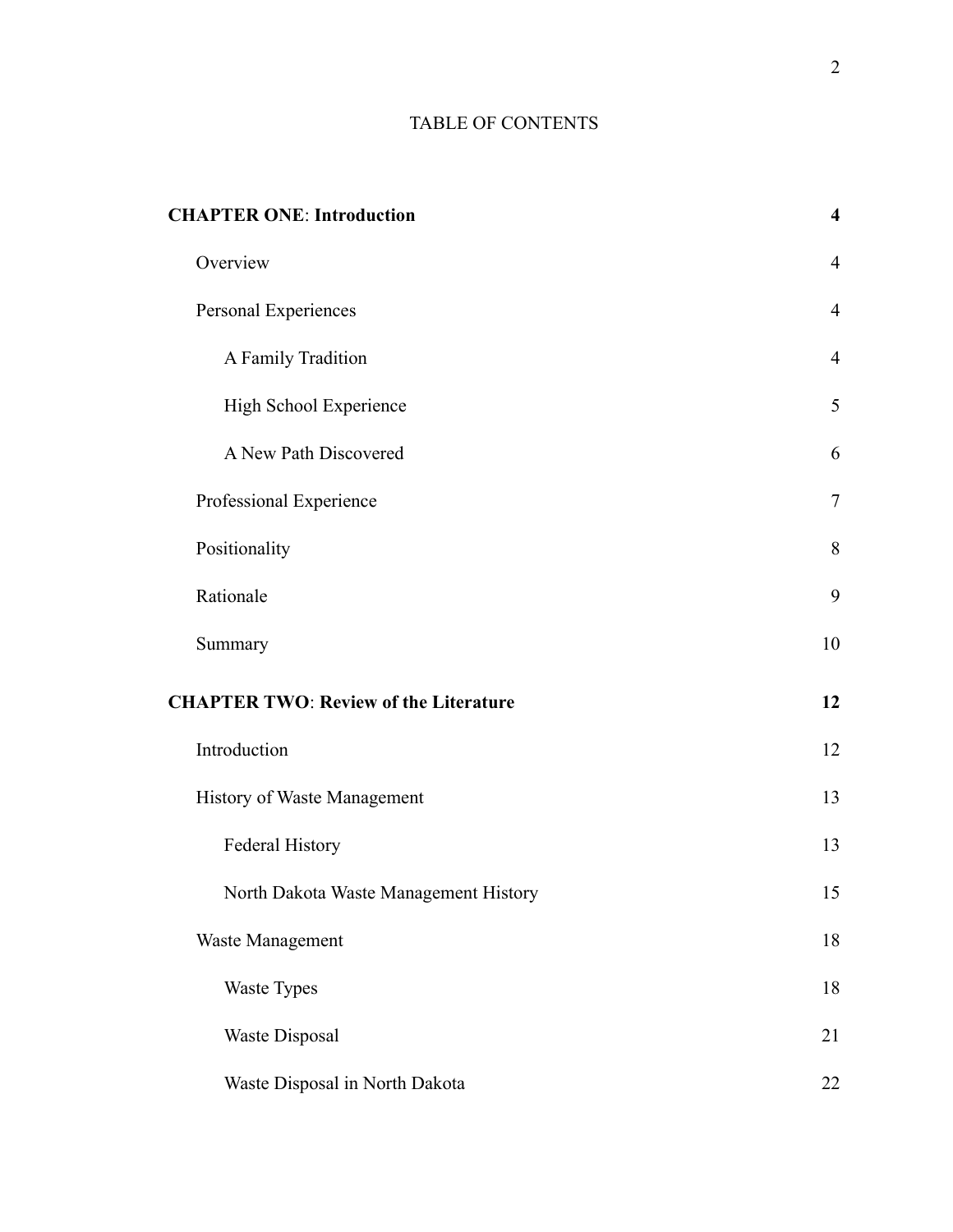| Recycling                                 | 25 |
|-------------------------------------------|----|
| Reduce, Reuse, Recycle                    | 25 |
| Recycling Market                          | 26 |
| Education                                 | 29 |
| <b>Environmental Education</b>            | 30 |
| North Dakota Educational Standards        | 31 |
| Summary                                   | 33 |
| <b>CHAPTER THREE: Project Description</b> | 36 |
| Introduction                              | 36 |
| Project Description                       | 36 |
| <b>Research Framework</b>                 | 36 |
| <b>Curriculum Development</b>             | 37 |
| Audience                                  | 38 |
| North Dakota Educational Standards        | 39 |
| Timeline                                  | 40 |
| Assessment                                | 40 |
| Summary                                   | 41 |
| <b>CHAPTER FOUR: Conclusion</b>           |    |
| Introduction                              | 42 |
| <b>Literature Review Revisit</b>          | 43 |
| Implications                              | 44 |

3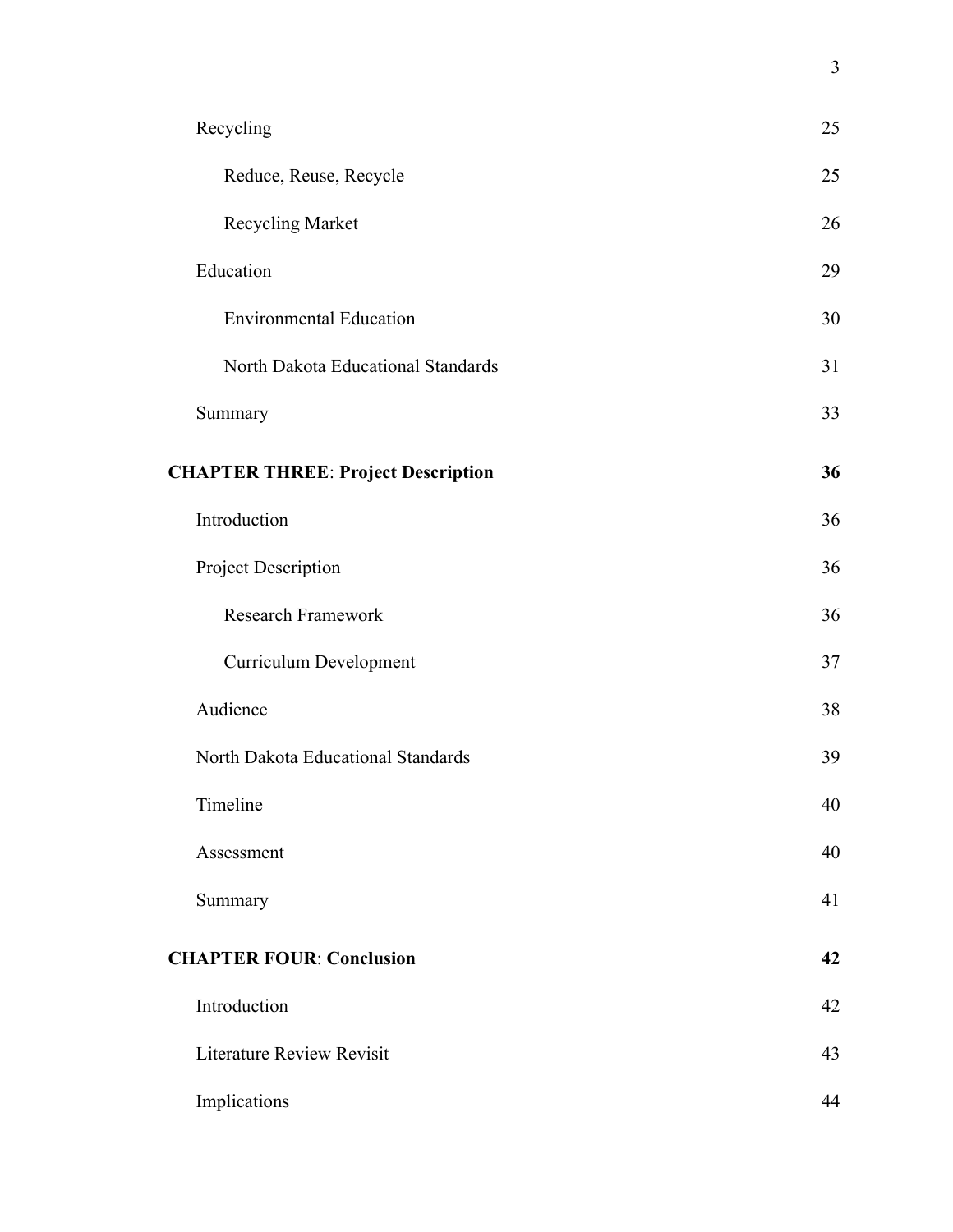| <b>REFERENCES</b>               | 51 |
|---------------------------------|----|
| Conclusion                      | 49 |
| Benefits to the Profession      | 48 |
| <b>Results Communication</b>    | 48 |
| Future Research & Opportunities | 46 |
| Limitations                     | 45 |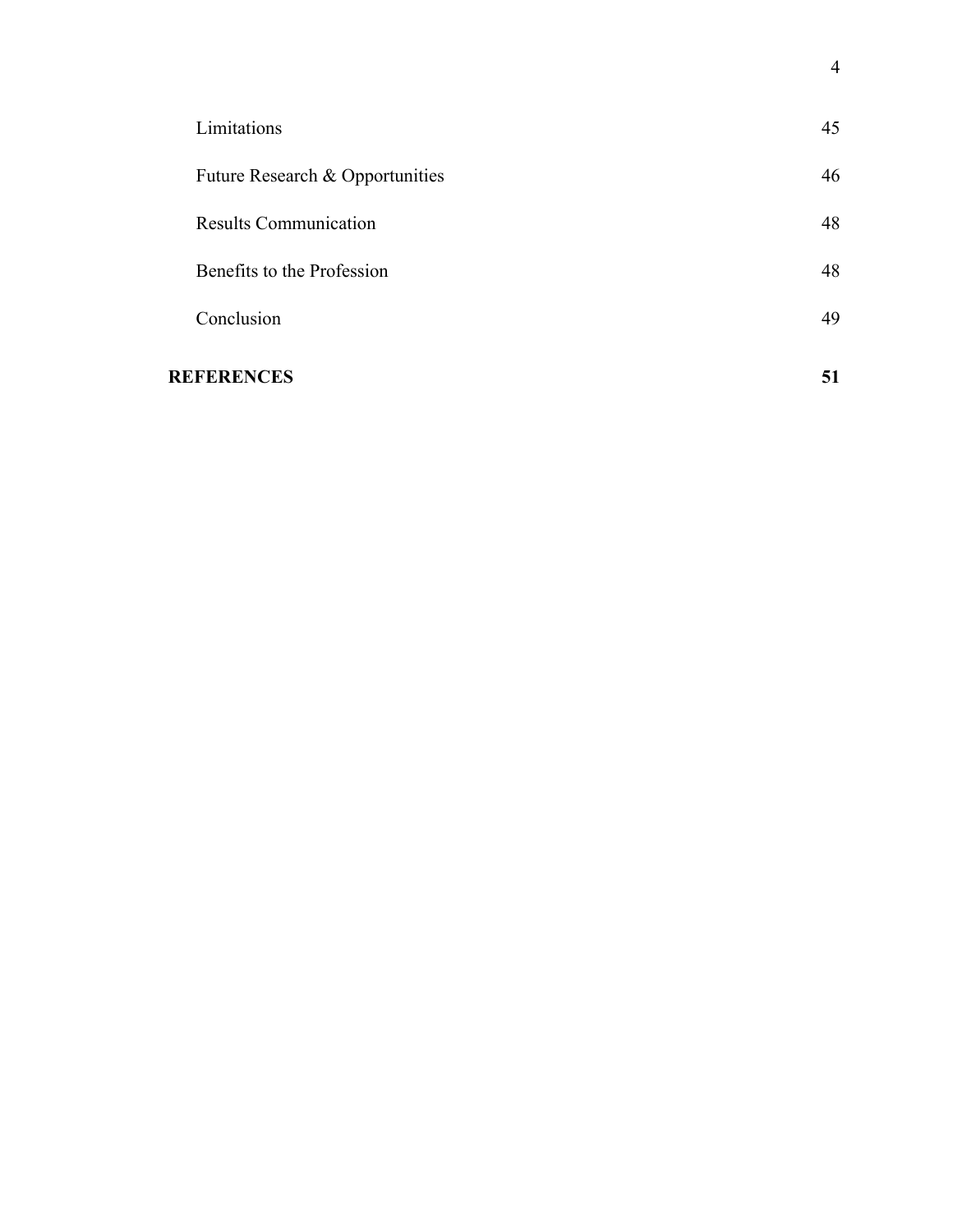#### **CHAPTER ONE**

# **Introduction**

# <span id="page-5-2"></span><span id="page-5-1"></span><span id="page-5-0"></span>**Overview**

In this first chapter I will focus on my personal and professional experiences that brought me to my Capstone focus; *How can teachers utilize a curriculum to expand students' knowledge of waste management and change their waste reduction behaviors*? Growing up I never really thought about where the stuff we threw away went. The only concept of waste I had was from our house involved making sure the garbage was taken out and placed on the curb for garbage day. During my undergraduate program my main focus was on fisheries and wildlife management with little focus on natural resources, unless they could be harvested or used. I did not have a real focus on waste management and reduction until I started my current role as an environmental scientist working for the North Dakota Department of Environmental Quality. This first chapter will also cover the rationale for the research question and how an in depth waste management curriculum can help improve students' waste reduction behaviors.

### <span id="page-5-3"></span>**Personal Experiences**

#### <span id="page-5-4"></span>*A Family Tradition*

My introduction to the outdoors was accompanying my parents and grandparents on hunting and fishing trips. Even though we were not old enough to hunt or fish, I always enjoyed getting to tag along and sit outside. I usually passed the time playing with the surrounding grasses or watching animals and insects that were in the area. I would also be tasked with helping to go and retrieve the animals that they harvested. I was never scared or upset when I saw the dead animals, instead I found myself fascinated with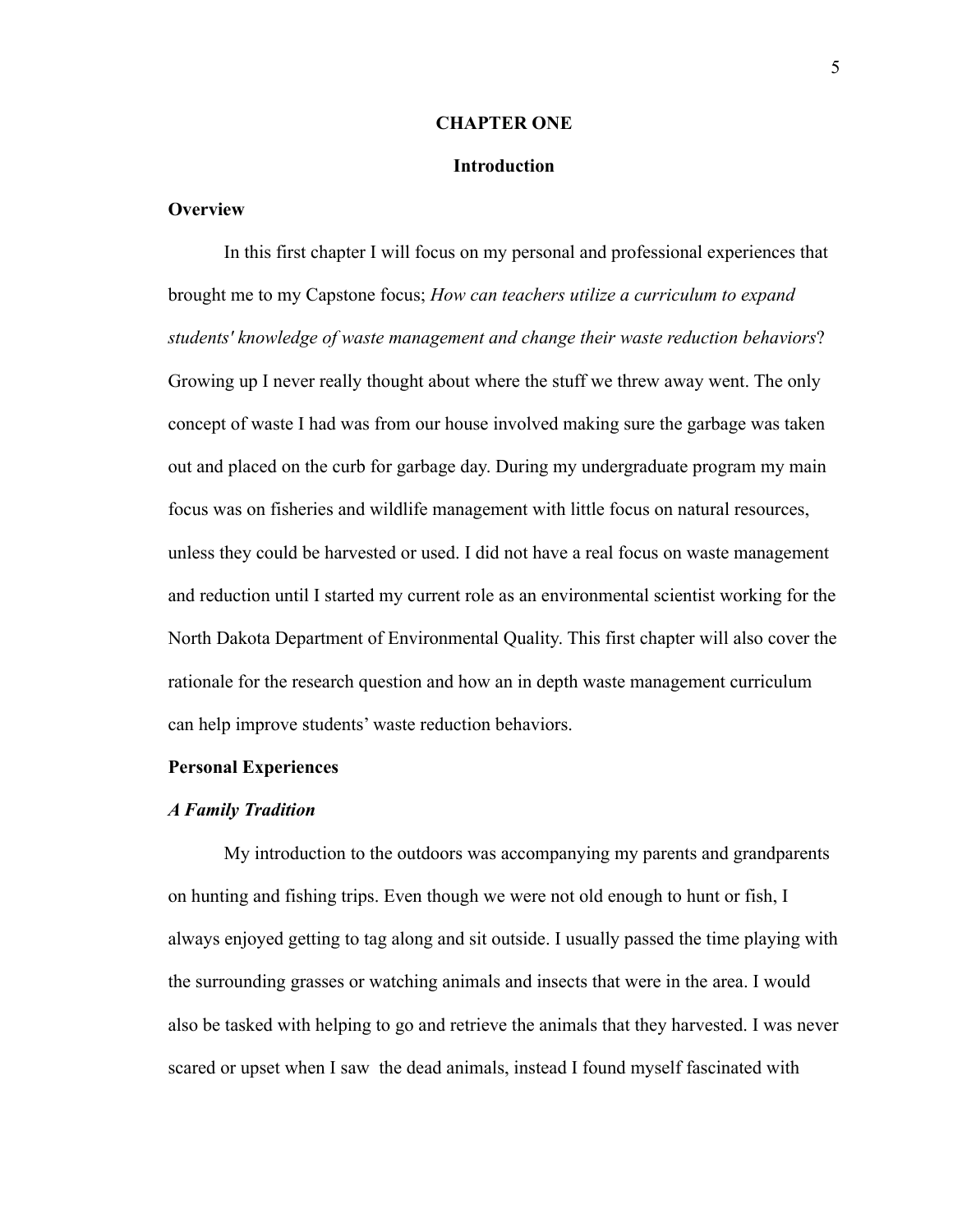them. I enjoyed getting to see the animals up close and you could often find me studying the animals (as best as a five year old could) trying to figure out how a bird's wings worked or what a deer's antlers were made out of.

I attended my hunter's safety and education course as soon as I was old enough, and then found myself accompanying my parents and grandparents as another hunter in the group. I always found myself asking questions about the animals we had harvested, and wanted to learn as much as I could about the animals we were eating. Switching from observer to participant meant that I would spend almost every free weekend and holiday outdoors, growing my passion for wildlife and the environment.

## <span id="page-6-0"></span>*High School Experience*

I had decided in Kindergarten that I wanted to be a veterinarian when I grew up. I kept this same mindset throughout my K-12 experience, only switching career routes the last semester of senior year. Since I wanted to get into a veterinary school, I focused all of my elective choices on extra science and agricultural classes that could help me qualify for an undergraduate and veterinary program. The class that had the biggest impact on my high school career was Environmental Science. The class focused on a lot of different environmental topics and issues, and our teacher would almost always leave time for discussion of topics, instead of just lecturing and giving homework.

The class involved hands-on activities and experiments, with us usually getting to go outside to learn or gain experience about a topic we were currently covering in the class. My favorite outing during this class came when we were discussing the water cycle, water systems, and water quality. We spent the week having different lectures and discussions on the topics, which then led up to an extended class period where we would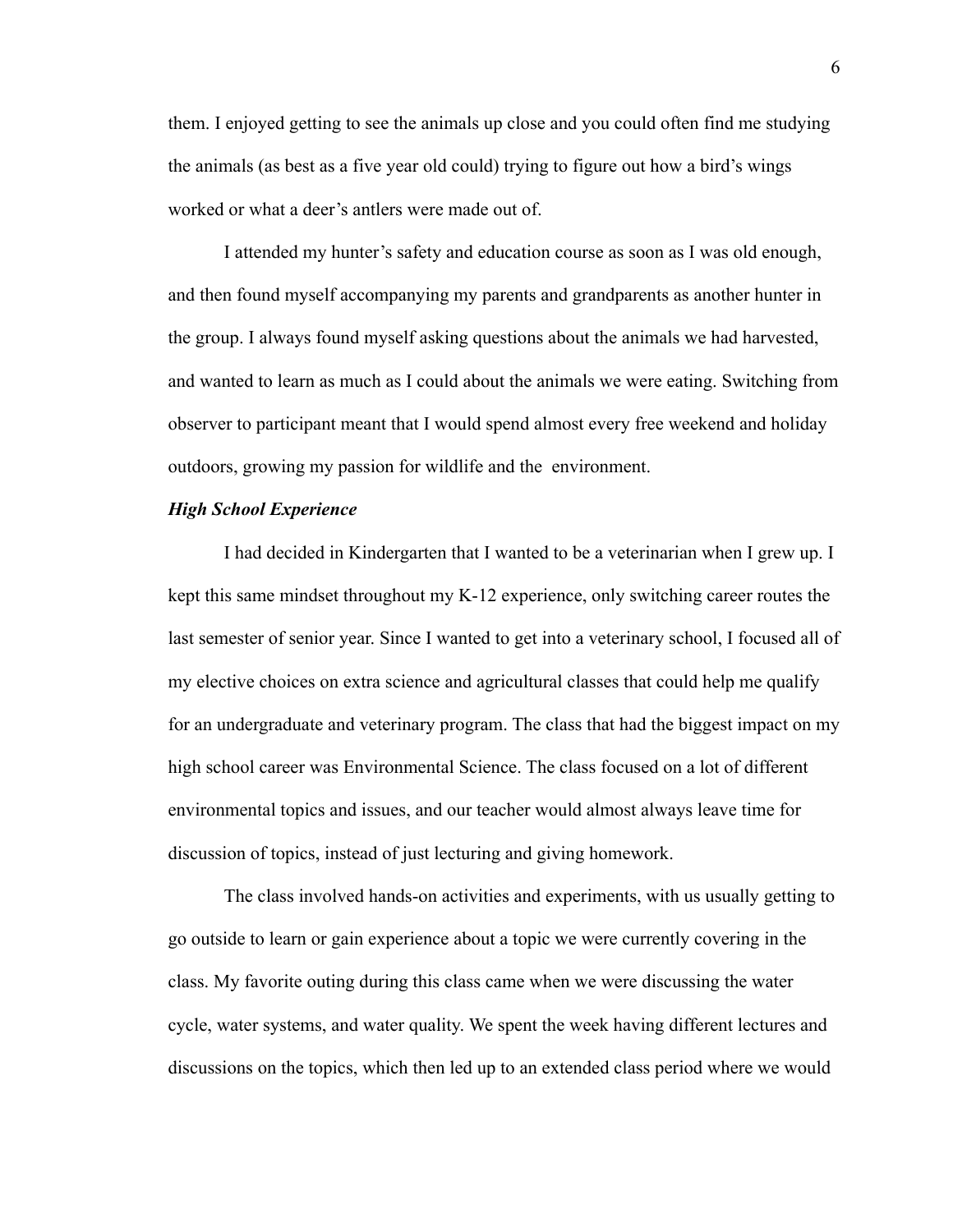apply what we learned. We used the information we had learned throughout the week on the Mouse River, a local river that was half a block away from the high school. Once we were at the Mouse, we were divided into different groups to obtain information about the river and what its water quality was. One group used chemical water quality test kits to determine the pH of the water and if any chemicals were present. Another group got to use a special tool to determine the current flow rate of the river, and compare it to what was currently listed on the Army Corps of Engineers. I was in the group in charge of collecting water bugs from the river, as the species present could help give a quick insight on the health of the river. Our bug species identification cards came from the Valley City State University entomology department. I still can remember spending all morning at the river, and laughing along with my classmates as one of the other students fell and filled his waders full of water.

Taking this class made me stop and think about what I wanted to do professionally, and I found myself researching different career options in the environmental field. While I still loved animals and wanted to work with them, I also wanted to be able to spend time outdoors and keep the environment healthy. I ended up withdrawing my application for a four year veterinary technician program that would help me get into a veterinary school, and applied to attend Valley City State University for their fisheries and wildlife science undergraduate program.

# <span id="page-7-0"></span>*A New Path Discovered*

For the first 2.5 years of my undergraduate program, I was set on a career path as a biologist working for a state government or the federal government. During my spring semester of my junior year, I started to volunteer during our wildlife club's junior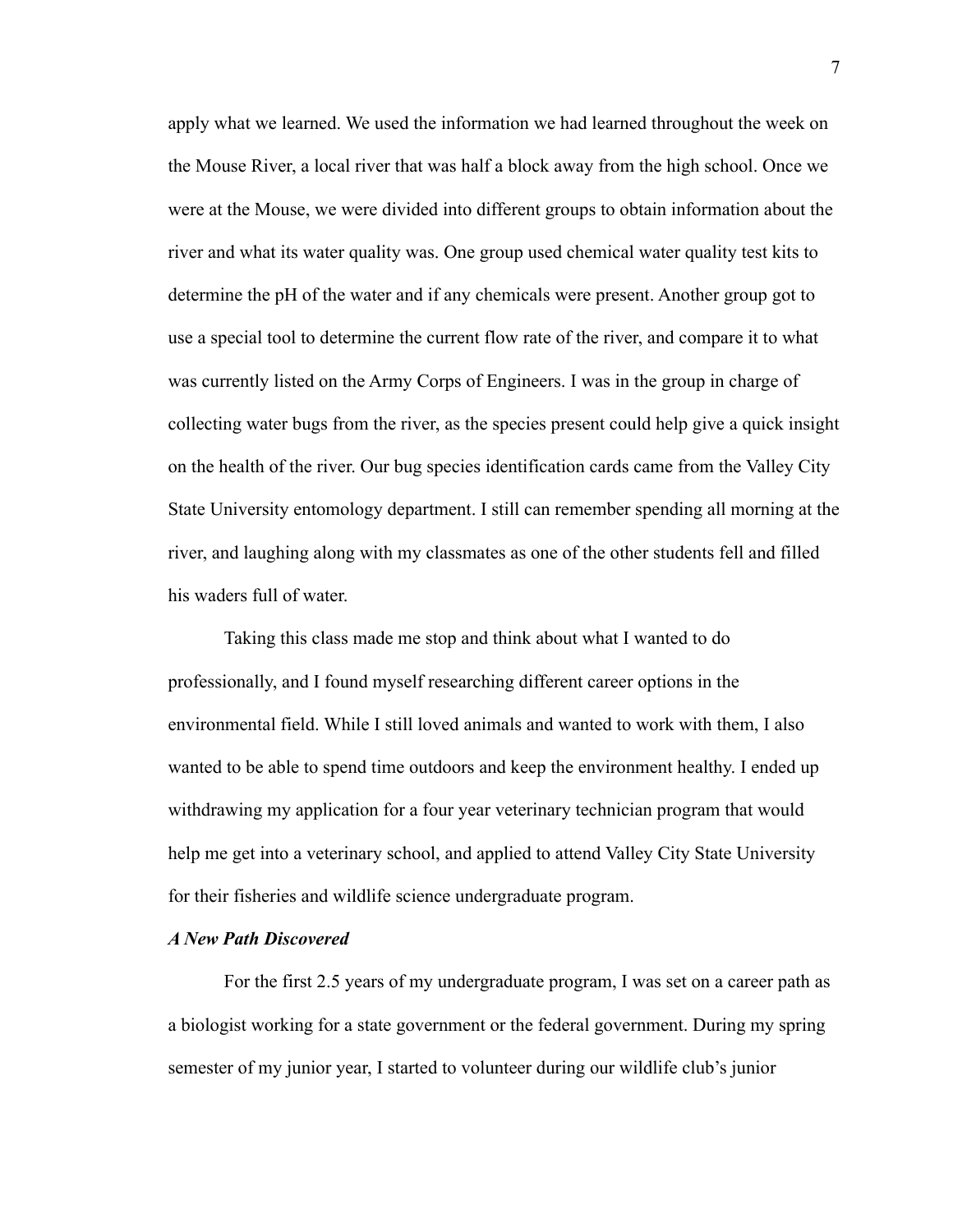naturalist program. We would hold an environmental education event or activity for local elementary and middle school students once a month. The activities could include canoeing, fishing, and archery during the warmer months, and during the winter we would choose a topic, such as birds, and give a small presentation and then have educational activities after the presentation. Working with the junior naturalist program really helped me discover my passion for teaching others about the environment. I also had experience tutoring other students who would ask for help and being a teacher's assistant for multiple classes I had already taken. I soon started looking into different options to get into the education field. I determined that I did not want to be a formal teacher, and instead would fit better into an informal teaching setting. I started looking into master's programs for environmental education and ended up getting accepted into the University of Minnesota - Duluth's program. Due to some personal conflicts in which I would end up missing 80% of the first semester, I ultimately withdrew my acceptance from the program.

# <span id="page-8-0"></span>**Professional Experience**

After graduating from my undergraduate program, I found myself struggling to get a job in the natural resources field. During this time, I had to take jobs that were not in the environmental field, but almost two years after graduation I found a job for an environmental scientist position working for the North Dakota Department of Environmental Quality. I was unsure about working with landfills, as it wasn't what I had imagined myself doing during my undergraduate program, but was willing to give it a shot.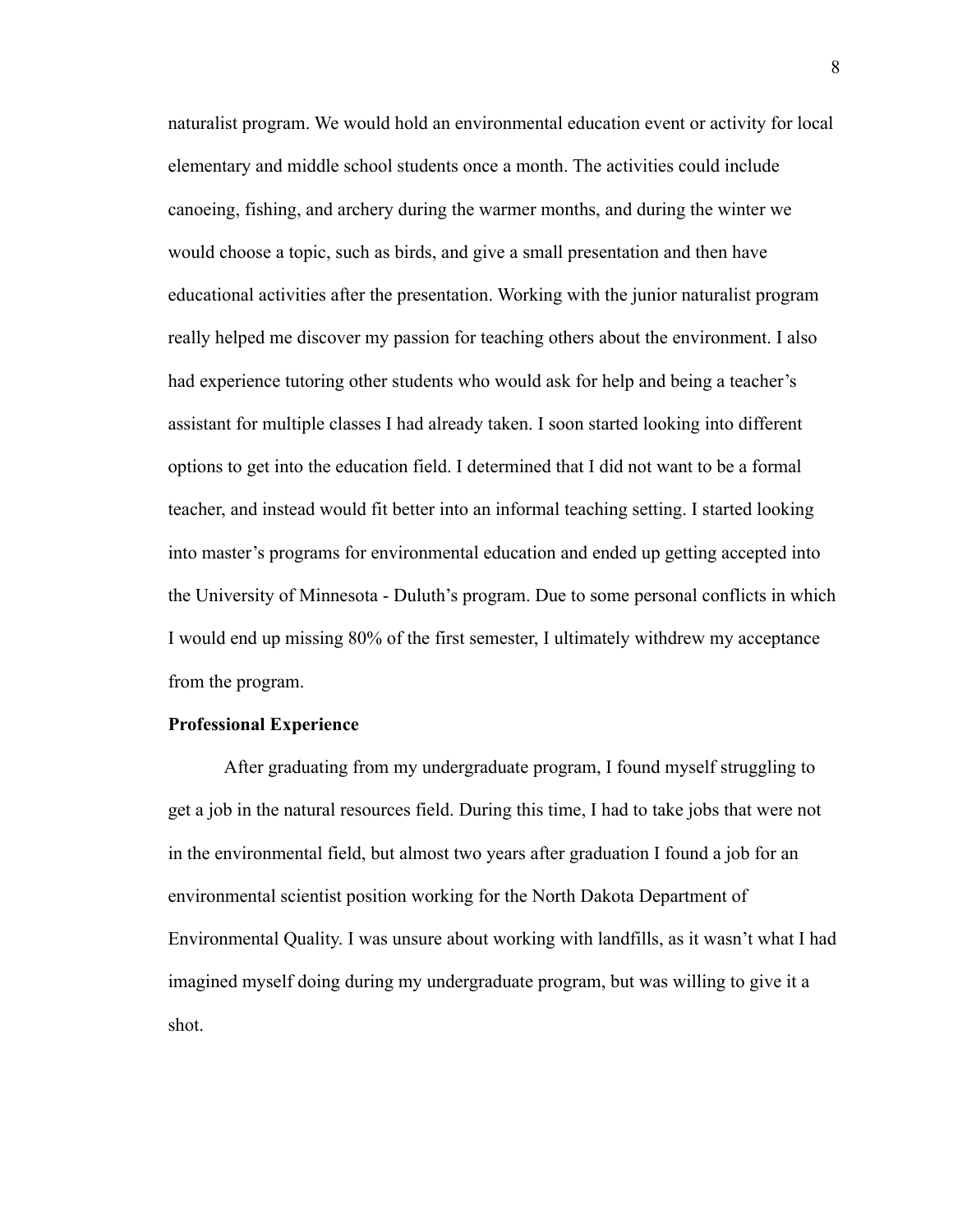I started work with the North Dakota Department of Environmental Quality in October of 2019. I have expanded my knowledge of landfills as well as waste management and reduction since starting this position. I have taken over the educational events that my program holds or participates in, and I am currently chair of the Bismarck Earth Day Festival Planning Committee. I have found that the educational events and conferences are my favorite days of work, whether I am working with the adult landfill operators or the elementary and middle school students.

Working with the elementary and middle school students, we focus most of our education on recycling and waste reduction. Recycling opportunities in North Dakota have decreased with the recycling market's decrease and being far away from a recycling center. All recycled items from North Dakota need to be transported out of state to a recycling center, with the closest being located in Minneapolis, Minnesota. Waste reduction has really become a passion of mine, as it is something that I can do in my personal life. I have started to recycle anything that I can, buying items with recyclable or no packaging, composting, and using reusable bags during our shopping trips.

### <span id="page-9-0"></span>**Positionality**

During my undergraduate I would have never thought that I would have a professional career in solid waste management. I was not even aware it was a career option at the time. Now that I have gained two years of experience in the field, I have started to develop my own opinions on the field, along with solutions to waste reduction.

Growing up in a middle-class, white household I have been fortunate to be able to achieve my goals and have access to items or programs that I would need to accomplish them. When I was exposed to environmental justice, I noted that many landfills were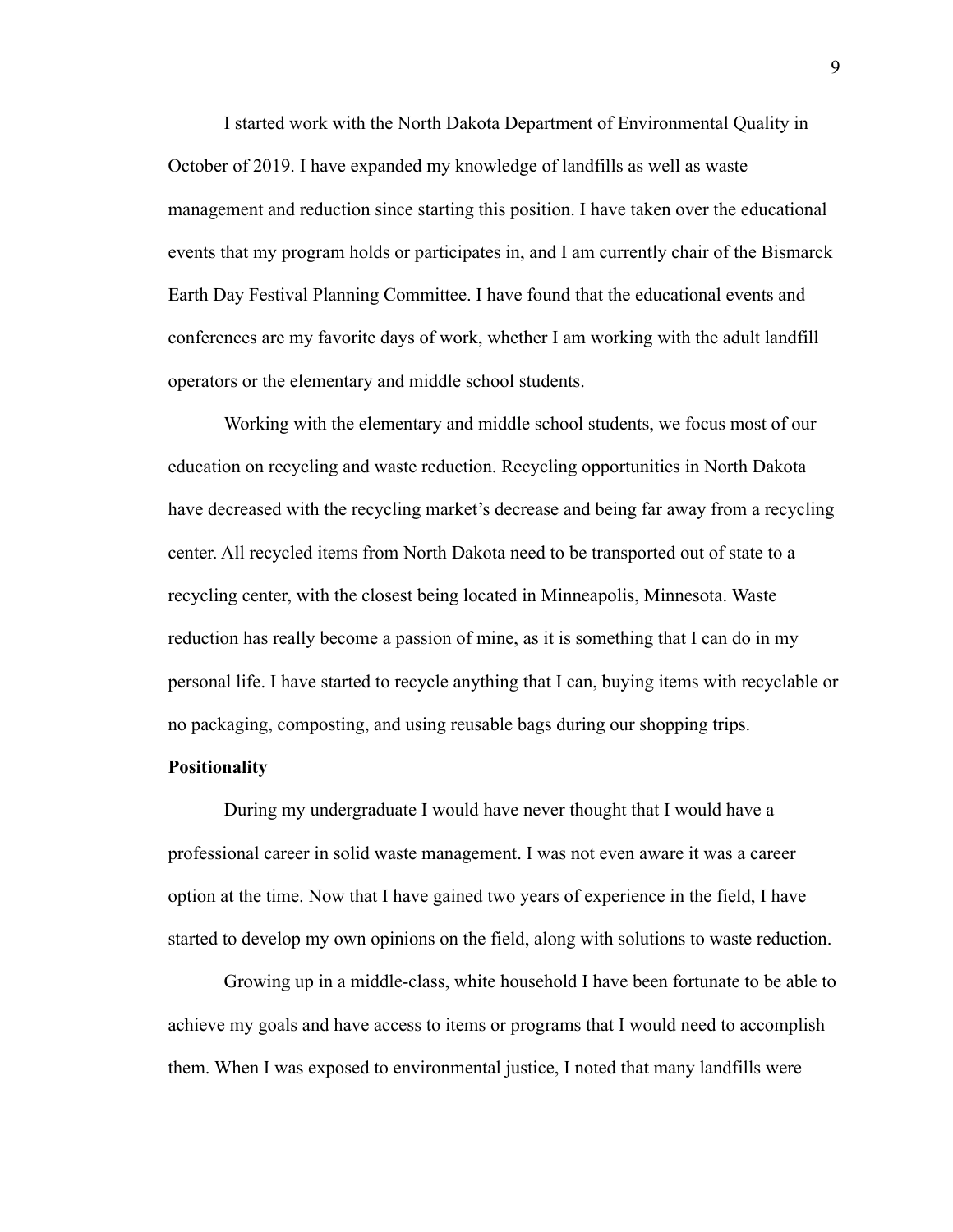located in neighborhoods where mostly people of color lived. We do not currently have any regulations regarding environmental justice and how we determine whether a landfill can go in an area, other than the geological factors that are found in our rules. I think this has led to me having an unconscious bias for landfills and how they can affect other people, as I do not actively think about where our state's landfills are located and how they may be impacting people differently.

The biggest biases that could impact my research would focus around the waste reduction and recycling behaviors. Due to my upbringing and my current financial security, I have no problem spending extra money to reduce waste impacts, such as buying more expensive items that have less packaging or being able to recycle the items that we cannot get around purchasing. Before this project, I had never really looked into how it might not be feasible for other people to reduce their waste impact. Even if it was feasible to put a recycling program in a city, it might not be the most important policy for that city. They may be battling a drinking water problem, and using money to start a recycling program would cause more environmental or human health problems than it would fix.

# <span id="page-10-0"></span>**Rationale**

While recycling is not the only answer to improving environmental health, I feel waste management and waste reduction knowledge are important topics for students to learn about. Many of the educational resources for waste management focus only on recycling and reducing your footprint. Most of these educational resources are also geared towards adults, as they include information on programs present in the city. If recycling is covered in the classroom, it is only taught over a few days and then it is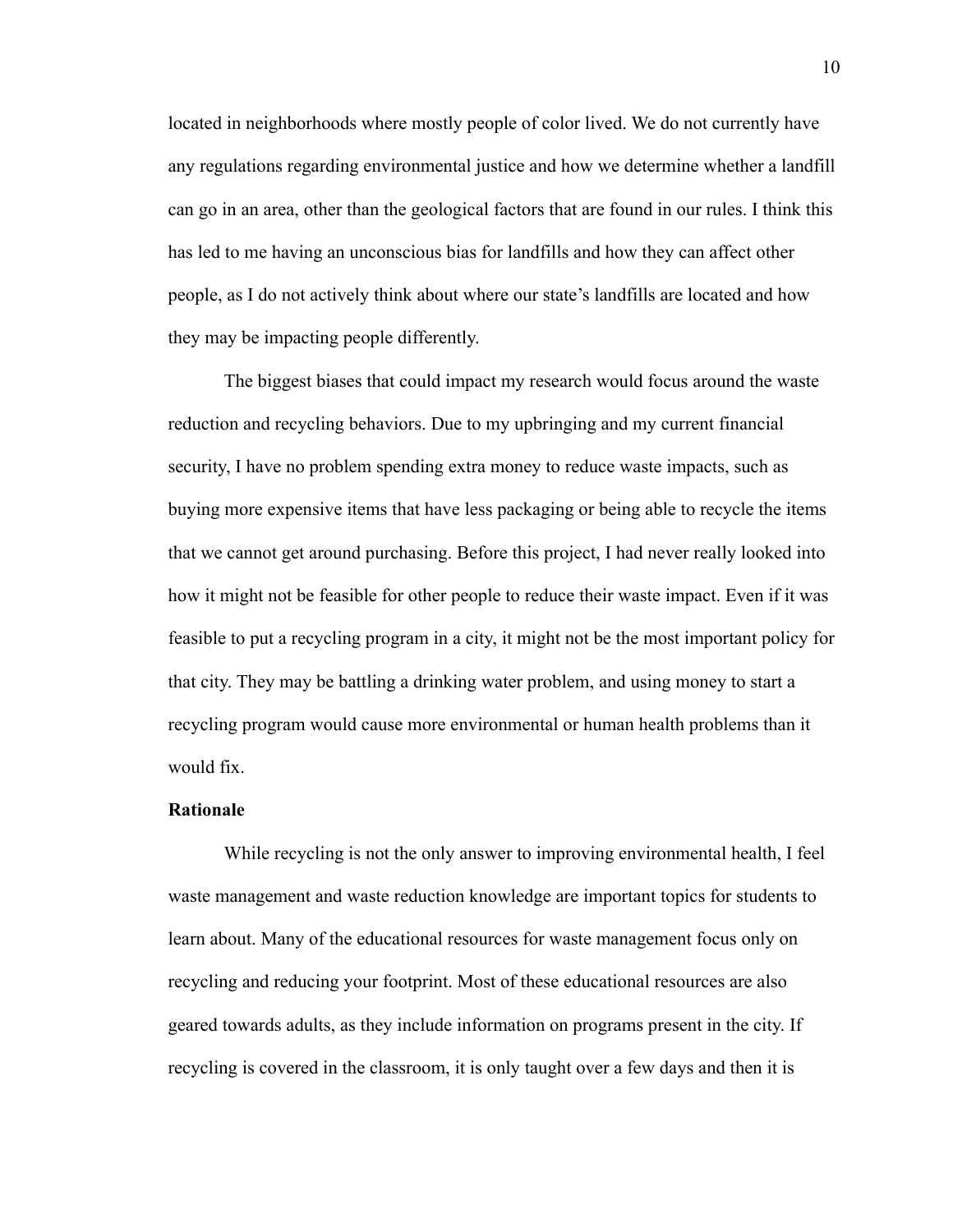never covered again. Even with the limited education available, people can still end up wish-cycling. Wish-cycling is recycling items that cannot be recycled (Farnsworth, 2020). These items can then contaminate the load available for recycling, and instead all of the items in that load will have to go to the landfill.

In order to understand recycling, students need to have an understanding of waste management and landfills. Understanding where their garbage is going and the impact their garbage can have on the environment can help to promote good recycling practices. Even if students are not in charge of their household garbage, their ideas can influence their parents' thoughts and behaviors. Using this educational curriculum, teachers and students can work with their local and state governments to help promote recycling and proper waste management in households, schools, and at their landfills. Even if it does not have a positive impact on their recycling behaviors, it will still allow students to experience and understand where their garbage is going and the impacts their waste management behaviors can have on the environment.

#### <span id="page-11-0"></span>**Summary**

Nature has always been a passion of mine, but if my family did not have a family tradition of hunting and fishing, I probably would not be pursuing a career in environmental education today. I think I would have gone to a veterinary school, but I would not be recycling or thinking about the impact myself and others are having on the environment. While hunting and fishing greatly influenced my undergraduate program choice, my high school environmental science class also helped me choose a college to look into and then attend.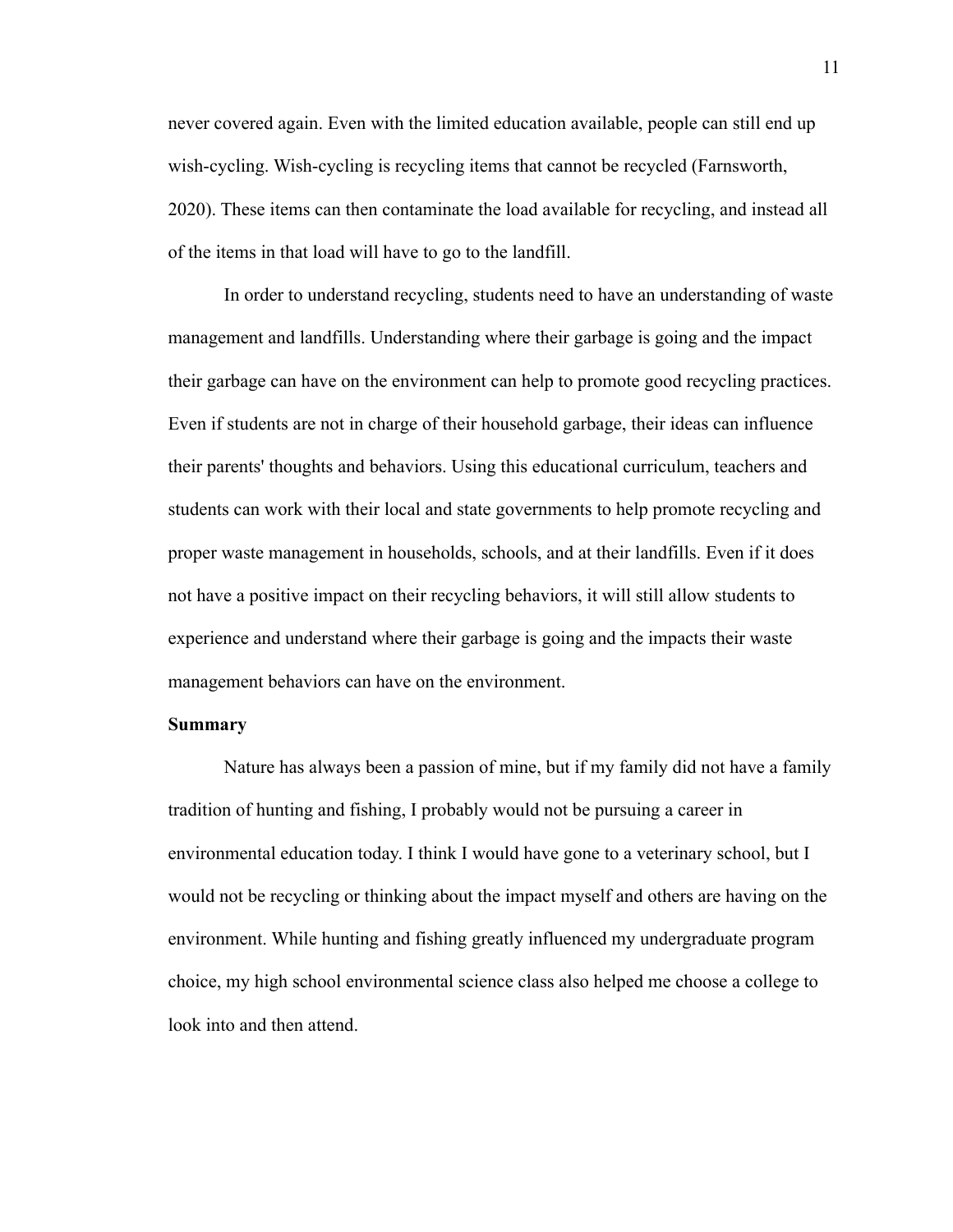During my undergraduate education I really started to explore more career options that a fisheries and wildlife science degree could get me. During this time I found my other passion of teaching. While I had some experience teaching during my teaching assistant positions and tutoring others, it did not really hit me that I wanted to teach others until I started my work with the junior naturalist program. This really influenced my decision to start looking into environmental education, and how I could get into the educational field so close to graduation.

While I did not think the environmental scientist position with the North Dakota Department of Environmental Quality would be a good fit for me, it has ended up influencing my personal and professional life. Taking this position let me start a master's program, and it has also allowed me to start working at educational events. This position influenced my decision to make an educational curriculum on waste management and recycling. This curriculum will help answer the question: *How can teachers utilize a curriculum to expand students' knowledge of waste management and change their waste reduction behaviors?*

In Chapter Two, I will be focusing on waste management including the history of waste management, current waste management, waste definitions, recycling, and composting. I will also be looking at effective teaching methods and North Dakota state education standards for middle school students, and how this will influence how the curriculum is set up. Chapter Three will include an in-depth look at the educational curriculum, the curriculum audience, and techniques that were utilized. Chapter Four will reflect on the capstone project and my learning experience throughout.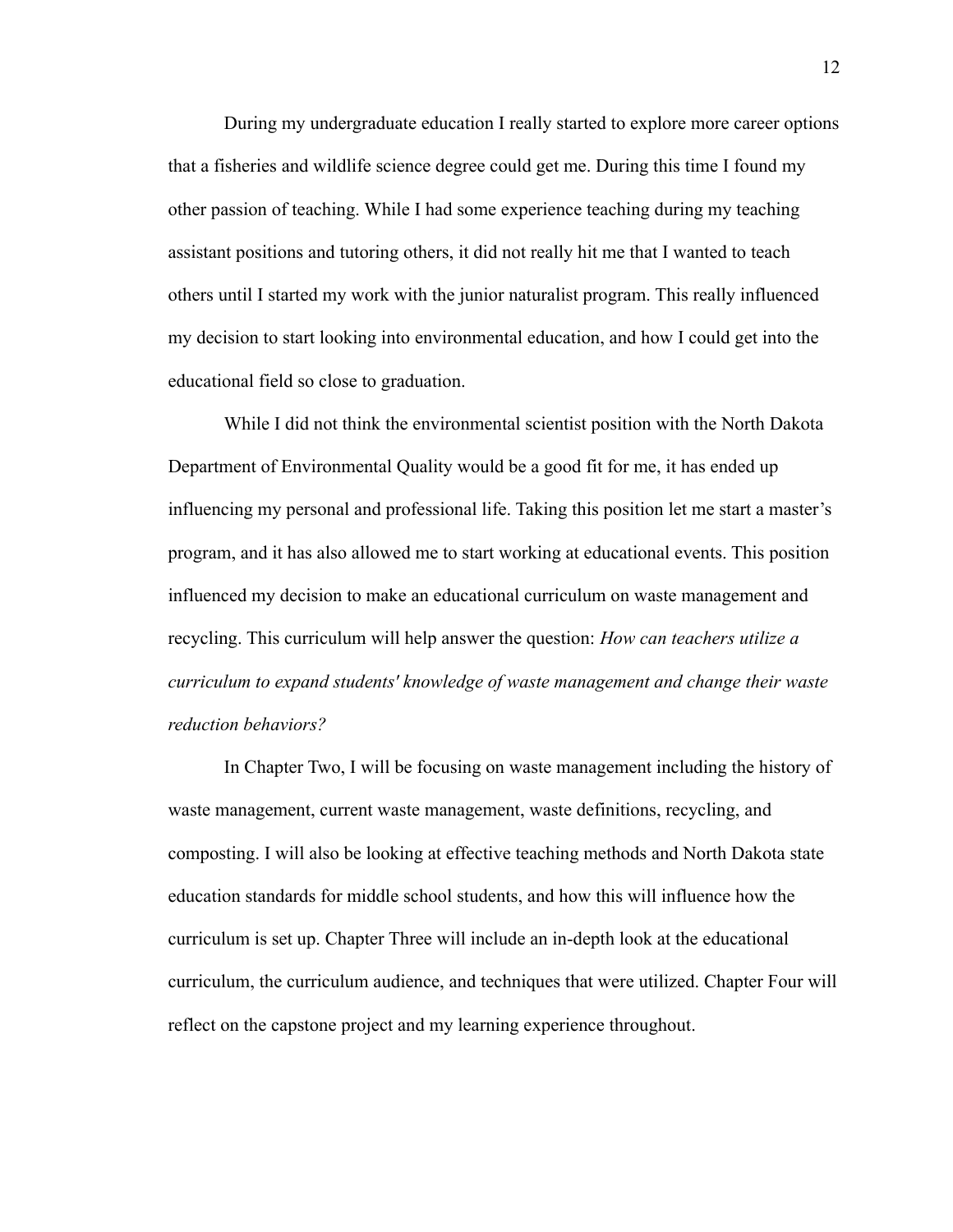#### **CHAPTER TWO**

#### **Review of the Literature**

# <span id="page-13-2"></span><span id="page-13-1"></span><span id="page-13-0"></span>**Introduction**

Chapter One focused on the experiences and rationale that led me to the research question: *How can teachers utilize a curriculum to expand students' knowledge of waste management and change their waste reduction behaviors?* To answer this question, I will be developing a waste management curriculum that can be used by both formal and informal educators. In order to develop this curriculum, I will be conducting a literature review of the following broad topics: the history of waste management, waste management, recycling, and North Dakota educational standards.

The first topic that will be explored is the history of waste management. Understanding the history and how it has impacted current waste management standards will be key to students understanding current rules and regulations, both at a state and federal level. After discussing the history of waste management, the second topic will shift focus to present day waste management. This topic will cover the different types of waste, disposal options, and current rules and regulations for waste management. Understanding current waste management practices will be important for students to understand, as most do not think about where their trash is going after it gets put out on the curb for pickup. These two topics will set up the base knowledge that students will need before exploring waste reduction.

The third topic that will be explored is waste reduction. This section will focus on waste reduction, recycling, the recycling market, and access to reducing, reusing, and recycling waste. The last section for this topic will focus on how students can use this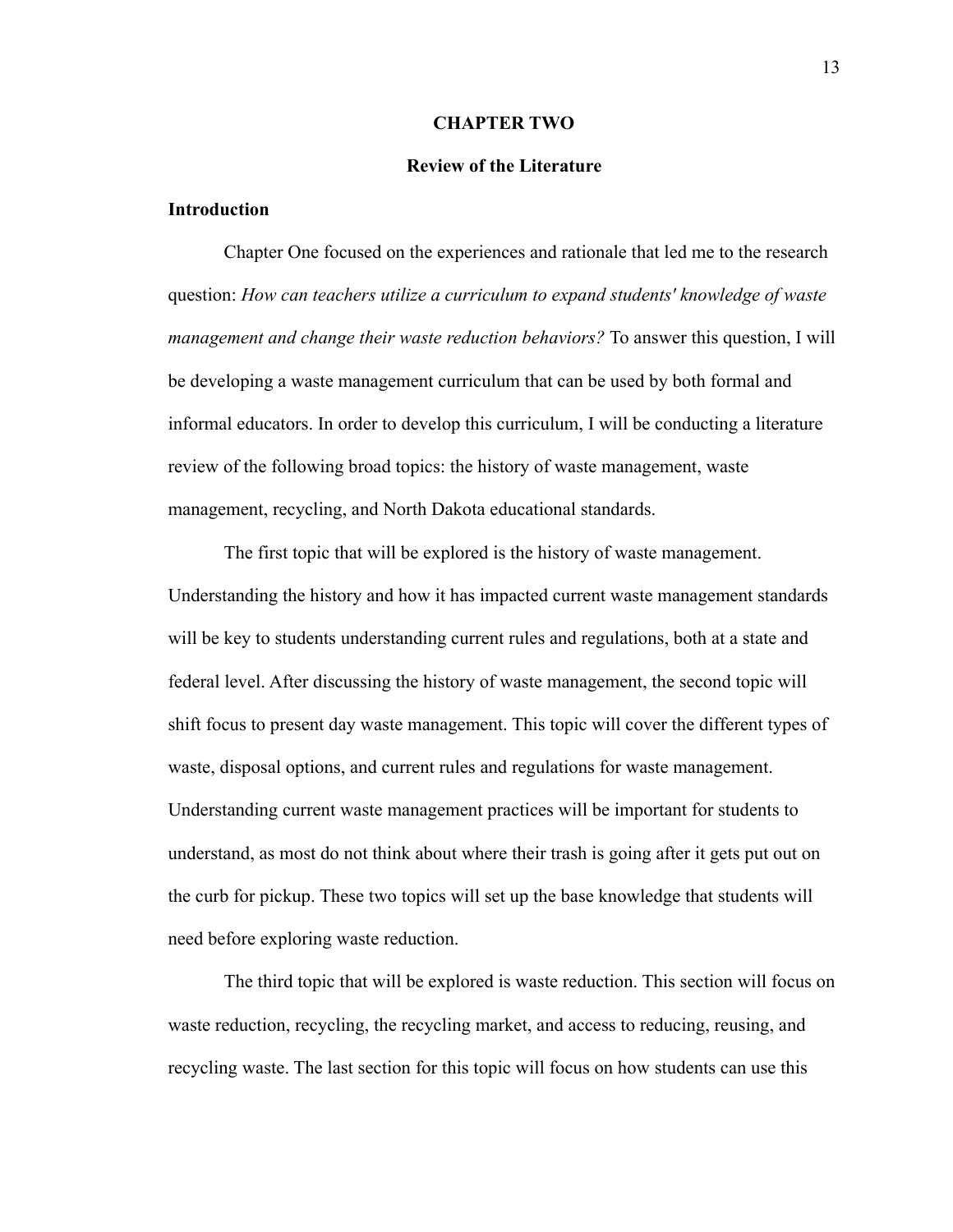information to increase their waste reduction behaviors in their personal lives, schools, and communities.

The final topic that will be covered in this literature review is education, with a focus on environmental education and the North Dakota middle school education standards and how the curriculum can be developed to meet them. In the first part we will focus on environmental education and its role in behavior changes in students. After we have learned more about behavior change, we will shift focus to past waste management curriculums that have been developed and implemented, and how they impacted students behaviors and attitudes towards waste management and waste reduction.

The North Dakota standards will be used in order to ensure that the curriculum will be able to be used by educators to meet educational standards, as the curriculum will be developed to be used by both formal and informal educators in North Dakota. While the curriculum will focus on waste management in the United States and North Dakota, it will be flexible so educators in other states can adapt it to their own state or use it as a guide to develop their own curriculum. Educators will need to explore their own state's educational standards to ensure they are meeting them.

# <span id="page-14-0"></span>**History of Waste Management**

#### <span id="page-14-1"></span>*Federal History*

In this first section we will be looking at the history of waste management. We will first look at the history at a national level, which will then be followed by a narrowed look into the history of waste management in North Dakota. Prior to 1965, most waste that was generated in the United States was handled at a local level, with no regulations from federal or state governments. In 1965, the Solid Waste Disposal Act was passed by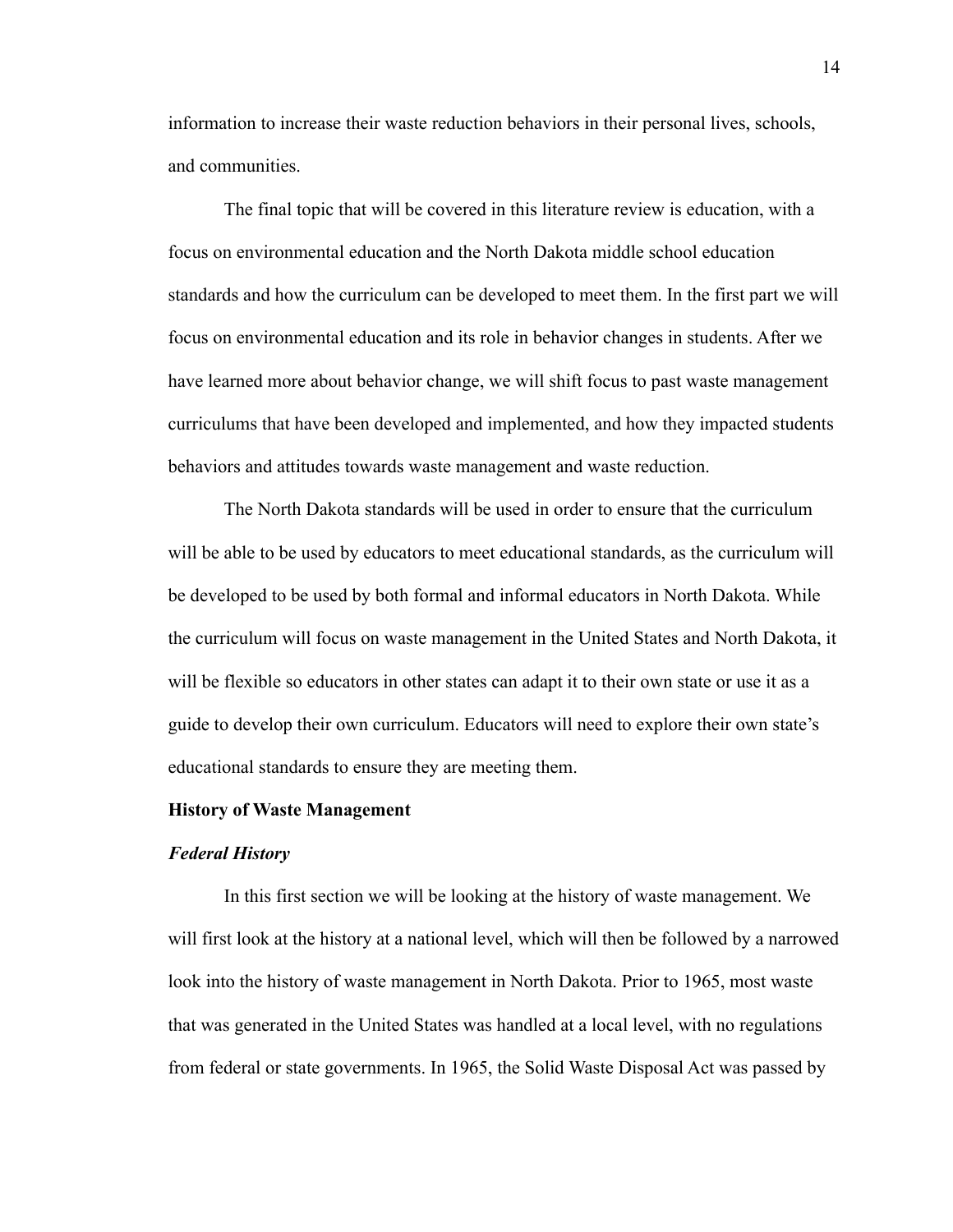Congress (Solid Waste Disposal Act, 1965). According to the United States Environmental Protection Agency (EPA), this act was developed to improve solid waste disposal methods throughout the United States (United States Environmental Protection Agency, n.d.-c). This act focused on the growing amount of waste being generated in the United States, and how it was becoming less feasible to keep waste management at only the local and state level. While it would maintain delegation to these levels, the act looked to offer federal assistance through the development of financial and technical assistance that could be used to improve waste management and waste reduction on a national level. Focus was also put on the inefficient and improper methods of disposal that had been occurring at local levels that was in turn creating public health hazards. Some of these hazards included air and water pollution, an increase in vector diseases, and accidents occurring at the sites (Solid Waste Disposal Act, 1965).

The Solid Waste Disposal Act was amended in 1976 and became the Resource Conservation and Recovery Act (RCRA) on October 21, 1976 (United States Environmental Protection Agency, n.d.-c). RCRA is separated into nine different subtitles, and is the current primary law for disposal of wastes in the United States. Subtitle A and B set the general provisions, set up the Office of Solid Waste, and the authority of this office. Subtitle C focuses on hazardous waste management, and Subtitle D focuses on state and regional solid waste management, specifically regarding sanitary landfills. Subtitle E set the duties for the Secretary of Commerce in Resource and Recovery. Subtitle F set the federal responsibilities and Subtitle G were other miscellaneous provisions (Resource Conservation and Recovery Act, 1976).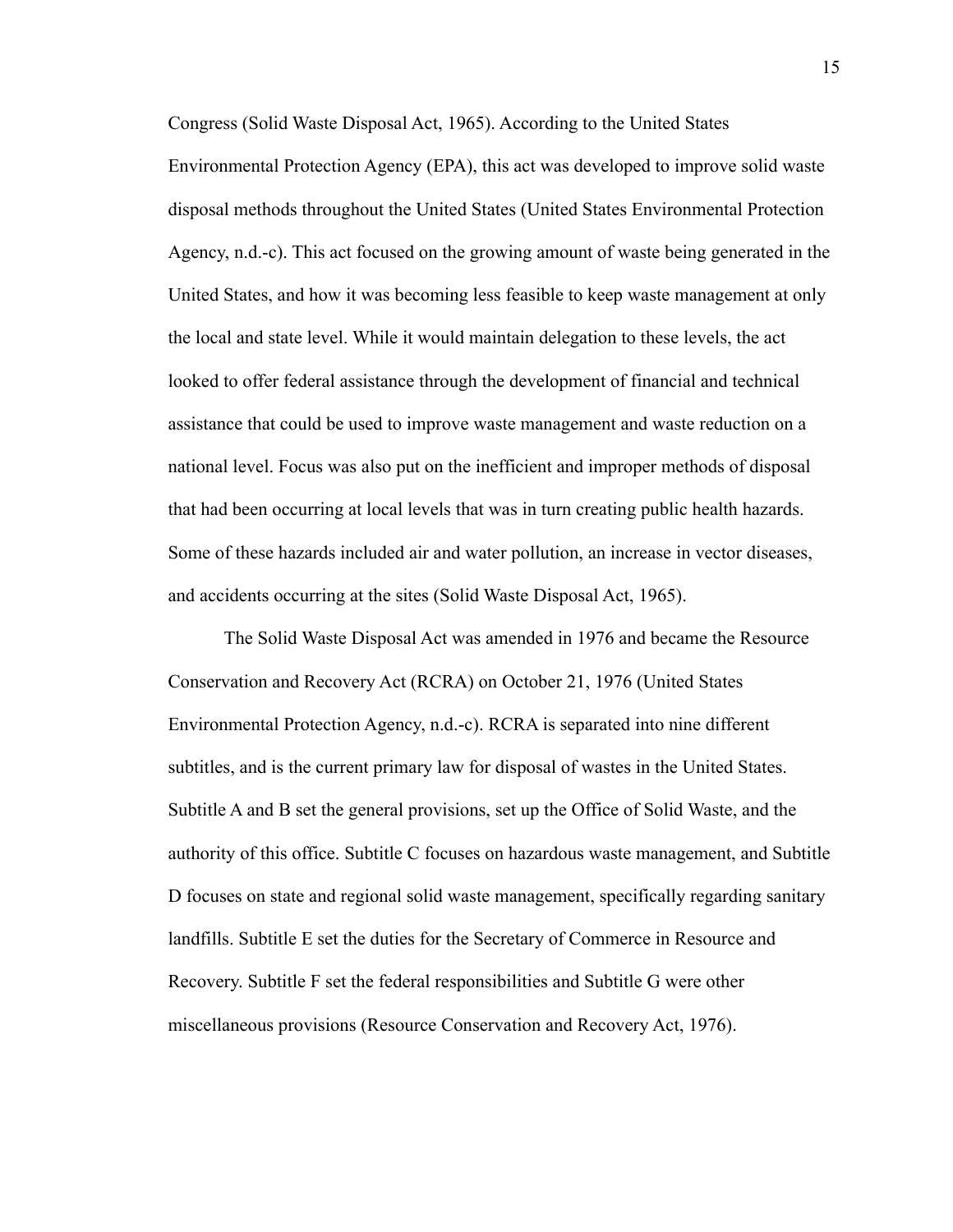The Hazardous and Solid Waste Amendments of 1984 were the first amendments to the RCRA regulations. The main amendments provided in this update required the end of managing hazardous waste through land disposal, updated the corrective actions that would be required if a release of pollutants was discovered, and a section on waste minimization (United States Environmental Protection Agency, n.d.-c). Other amendments included hazardous waste classification changes, management of used oil, enforcement actions, public participation and citizen suits, underground storage tanks, and extending the life of sanitary landfills (The Hazardous and Solid Waste Amendments, 1984).

The act was amended again in 1992 with the Federal Facility Compliance Act. This act helped to strengthen enforcement at facilities that were regulated at the federal level (Federal Facility Compliance Act, 1992). RCRA was then amended in 1996 to provide regulatory flexibility for land disposal of wastes that may have been classified as hazardous, but could be treated to then be disposed of in a solid waste landfill. There were also some updates provided to the groundwater monitoring for solid waste and some technical corrections to the Solid Waste Disposal Act (Land Disposal Program Flexibility Act, 1996). The Land Disposal Program Flexibility Act of 1996 was the last amendment to the RCRA regulations (United States Environmental Protection Agency, n.d.-c).

#### <span id="page-16-0"></span>*North Dakota Waste Management History*

Waste management in North Dakota was regulated at the local level until RCRA was passed at the federal level. Most communities had their own landfill or dumps that handled their city's waste disposal. North Dakota adopted the Solid Waste Management and Land Protection Act during the 1975 state legislative session, and has amended the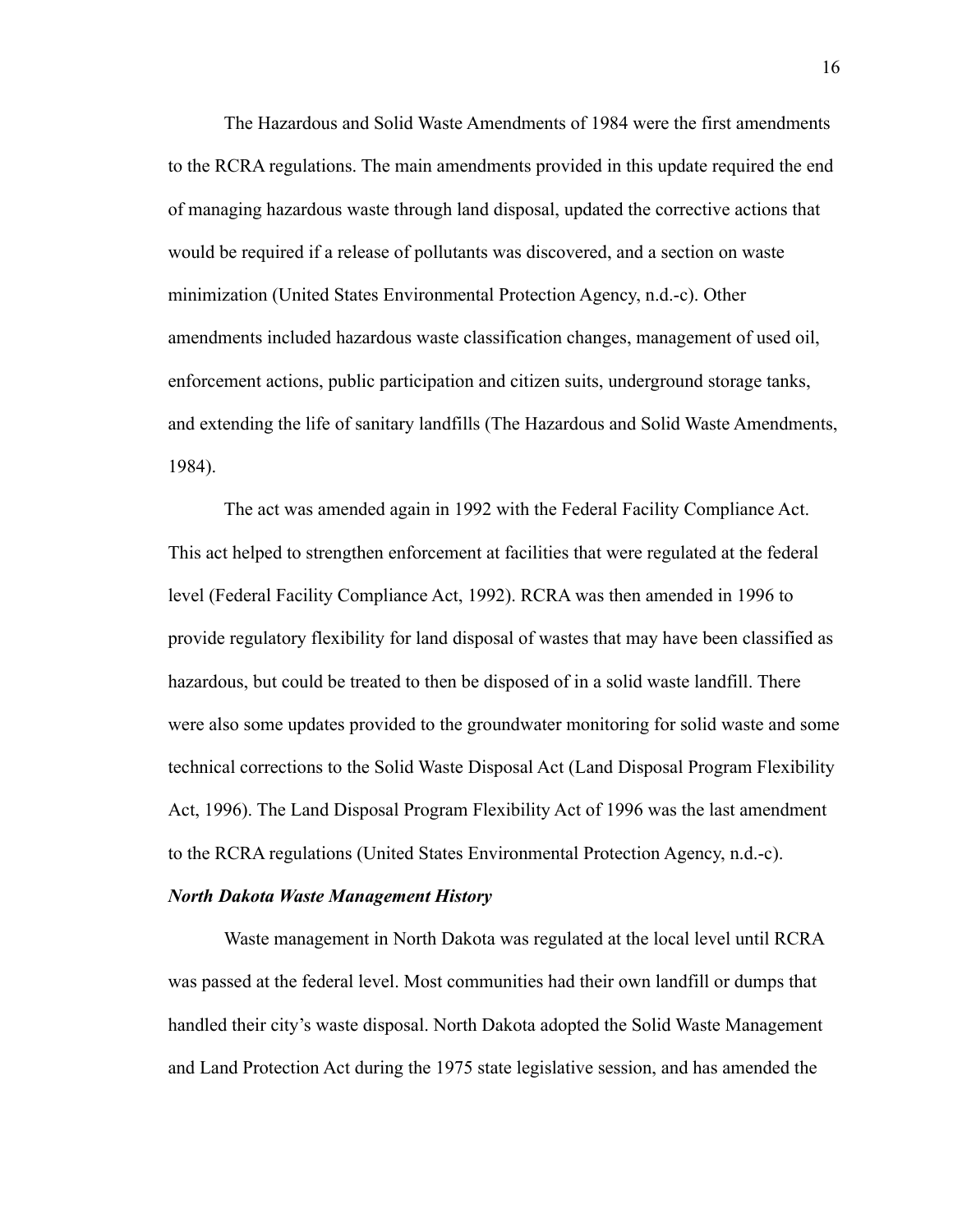act in five other legislative sessions (North Dakota State Department of Health and Consolidated Libraries, 1993). This act can be found in Chapter 23.1 of North Dakota Century Code, with rules being found in two chapters of the North Dakota Administrative Code (NDAC): the Solid Waste Management and Land Protection Rules can be found in NDAC Chapter 33.1-20 and the Hazardous Waste Management Rules can be found in NDAC Chapter 33.1-24.

Two new acts to update waste management in North Dakota were submitted and approved by the 1991 legislative session. The first was the Solid Waste Reduction and Management Act. This act established eight solid waste management districts, set regulations for a public education program, updated rules and regulations for solid waste in the state, set waste reduction guidelines, established an environmental compliance background review for applicants for a solid waste permit, established preconstruction site reviews, established operator certification requirements, and prohibited disposal of lead-acid batteries, used motor oil, major appliance, and untreated infectious waste at sanitary landfills (Solid Waste Reduction and Management Act, 1991). The Hazardous Waste Law Exemptions Act established that oil and gas exploration and production waste, waste generated from the combustion or gasification of coal or other fossil fuels, waste from ore and mineral processing, and cement kiln dust waste would not be considered hazardous waste, and instead would fall under solid waste (Hazardous Waste Law Exemptions Act, 1991).

With the passing of the new federal and state regulations, 106 dumps throughout North Dakota were closed, and 85 sanitary landfills were permitted under the act when it was first passed in 1975. In 1987 the number of permitted facilities had risen to 110

17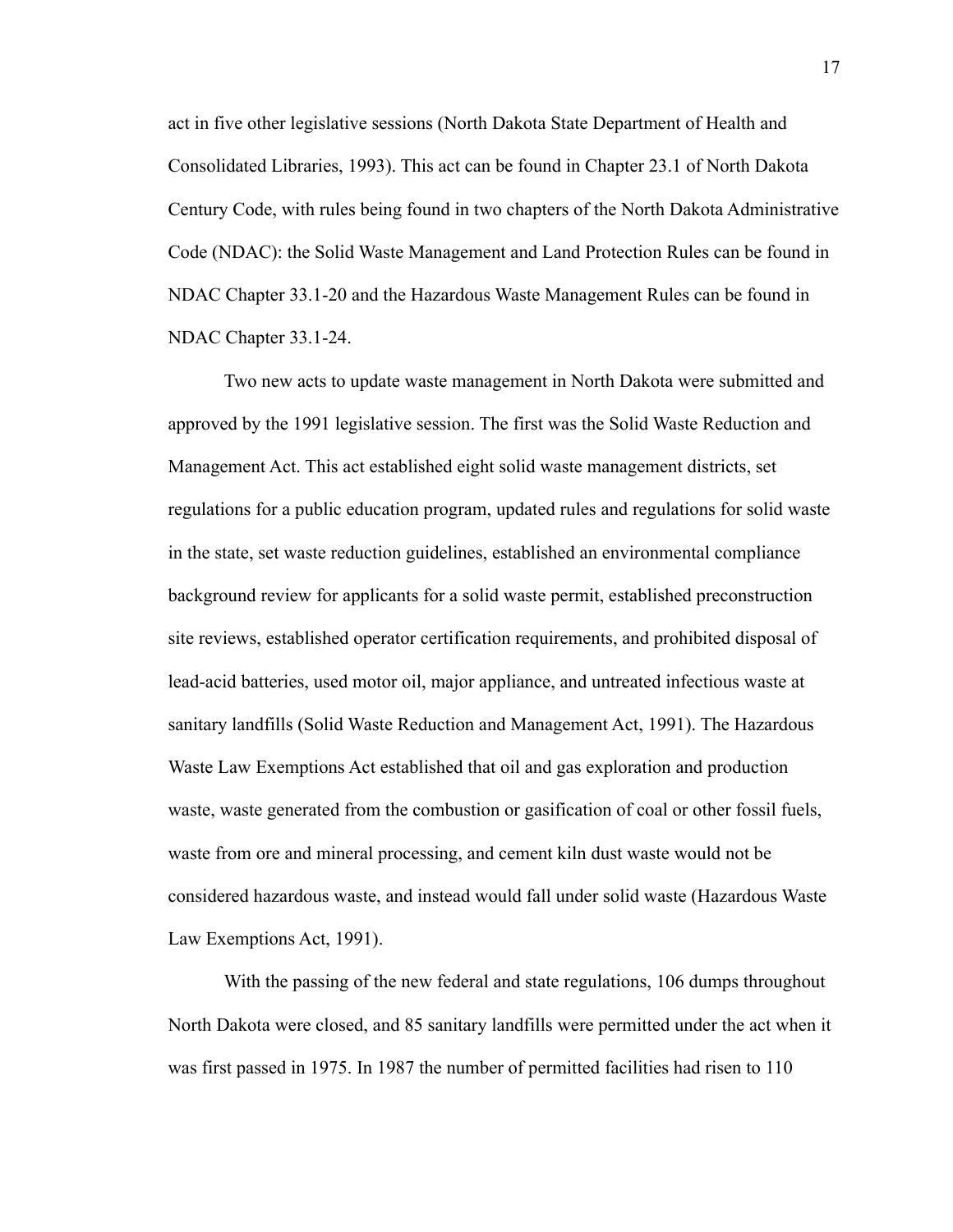landfills, but by 1993 approximately 42 landfills were still operating under solid waste permits issued by the state. Many sanitary landfills were closed due to being located in unsuitable sites, the increase in service areas, and higher costs to maintain compliance with the new state and federal regulations (North Dakota State Department of Health and Consolidated Libraries, 1993).

# *Summary*

Regulation of waste in the United States and North Dakota was limited before the passage of the Solid Waste Disposal Act in 1965 (United States Environmental Protection Agency). Most waste was managed at the local community level, but a growth in waste generation led to the need for federal and state regulations. Regulations looked to maintain waste management at the state and local level, but to provide assistance through financial and technical assistance, especially with concerns that poor management was leading to public health hazards. The passage of the Resource Conservation and Recovery Act in 1976 helped establish and provide standards for waste disposal throughout the United States (Resource Conservation and Recovery Act, 1976). This led to changes in how North Dakota regulated waste disposal, with the adoption of the Solid Waste Management and Land Protection Act in 1975 (North Dakota State Department of Health and Consolidated Libraries, 1993). The passage of both the federal and state acts led to establishment of waste management regulations and rules that have improved waste disposal practices, and both are still applicable in the present day. In the next section we will take a closer look at these acts and tie them into current waste management practices.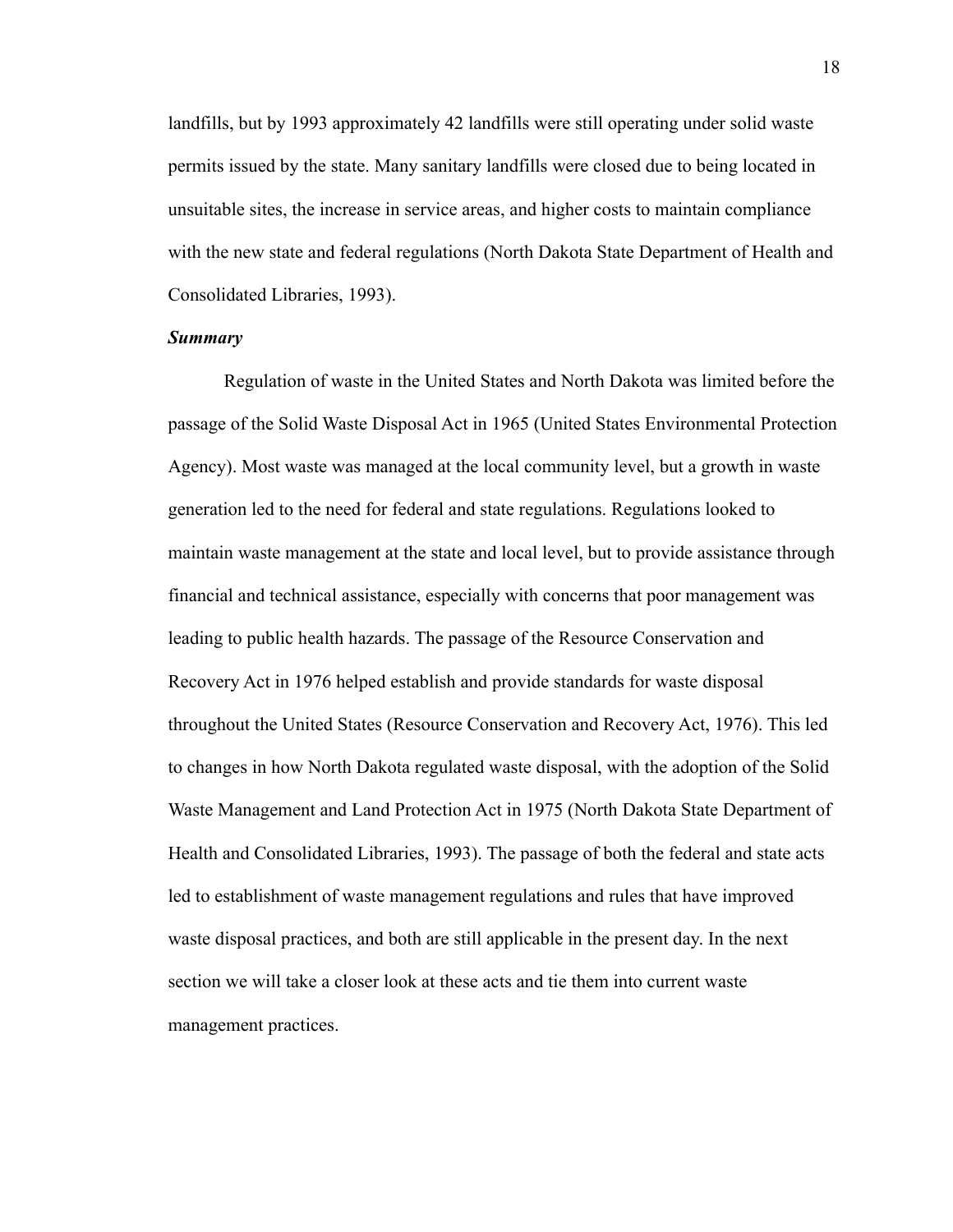#### <span id="page-19-0"></span>**Waste Management**

# <span id="page-19-1"></span>*Waste Types*

In this section we will be looking at the different types of waste, how they are managed and disposed of, and finally we will look at waste regulations in North Dakota. "Waste management is the collection, transport, processing, recycling, or disposal of waste materials," (McLeod, 2008, p. 55). To understand current waste management, students will first need to look at and understand the different types of waste that are produced throughout the United States. When looking at the rules and regulations, waste management in the United States considers all waste to be solid waste. Solid waste is defined as the following in the North Dakota Century Code (NDCC) (Environmental Quality Act, 2017):

Solid waste means any garbage; refuse; sludge from a waste treatment plant, water supply treatment plant, or air pollution control facility; and other discarded material, including solid, liquid, semisolid, or contained gaseous material resulting from industrial, commercial, mining, and agricultural operations, and from community activities. (p. 25)

Solid waste covers all waste except for those identified as being exempt by the United States Environmental Protection Agency (EPA). Solid waste can be broken into categories based on their origin: agricultural waste, yard waste, municipal waste, commercial waste, industrial waste, and special waste; or by their characteristics: hazardous waste, regulated infectious waste, putrescible waste, and inert waste (North Dakota Department of Health and Consolidated Laboratories, 1993). Solid waste regulations can be found in Subtitle D of the RCRA regulations (Resource Conservation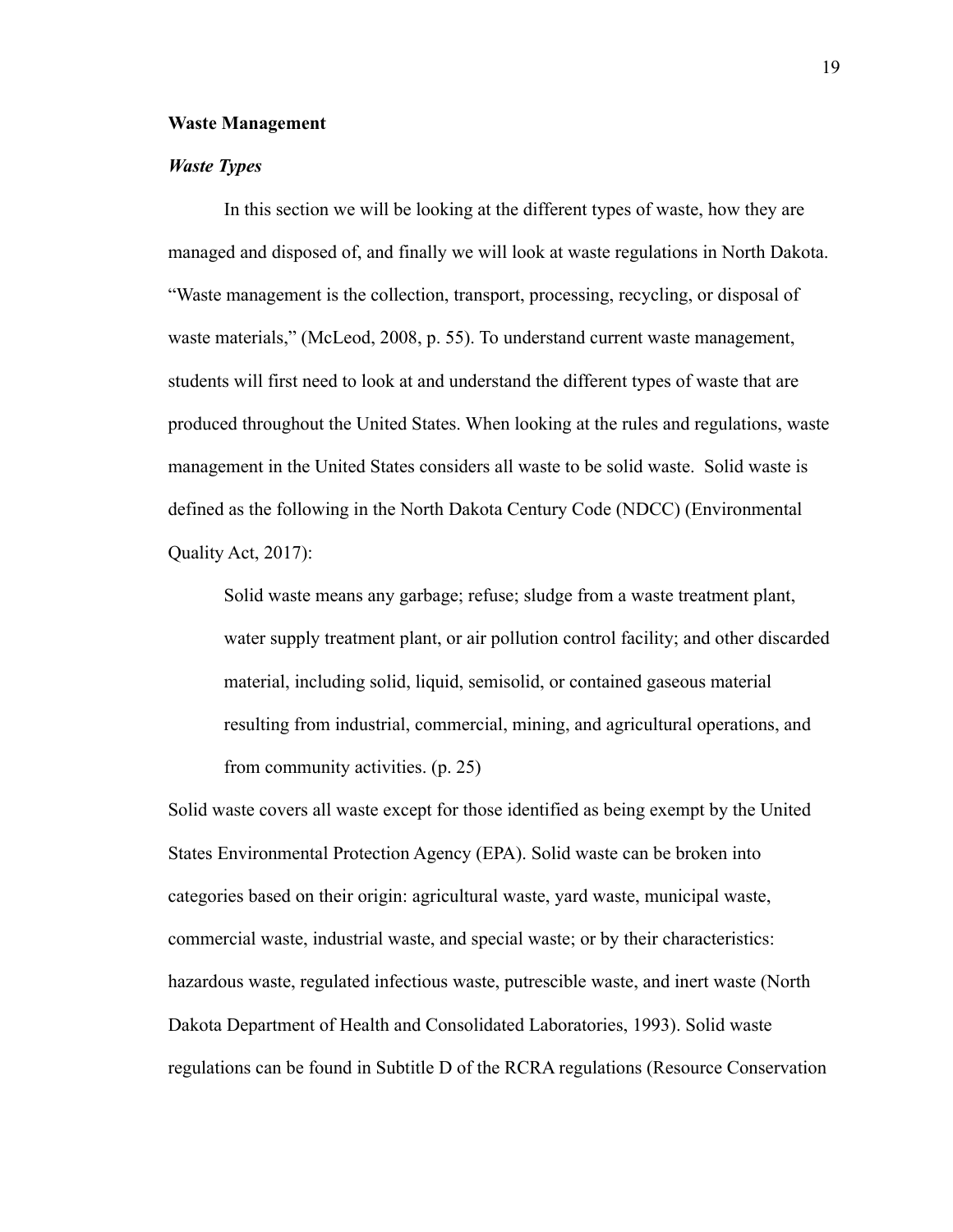and Recovery Act, 1976). Hazardous waste is considered its own category of waste due to the different rules and regulations that have been established for it.

According to the EPA (Learn) "hazardous waste is defined as a waste with properties that make it dangerous or capable of having a harmful effect on human health or the environment." Due to the effects that hazardous waste can have, separate rules and regulations were established in RCRA regulations for the waste, and can be found in Subtitle C (Sengupta, 2017). Because of the effects that hazardous waste can have on humans and the environment, these regulations were made with a cradle to grave concept for all who would deal with the waste, including generators, transporters, and the owners and/or operators of the treatment, storage, or disposal facilities (United States Environmental Protection Agency, n.d.-e). Some examples of hazardous waste include: chemicals, used batteries, used oil, pesticides, aerosol cans, and mercury containing equipment (Sengupta, 2017, pp. 77-106).

While hazardous waste is still considered a solid waste, all other waste that does not qualify as a hazardous waste is placed into the solid waste category. As stated earlier, solid waste regulations can be found in Subtitle D of the RCRA regulations Resource Conservation and Recovery Act, 1976. When developing this curriculum, we will place the remaining solid waste into the following categories: inert waste, municipal waste, industrial waste, special waste, and regulated infectious waste to be consistent with landfill types found in the NDAC Chapter 33.1-20.

Inert wastes are wastes that generally would not contaminate water or form a contaminated leachate. Leachate is a liquid that passes through or comes from solid waste and contains soluble or suspended materials from the waste (North Dakota Solid Waste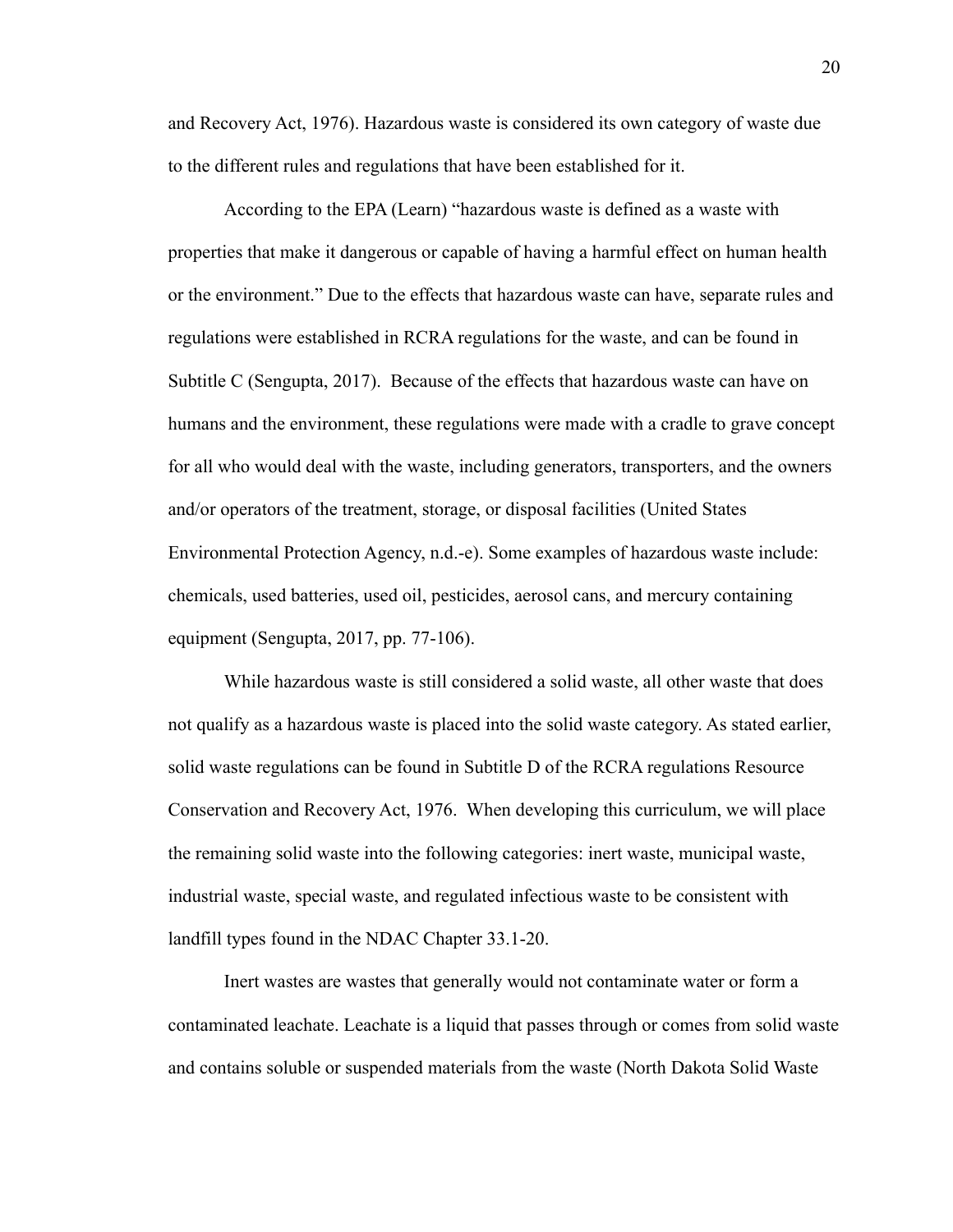Management Rules, 2019). Inert wastes include all construction and demolition materials, concrete, asphalt, wood, bricks, tree branches, metal, appliances with freon removed, glass, and other materials that would not form a leachate (United States Environmental Protection Agency, n.d.-d).

Municipal waste is any waste that is generated by households, motels, recreation facilities, public and private facilities, and retail businesses (Environmental Quality Act, 2017). This waste is what most educators and students would be most familiar with when thinking about garbage and trash that is generated in their everyday lives.

Industrial waste is waste that does not fall into the classifications of hazardous waste and they are either formed from the combustion or gasification of municipal solid waste, or they are generated from the industrial and manufacturing processes (Environmental Quality Act, 2017). Special wastes are wastes that do not fall into the hazardous waste classifications and can be generated at energy conversion facilities, through the crude oil and natural gas exploration and production, during mineral and ore processing, and during surface coal mining operations (Environmental Quality Act, 2017).

Our final waste category that will be covered in the curriculum is regulated infectious waste. Infectious wastes are any wastes that may contain pathogens that can cause a human or animal to contract the pathogen when exposed to it (Environmental Quality Act, 2017). Most wastes in this category are generated at hospitals, health clinics, dentists, etc., but they may also be generated in households.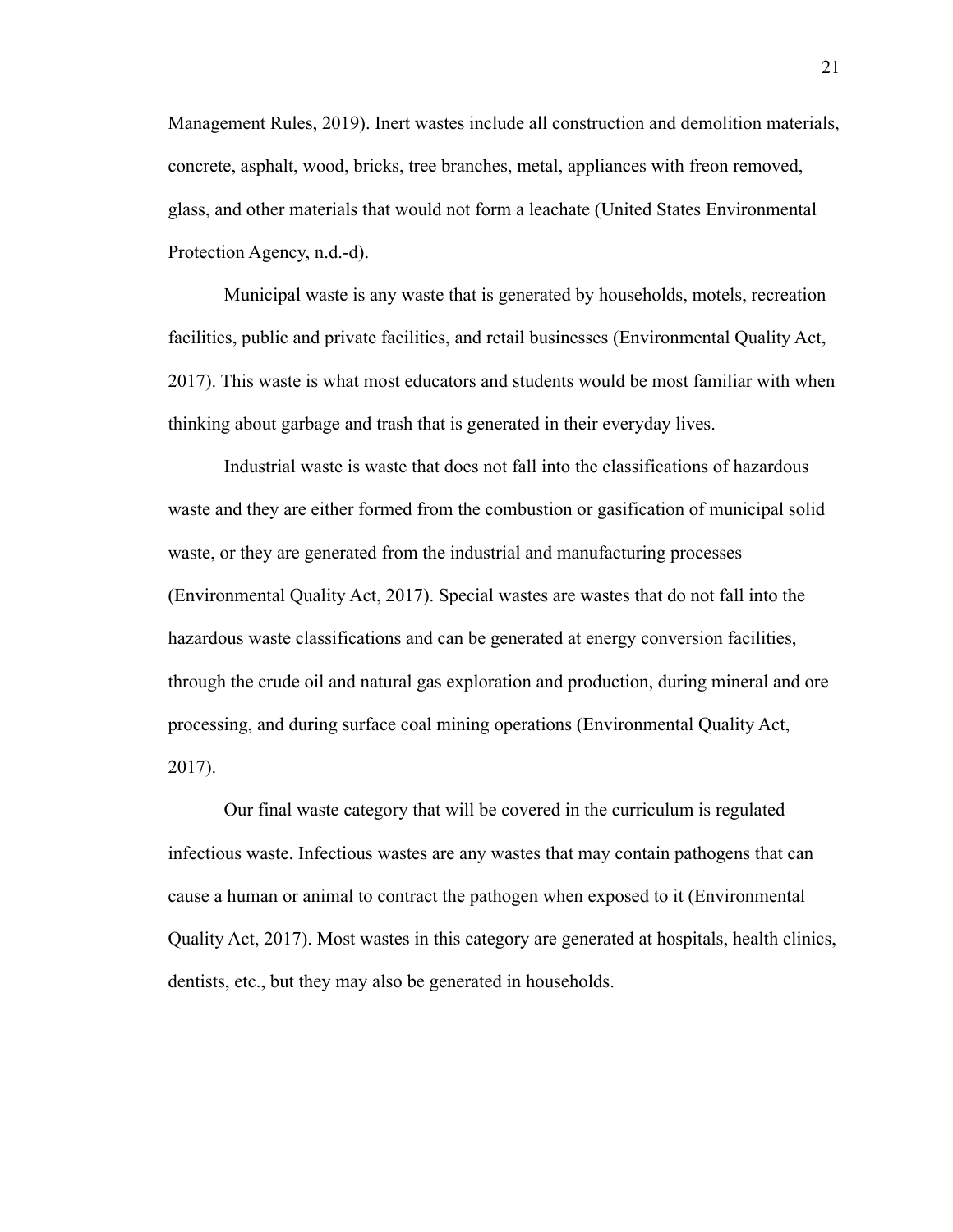#### <span id="page-22-0"></span>*Waste Disposal*

Setting trash cans out on the curb is often the last thought that many people have about the waste that they generate in their daily lives. Now that we have a broad understanding of the different types of waste, we will look into how the wastes can be disposed of. Most wastes are disposed of in landfills, both nationally and internationally.

Landfills are designed and built for the types of waste that will be disposed of in them. Inert waste landfills may not take municipal waste, as they are not built to take municipal waste. RCRA regulations set the design, engineering, monitoring, and operation standards that the landfills are held to (United States Environmental Protection Agency, n.d.-a). Waste disposal in a landfill involves burying it and covering it with a clay and vegetative cover. Waste that is placed in the landfills is usually compacted to help increase the stability of the waste and to help increase space for more waste (McLeod, 2008). Monitoring at the site will often include groundwater and landfill gas monitoring, but can vary depending on what type of waste is present. Landfills are also limited in where they are allowed to be sited. Landfills are not allowed to be placed in areas that would impact environmental or human health, but specific siting regulations are dependent on the state.

Certain waste types may also be incinerated instead of buried in a landfill. Waste is combusted through high temperatures, and the waste is converted into heat, gas, steam, and/or ash (McLeod, 2008). Some people do have concerns with incineration, as there are usually gaseous pollutants generated during the process (McLeod, 2008). Incineration is more common in areas that have a larger population and areas for siting landfills may not be present or feasible. Incineration is one method that is used to treat hazardous waste.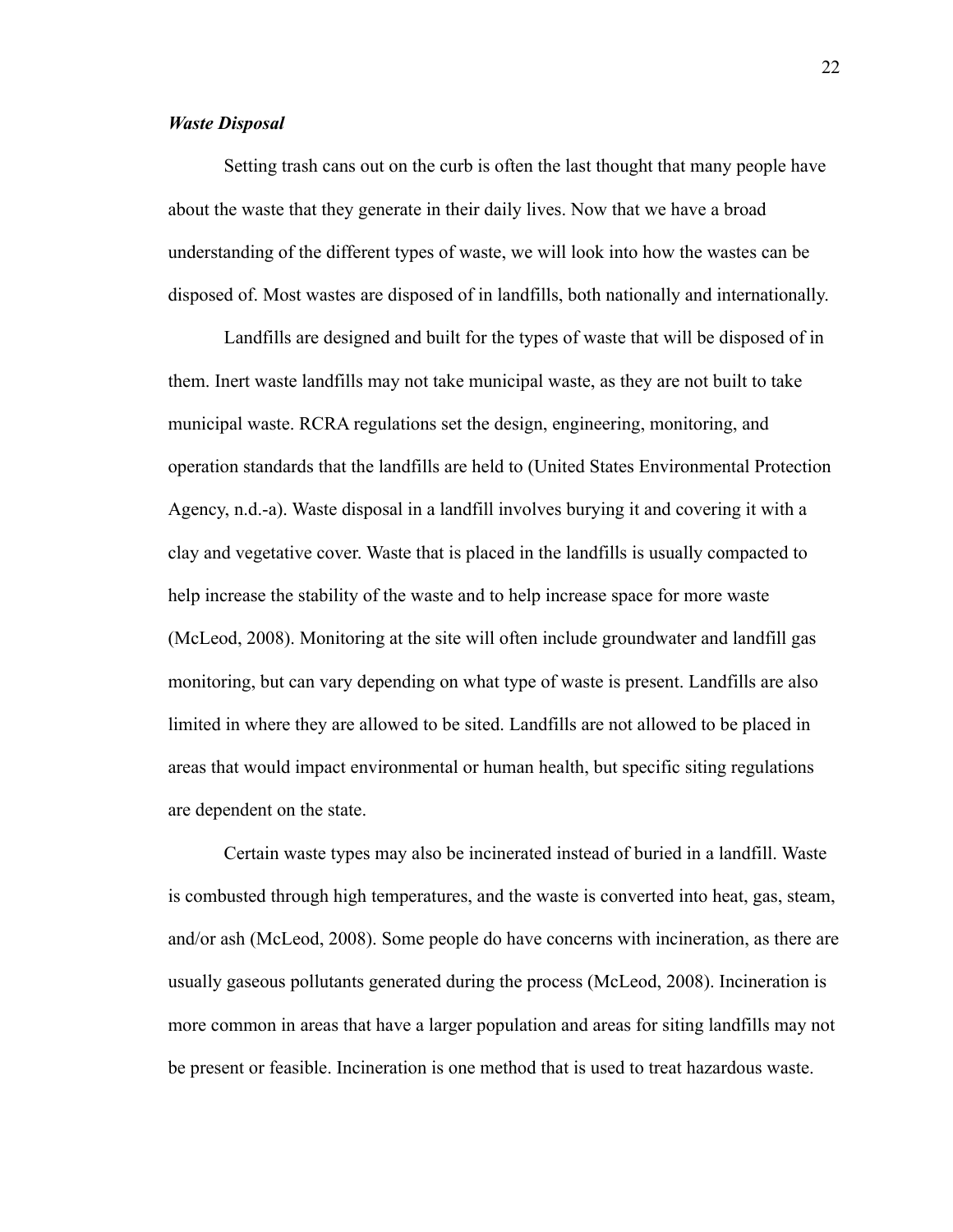After treatment, the hazardous waste may be disposed of as a solid waste. This will be dependent on the type of hazardous waste it is, as some wastes cannot be treated, and must be stored or disposed of in engineered hazardous waste landfills (United States Environmental Protection Agency, n.d.-b). This same method can be used to treat infectious waste, but again is dependent on the type of infectious waste that is being treated.

Surface impoundments and injection wells are used to dispose of liquid wastes. Most landfills will also have a surface impoundment unit included to help manage the leachate that is produced at the facility (United States Environmental Protection Agency, n.d.-b). The liquid waste may be disposed of through evaporation out of the surface impoundment or pumping the liquid waste to a wastewater treatment plant or injection well, dependent on the landfill waste type, liquid waste type, and/or other chemical characteristics of the waste.

#### <span id="page-23-0"></span>*Waste Disposal in North Dakota*

Most wastes disposed of in North Dakota are landfilled. There are 13 permitted active municipal waste landfills. All municipal waste generated in the state is disposed of in these landfills or disposed of out of state at other permitted municipal waste landfills (North Dakota State Department of Health and Consolidated Laboratories, 1993). These landfills may also have an inert unit or separate inert landfill permitted at the facility, as waste generated by the public usually falls into these two categories.

Inert waste landfills are numerous throughout the state, as many cities and smaller towns have inert landfills to ensure access to waste disposal closer to home. There are about 76 permitted inert waste landfills in the state, along with around 156 permit-by-rule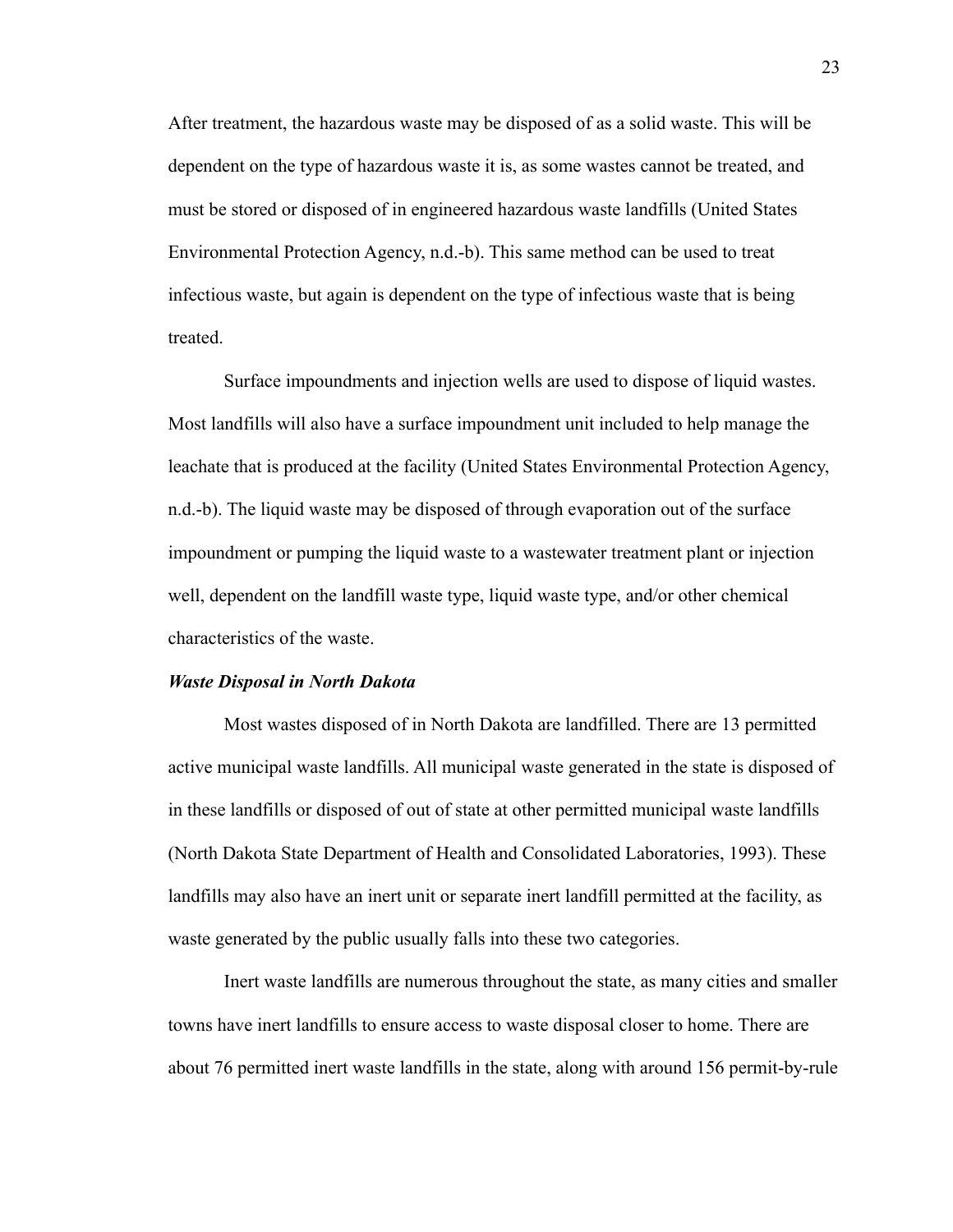inert landfills (North Dakota Department of Environmental Quality, 2017). These landfills follow the same state regulations and inspections that are required by the North Dakota Administrative Code and the Solid Waste Program. The difference between these landfills is the size of the community they serve. If a community has 1,000 or fewer people, they will qualify for a permit-by-rule inert landfill (North Dakota Solid Waste Management Rules, 2019). They will not have to go through the state's permitting process, and instead fill out a notification form to notify the Department of Environmental Quality that they opened a landfill, and they will then just have to follow the rules and regulations for inert waste disposal. For communities larger than 1,000, a permitted inert landfill is required. This will require the city to go through the Department's permitting process to show that the facility will be run to meet all state rules and regulations required.

Other wastes that are generated in the state include: special waste from coal power plants, oilfield special waste, and industrial waste. There are eight permitted power plant facilities in North Dakota. Most of these facilities have more than one permitted disposal unit. They also may have surface impoundments for their leachate management or to store and treat wet ash from their plant. Some even have an inert waste landfill to dispose of construction and demolition waste that is generated at the site.

Oilfield special waste is generated during crude oil exploration and production. Most of these wastes are disposed of at one of the 11 permitted oilfield special waste landfills in the state. These sites only have one permit associated with their facility, but all of them have surface impoundments for management of the leachate produced at their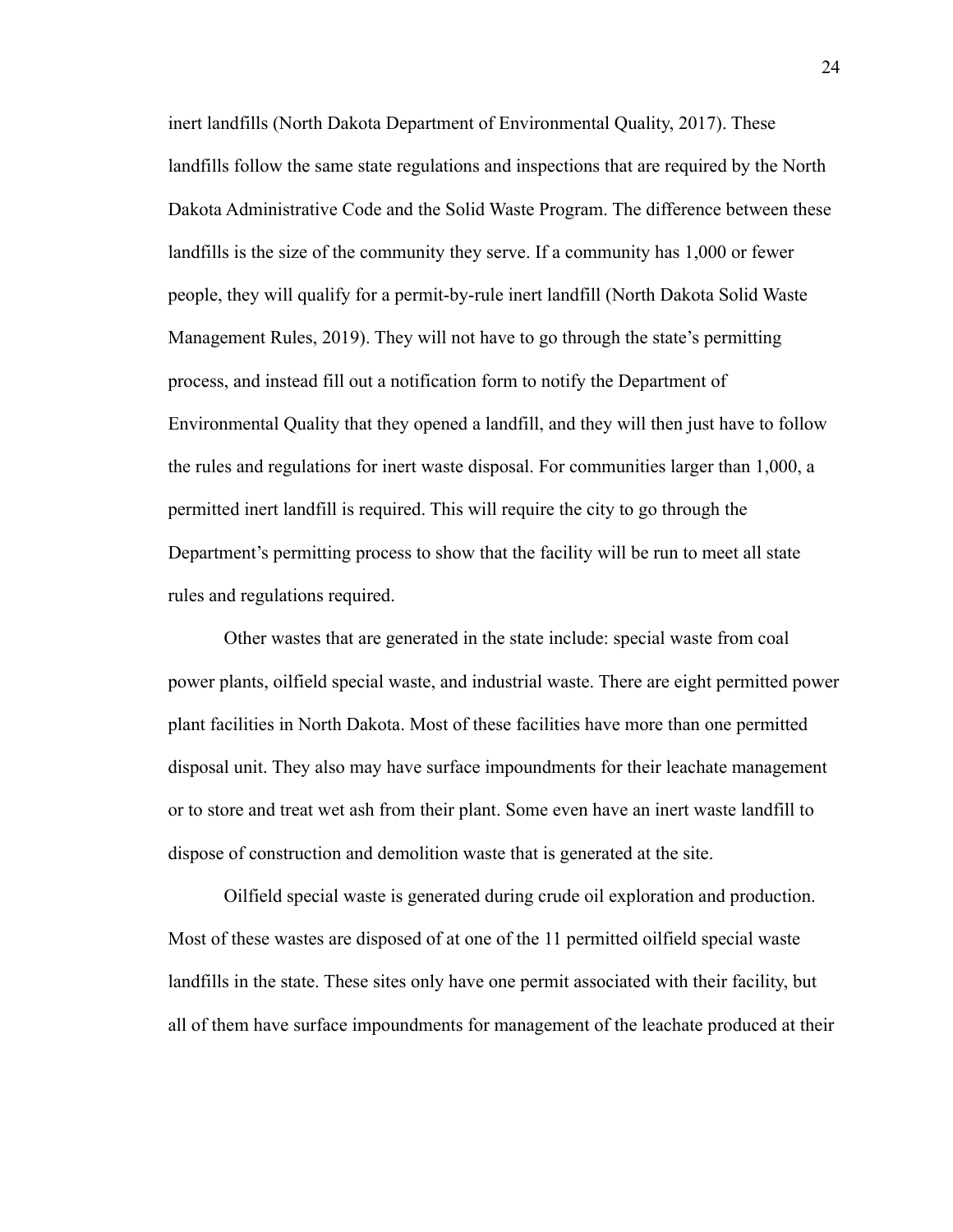landfill. Wastes generated that have a higher radiation level are transported and disposed of at out of state facilities that can accept it.

There are only two permitted industrial facilities in the state and three sugar beet processing facilities that have multiple permits for the wastes that are generated at the facility during the process. There are only four permitted infectious waste facilities in the state of North Dakota, with only two of them being used to treat the waste. Waste at the other two facilities is collected and stored there until it is transported to a treatment or disposal facility (North Dakota Solid Waste Management Rules, 2019).

There are no permitted hazardous waste landfills in North Dakota, so most hazardous waste must be transported out of state to an appropriate disposal facility. Household quantities of hazardous waste are exempt from the hazardous waste regulations, but most municipal waste landfills will have a household hazardous waste collection facility for the public to bring used oil, used paint, batteries, etc. that the city can then recycle or process for disposal (North Dakota Department of Environmental Quality, 2021).

### *Summary*

All waste is considered solid waste according to the EPA, but it can be categorized depending on its characteristics or origin. Regulations for their disposal can be found in the RCRA regulations under Subtitle C for hazardous waste and Subtitle D for all other solid waste (Resource Conservation and Recovery Act, 1976). We focused on hazardous waste, inert waste, municipal waste, industrial waste, special waste, and regulated infectious waste to help students understand the North Dakota regulations and rules for waste disposal. We then went through the different disposal options for the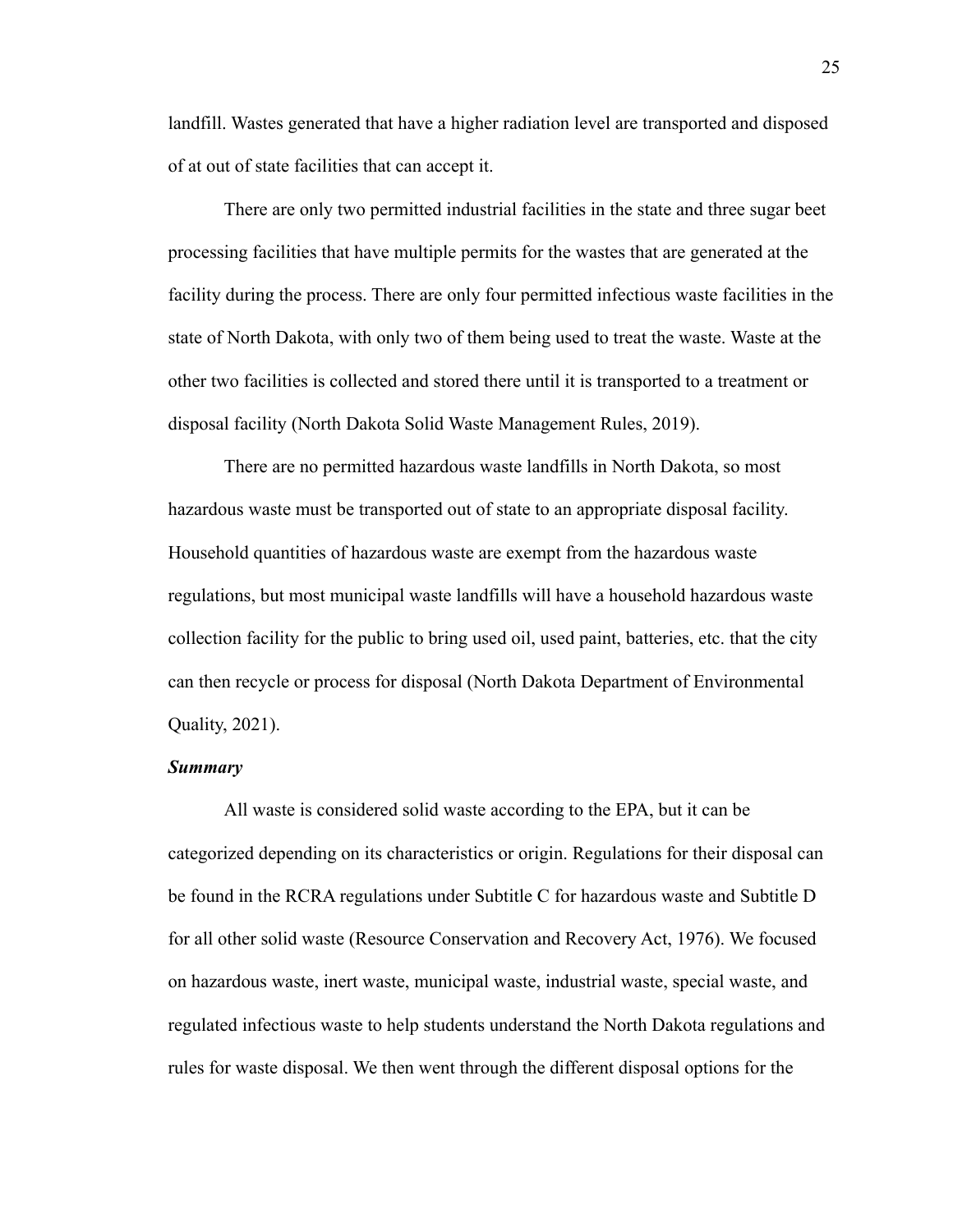waste types to help show that there are multiple ways to manage waste, along with showing different options that students may not be aware of if the disposal option is not available in their area. After exploring disposal options, we took a closer look at waste disposal in North Dakota, along with the different permitted entities that are available throughout the state for waste disposal. While recycling is a waste disposal option, it was not covered in this section as we will be taking an in-depth look at recycling in the next section of this literature review.

# <span id="page-26-0"></span>**Recycling**

# <span id="page-26-1"></span>*Reduce, Reuse, Recycle*

In the last section we took a look at present waste management, including the types of waste and disposal options. Recycling is an important part of waste management, and a great disposal option versus burying the waste in a landfill. "In 1960, Americans generated 2.68 pounds of garbage per day; by 2017, it had grown to an average of 4.51 pounds," (Cho, 2020, para. 1). Recycling can help save money, energy, and natural resources. Out of the 3 Rs, recycling is the most common when one looks at waste management, as the waste is already there. According to the EPA (Recycling), "recycling is the process of collecting and processing materials that would otherwise be thrown away as trash and turning them into new products."

Recycling includes the collection of the waste materials, processing them into new items or products, and then purchasing the products that are made out of recycled materials. Some items that can be recycled include: paper, batteries, plastics, glass, used oil, tires, and even household hazardous waste (Keep America Beautiful, 2021). Separating these items out of household trash can help save space in the landfill, along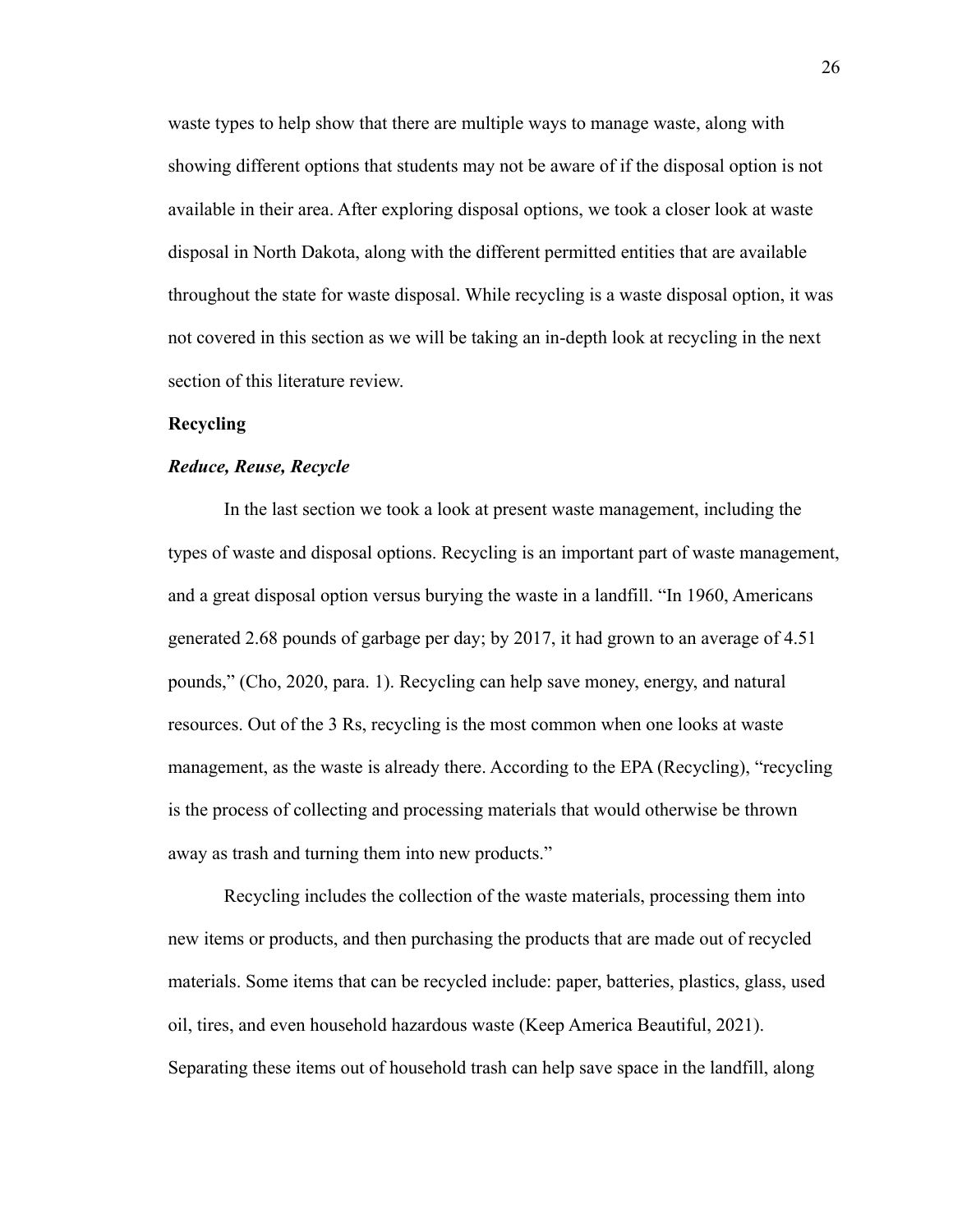with limiting the amount of natural resources that would be required to make new products of the same kind. Recycling can even be conducted at a landfill, with some municipal waste landfills able to recycle their methane gas that is produced through the waste breakdown process. This gas is then processed to be used as electricity. The City of Fargo MSW Landfill in Fargo, North Dakota currently has a gas to energy system that is used to heat the Cargill plant's boiler systems and produce almost 7.3 million kilowatt-hours of electricity annually (Zeman, n.d.).

The other two-thirds of the 3 Rs is reduce and reuse. Where recycling is looking to repurpose a material that has already been used, reduce looks to reduce the creation of waste and reuse looks to reuse the waste without further processing into a new product. Some options to reduce and/or reuse waste include: buying items with less or no packaging, using cloth towels instead of paper towels, bring your lunch in a reusable container, reduce your shower times to save water, use email, use refillable printer cartridges, and donate or buy from thrift stores (North Dakota Solid Waste & Recycling Association, n.d.).

#### <span id="page-27-0"></span>*Recycling Market*

The United States recycling market relied on China to handle most plastic that was recycled prior to 2018. After an import ban was passed that stopped the flow of these recyclable materials, the United States moved to other countries to export their recyclable materials to. After more bans were put into place, many of the United States recyclable materials had nowhere to go (Cho, 2020). According to Cho (2020), Stamford, CT made \$95,000 from recycling in 2017. In 2018, Stamford had to pay \$700,000 to get rid of its recycling. Since much of the recycling was outsourced from the United States, the bans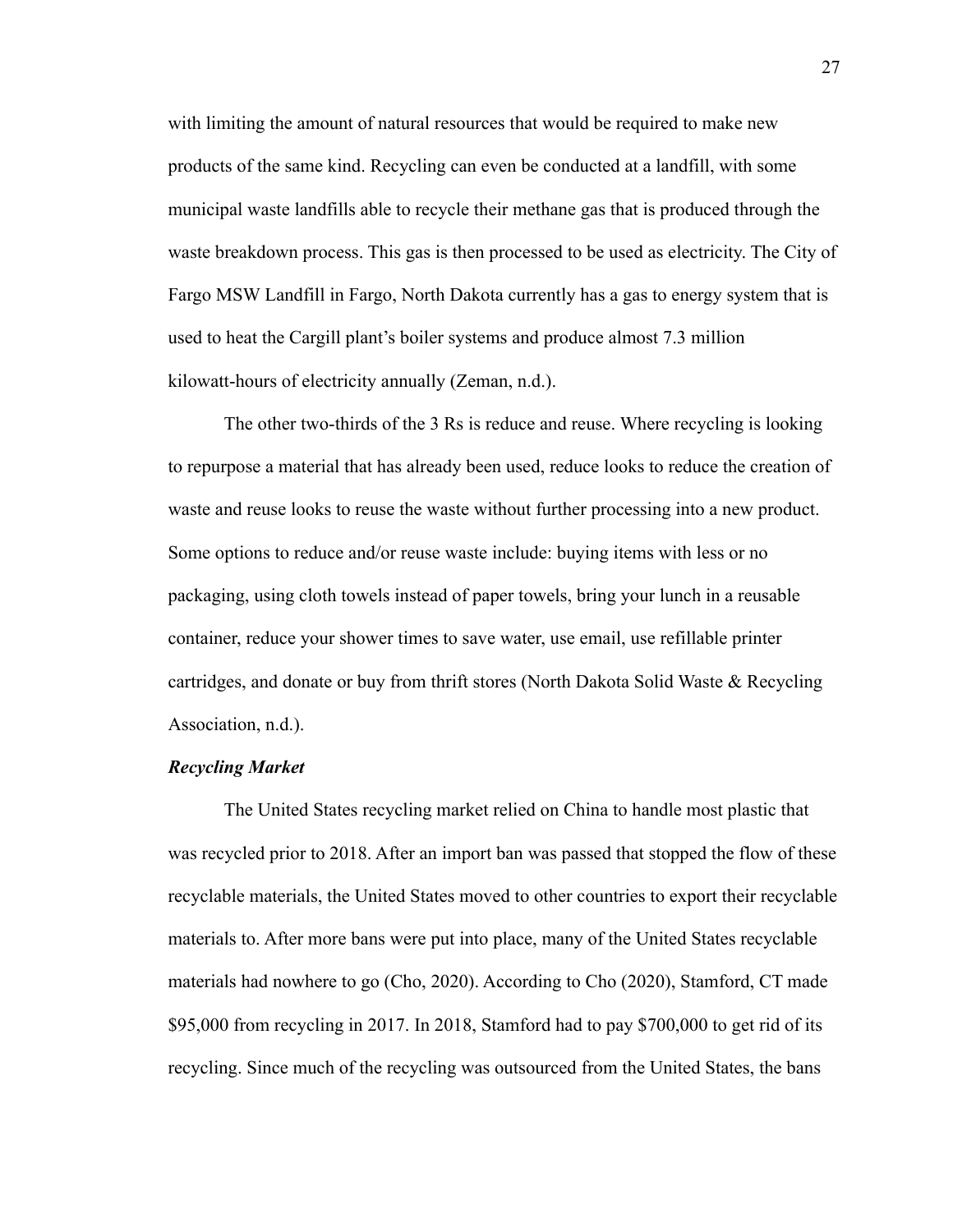are having a negative impact on the recycling market. Much of the infrastructure needed to keep the recycling market going in the United States was not developed due to relying heavily on exporting the materials. With the decline in the economic value of recycling, many programs were ended, leading to more of the waste being disposed of in a landfill or incinerated (Kimmelman, 2021).

With the decline in the recycling market many programs ended due to financial issues. Recycling programs in North Dakota had the added issue of having to pay for transportation of the collected recyclable materials to Minneapolis, Minnesota. Minneapolis is home to the closest recycling processing facility for all towns in North Dakota. Many programs ended or downsized operations, such as the Kalix recycling program in Minot, North Dakota. Kalix had to downsize their operations because of the continued low prices in the market, and could not continue to accept recyclables (Johnson, 2020). They now only accept classified documents for disposal. Even with the downsize in recycling programs throughout the state, we have also seen curbside recycling programs starting up in different cities. Many of the larger cities in North Dakota have a curbside recycling program, with some cities starting to look at the options available to them. According to the city's websites, Bismarck, Devils Lake, Dickinson, Fargo, Grand Forks, Jamestown, Mandan, Wahpeton, and Williston all had a curbside recycling program or recycling center that was open for residents to drop off recyclable materials. Minot, where the Kalix recycling program was, is currently in the process of starting a curbside recycling program for residents.

Even with improvements to the recycling market on a state and national level, which lead to better access for citizens to recycle, there are still other challenges that

28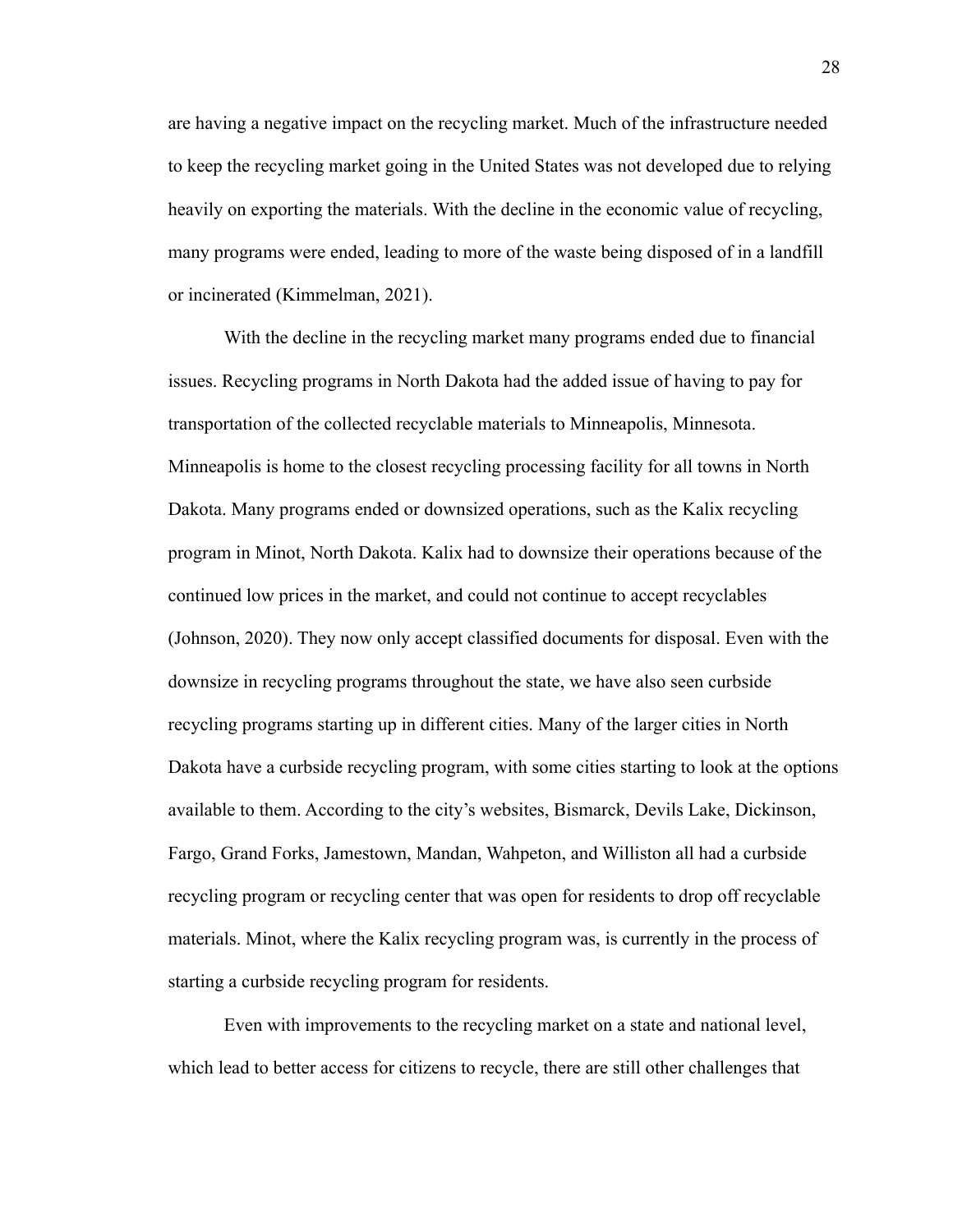surround recycling. According to Cho (2020), of the 267.8 million tons of waste that was generated by citizens in 2017, only 94.2 million tons was recycled. Wishcycling is a large challenge in the recycling industry, as it can lead to contamination of the other recyclable materials in the load. Wishcycling is the process of putting non-recyclable items in the recycling bin with the hope that they can be recycled (Huun, 2021).

# *Summary*

The 3 Rs of waste management are an important part of helping to improve our waste habits. Reduce and reuse mainly focus on reducing and reusing items before they enter the waste stream. Recycling focuses on taking wastes from the waste stream and processing them to turn them into a new product. Recycling can help take items out of the waste stream, helping to save space, and ultimately money, in a landfill. After China banned the importation of plastics and other materials in 2018, the United States recycling markets have decreased. This has led to many citizens, cities, and/or companies having to pay to recycle products, leading to a decrease in recycling throughout the nation. Many recycling programs, in both the United States and North Dakota, had to downsize or close due to the financial burden that was a result of this. While there was an initial downsize in programs, North Dakota has seen many cities starting to implement curbside or recycling programs for their citizens to use. Wishcycling has had a negative impact on recycling, as many loads that have wishcycle items become contaminated and are then disposed of in landfills. Now that we have covered the last disposal option for waste, we will be shifting focus in the next section to education and the North Dakota educational standards.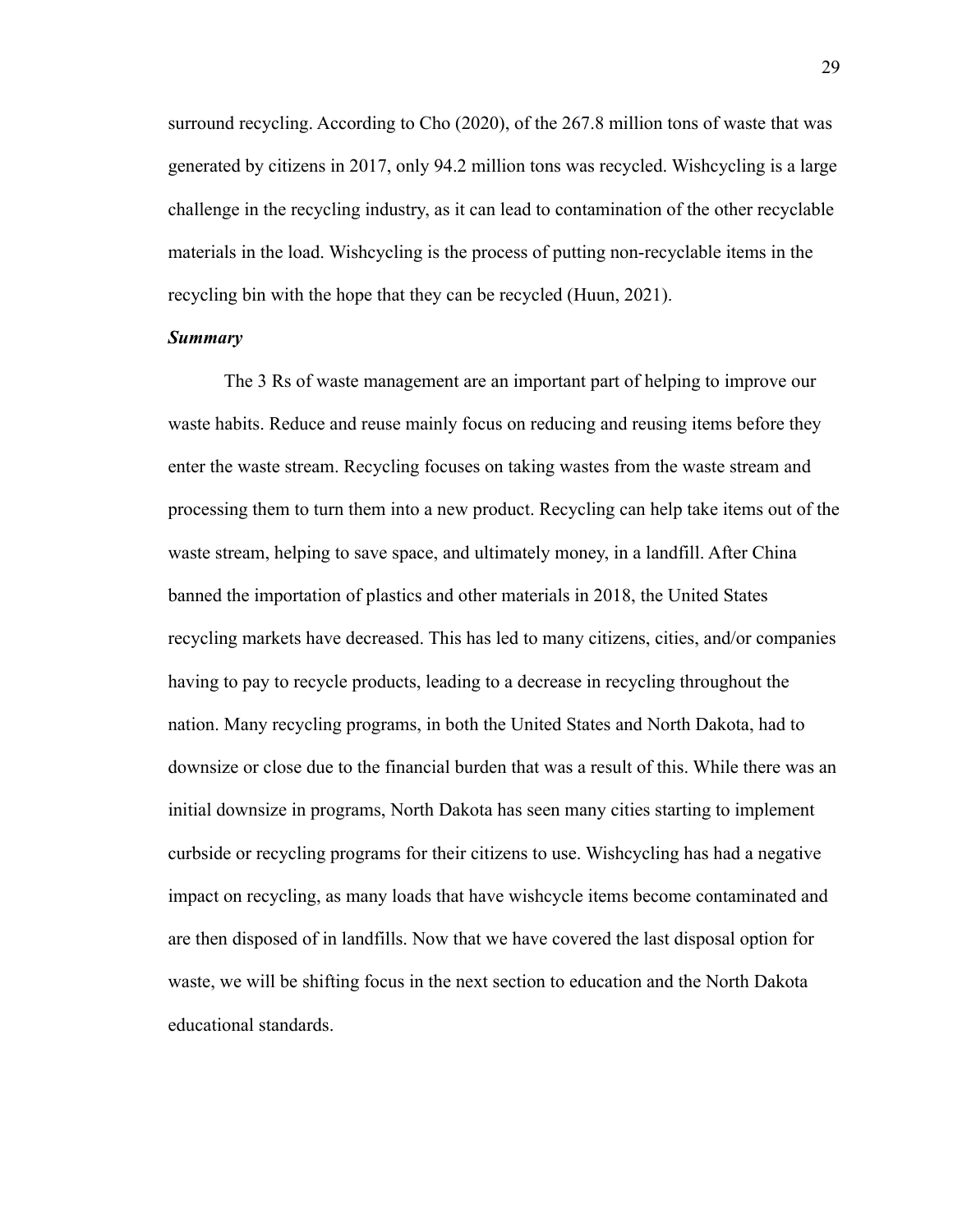# <span id="page-30-0"></span>**Education**

# <span id="page-30-1"></span>*Environmental Education*

**Behavior Change.** According to Heimlich and Ardoin (2008), there are three variable levels that environmental citizenship behavior is based on. The first level is categorized as entry level, and can include sensitivity, ecological knowledge, and attitudes. The second level is ownership and includes knowledge of environmental issues, personal investment in the issues, and knowledge of their consequences or commitments to the environmental issue. The final level is empowerment and can include environmental action skills, their position on control and intent to act.

These levels show an understanding of environmental education and how it can factor in developing students' environmental knowledge and literacy. This in turn, shows that environmental education is an important tool to develop student's knowledge of the environment and foster more environmentally friendly behaviors (Braun et. al., 2018). These levels can be used to influence the development of a waste management curriculum to meet the end goal of positively influencing students' waste reduction behaviors.

Using curriculums to promote behavioral changes can have limitations, as found by Boyes and Stanisstreet (2012). The first limitation is in the age of the students. Unless a curriculum is developed for a post-secondary classroom, many students are not yet able to vote on legislation or influence behaviors in their homes. While students may want to promote a behavior change at home, they can be limited by price to implement or other family members' attitudes towards the behavior. Braun et. al. (2018) found that the greatest factor in their study on environmental education and behavior change was the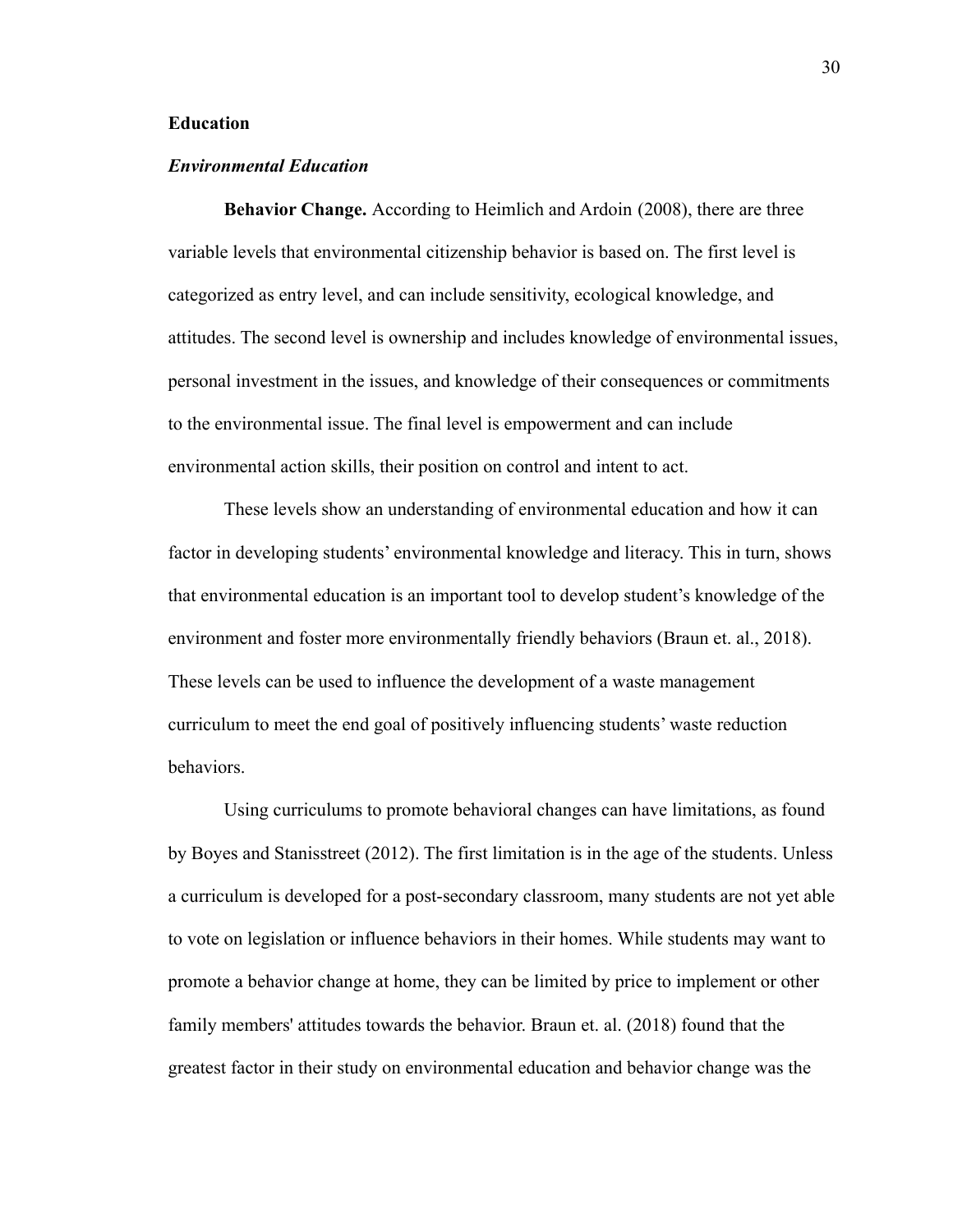country of residence. Using a standardized educational unit can limit students' long term behaviors or attitudes on the subject (Heimlich and Ardoin, 2008). With this disconnect, Braun et. al. (2018) suggests that the environmental education program or unit's goals are aimed at the local social and natural pressures that can be found on the subject. The potential effectiveness for environmental education can also be limited by the topic. Boyes and Stanisstreet (2012) found that environmental education programs that had a stronger relationship in reducing global warming led to a higher willingness for students to undertake the behavior change. While recycling is a low factor in reducing climate change impacts, it is still a positive factor in reducing climate change.

**Waste Management Curriculums.** Recycling behaviors are influenced by many factors. Cost, access to programs, educational awareness, social norms, and home life can influence if a student and/or their family will participate in waste reduction (So et. al., 2016). Increasing student's knowledge of waste management will not automatically increase students' waste reduction behaviors. So et. al. (2016) and Hayashi et. al. (2019) found quality teacher feedback led to a better waste management educational program that would result in a positive recycling behavior change. So et. al. (2016) found that inquiry based learning along with the feedback led to the most positive results, while Hayashi et. al. (2019) proposed that feedback's role in the educational process was to make students' more aware of their behavioral consequences, which would increase their chances of behavior change.

<span id="page-31-0"></span>Barr (2007) found that having access to recycling tended to increase people's recycling habits and that the waste problem would most likely be resolved only when policies are implemented. Hayashi et. al. (2019) also recommended population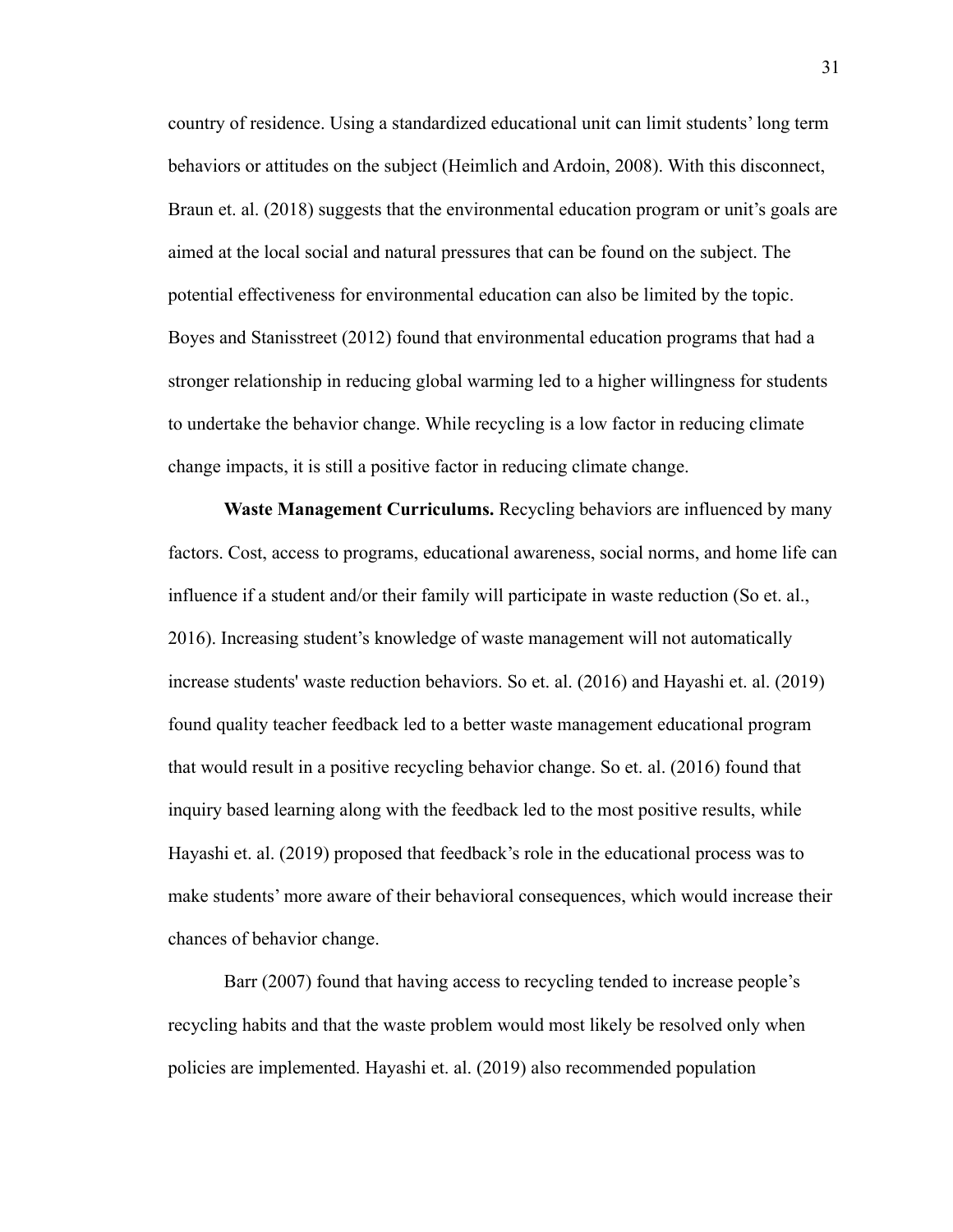involvement in decision making would increase the chance for the behavior change to be maintained after it had been passed. Using this information, one could ensure that a final project is developed for the end of a waste management curriculum. This project would help students bring awareness and work to develop a school or community policy that could increase recycling behaviors at the level they developed the policy for.

# <span id="page-32-0"></span>*North Dakota Educational Standards*

In this section we will be exploring the North Dakota educational standards and how the development of this curriculum can be used to meet the middle school education standards. A waste management curriculum should be interdisciplinary, as it can cover multiple subject standards. The North Dakota Department of Public Instruction (2019), states:

Standards are written broadly enough so that each grade level can apply the standards to multiple areas of learning. The standards themselves do not specify a course in which the study needs to take place; rather standards can be applied to multiple grade levels and areas of study. (p. 9)

Social studies standards can be broken down into civics and government, economics, geography, North Dakota studies sections, United States History, World History, Sociology, and Psychology (North Dakota Department of Public Instruction, 2019). Some standards that a waste management curriculum can meet for social studies fall into the areas of civics and government, economics, geography, and sociology.

Science content standards can be broken down into earth and space science, life science, physical science, and engineering technology. The engineering and technology standards are integrated into all science standards for K-12 education in North Dakota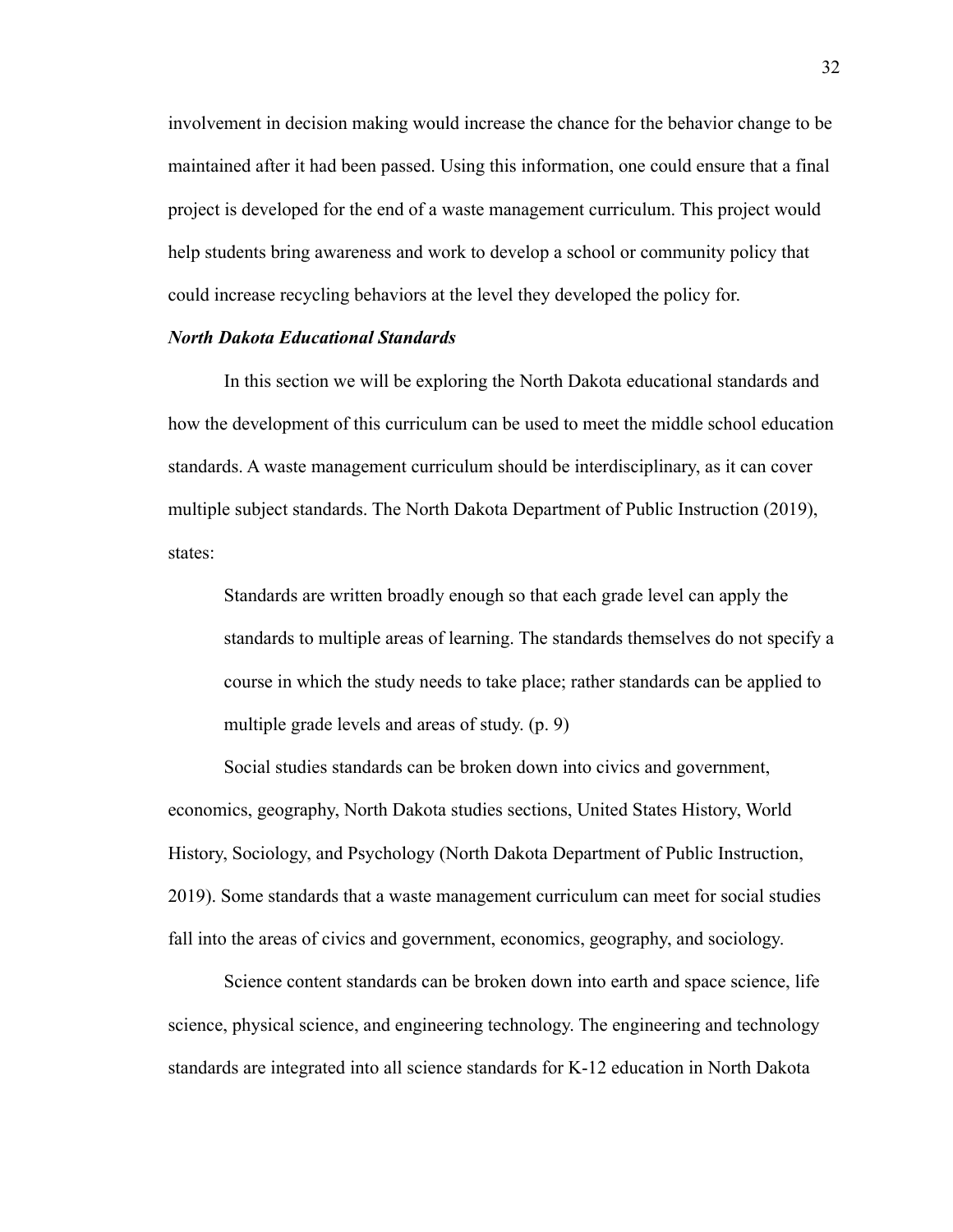(North Dakota Department of Public Instruction, 2019). This standard uses the engineering design process, to help students understand the link between science and engineering. This standard helps to make the science standards interdisciplinary with mathematics standards, as analyzing and interpreting data and computational thinking fall into the science and engineering standards. Some standards that a waste management curriculum can meet fall into the areas of earth science, physical science, and engineering technology.

Exploring and understanding the different state educational standards before and during curriculum development is a key component to ensure that both formal and informal educators will be able to use the waste management curriculum. In order to make it well rounded, social studies content standards were also reviewed. The curriculum will be able to meet both science and social studies education standards for North Dakota, and will help to engage students in these areas of study. More detailed information on content standards that the curriculum meets will be discussed in Chapter Three.

#### *Summary*

In this section we took a look at environmental education and the North Dakota educational standards. Environmental education can play a key role in influencing behavior change in students, but it can also have limitations. Looking at previous studies on developing waste management curriculums has helped to give insight into the best way to develop a waste management and waste reduction unit for middle school students. Quality feedback from educators was one of the most important aspects of developing a curriculum that would influence a positive behavior change in students. We also took a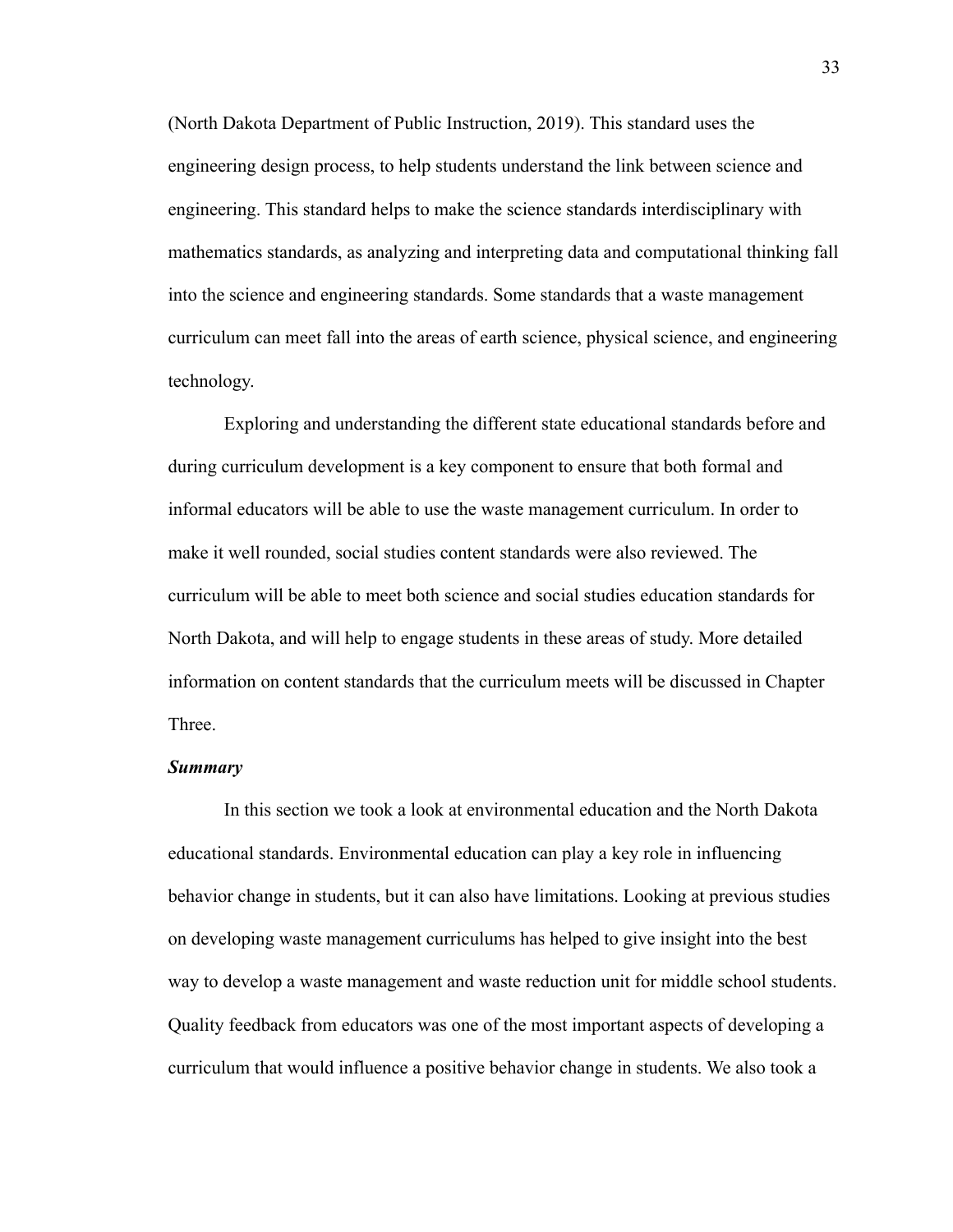look at the North Dakota educational standards and found different standards that the waste management curriculum would be able to address. These standards will be explored more in our next chapter.

### <span id="page-34-0"></span>**Summary**

In this chapter, we explored the history of waste management at a national and state level, current waste management practices, recycling, and the North Dakota educational standards. Regulation of waste in the United States and North Dakota was limited before the passage of the Solid Waste Disposal Act in 1965 (United States Environmental Protection Agency). Most waste was managed at the local community level, but a growth in waste generation led to the need for federal and state regulations. The passage of the Resource Conservation and Recovery Act in 1976 helped establish and provide standards for waste disposal throughout the United States (Resource Conservation and Recovery Act, 1976). This led to changes in how North Dakota regulated waste disposal, with the adoption of the Solid Waste Management and Land Protection Act in 1975 (North Dakota State Department of Health and Consolidated Libraries, 1993).

These acts helped to establish today's current waste management regulations. In order to understand the regulations, one needs to know the different types of waste. After learning about the different waste types, we explored the different waste disposal options that were available for the wastes. These disposal options are regulated in Subtitle C, for hazardous waste, and Subtitle D, for solid waste, in the RCRA regulations (Resource Conservation and Recovery Act, 1976). We then narrowed our focus down to waste disposal in North Dakota, learning that most of the waste generated in North Dakota is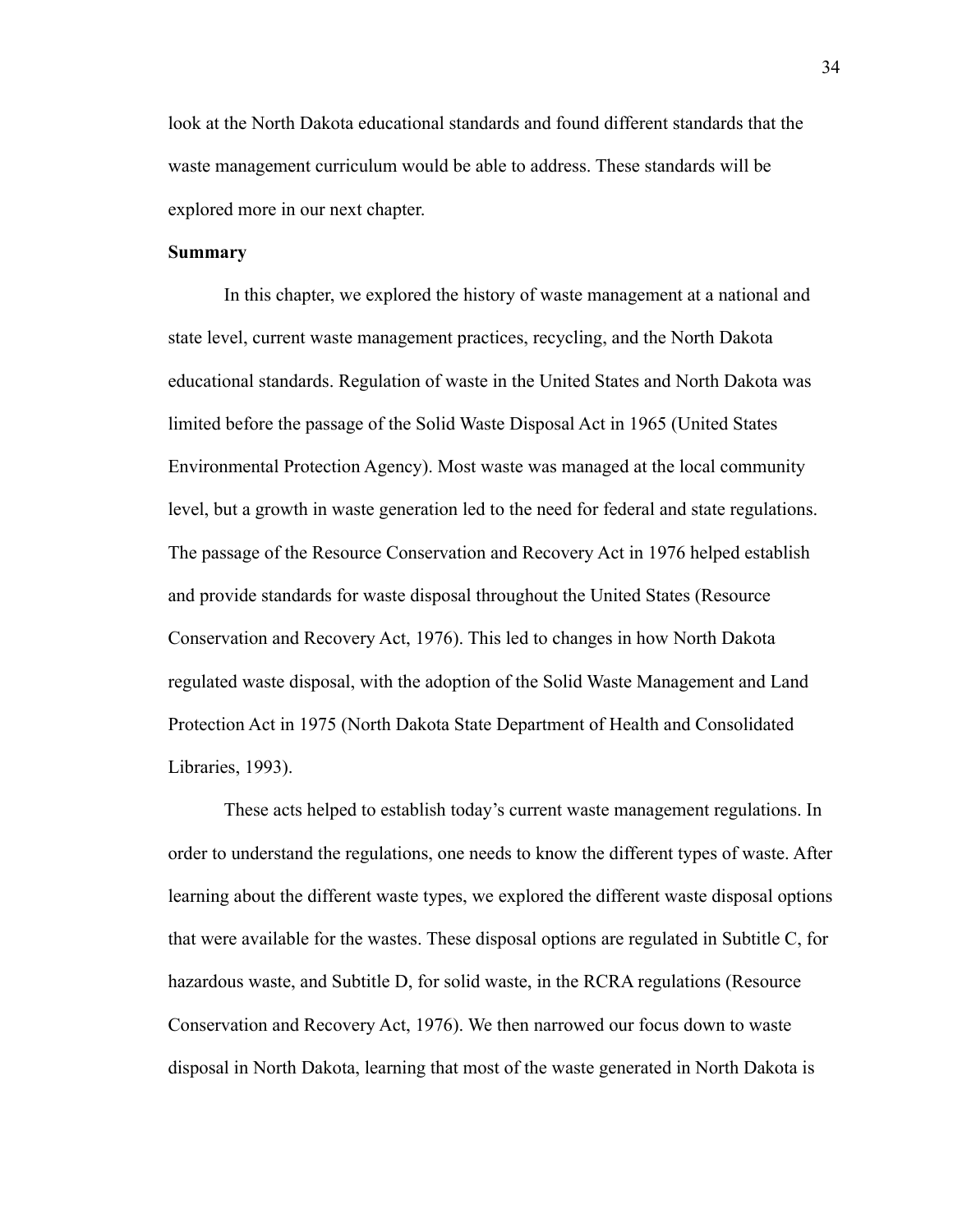landfilled. Regulations for waste disposal in North Dakota follow the RCRA regulations, but state specific rules can be found in the North Dakota Administrative Code Article 33.1-20.

The final disposal option that we covered separately was recycling. Recycling takes wastes from the waste stream and processes them to turn them into a new product. Recycling can help take items out of the waste stream and help to save space in a landfill, or with waste disposal if landfills are not an option for disposal in the area. China's 2018 ban on plastics importation has led to a decrease in the United States recycling markets. This led to many citizens, cities, and/or companies having to pay to recycle products, and ultimately led to a decrease in recycling throughout the nation. While there was an initial downsize in programs, North Dakota has seen many cities starting to implement curbside or recycling programs for their citizens to use.

In the final section we explored education, with a focus on environmental education and the North Dakota middle school education standards. In the first part we focused on environmental education and its role in behavior changes in students. After we learned more about behavior change, we looked at past waste management curricula that have been developed and implemented, and how they impacted students behaviors and attitudes towards waste management and waste reduction. We then finished this section by looking at the North Dakota middle school science and social studies educational standards. This information will help with the development of the curriculum to make it a useful tool for both formal and informal educators. Both science and social studies content standards can be met, allowing for an interdisciplinary educational tool to be made. Using the civics and engagement content standards can help educators create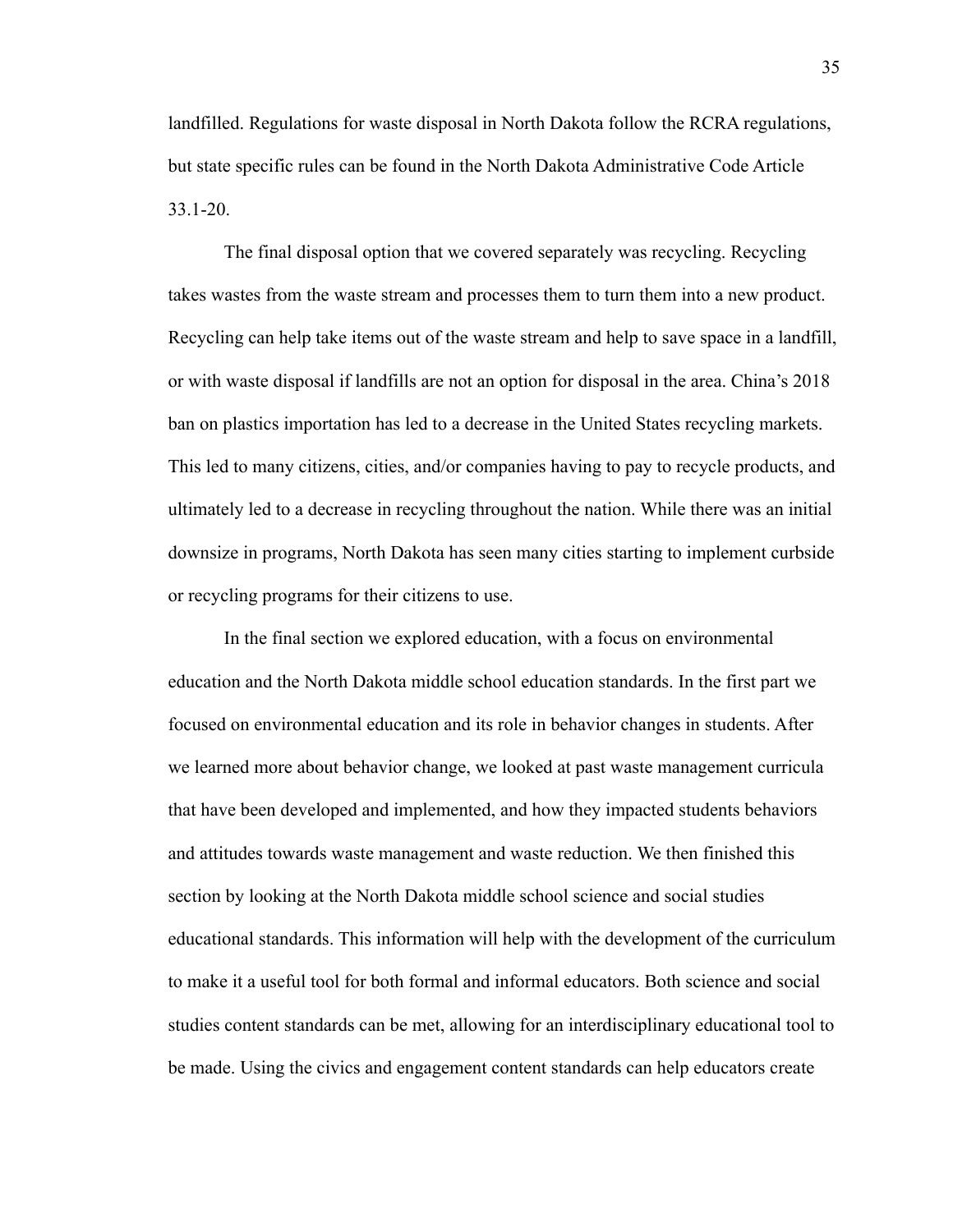community or school based projects to start a recycling program, even if it's just an educational recycling program, that students can lead.

All of this information will help to answer our research question: *How can teachers utilize a curriculum to expand student's knowledge of waste management and change their waste reduction behaviors?* and help us develop our curriculum model in Chapter Three. Chapter Three will give us an in-depth look at the curriculum, including the curriculum audience, techniques that will be utilized, frameworks and theories used, and North Dakota education standards that will be met. While the curriculum will be developed using the North Dakota education standards, it will be made flexible and broad enough so that educators in other states will be able to use it as a guide/framework to set up their own waste management curriculum using information on waste management and education standards found in their state. In Chapter Four we will revisit the literature review, discuss the implications and limitations of the project, look at future research and opportunities to expand on the project, and finally explore the benefits that the project has to the waste management profession.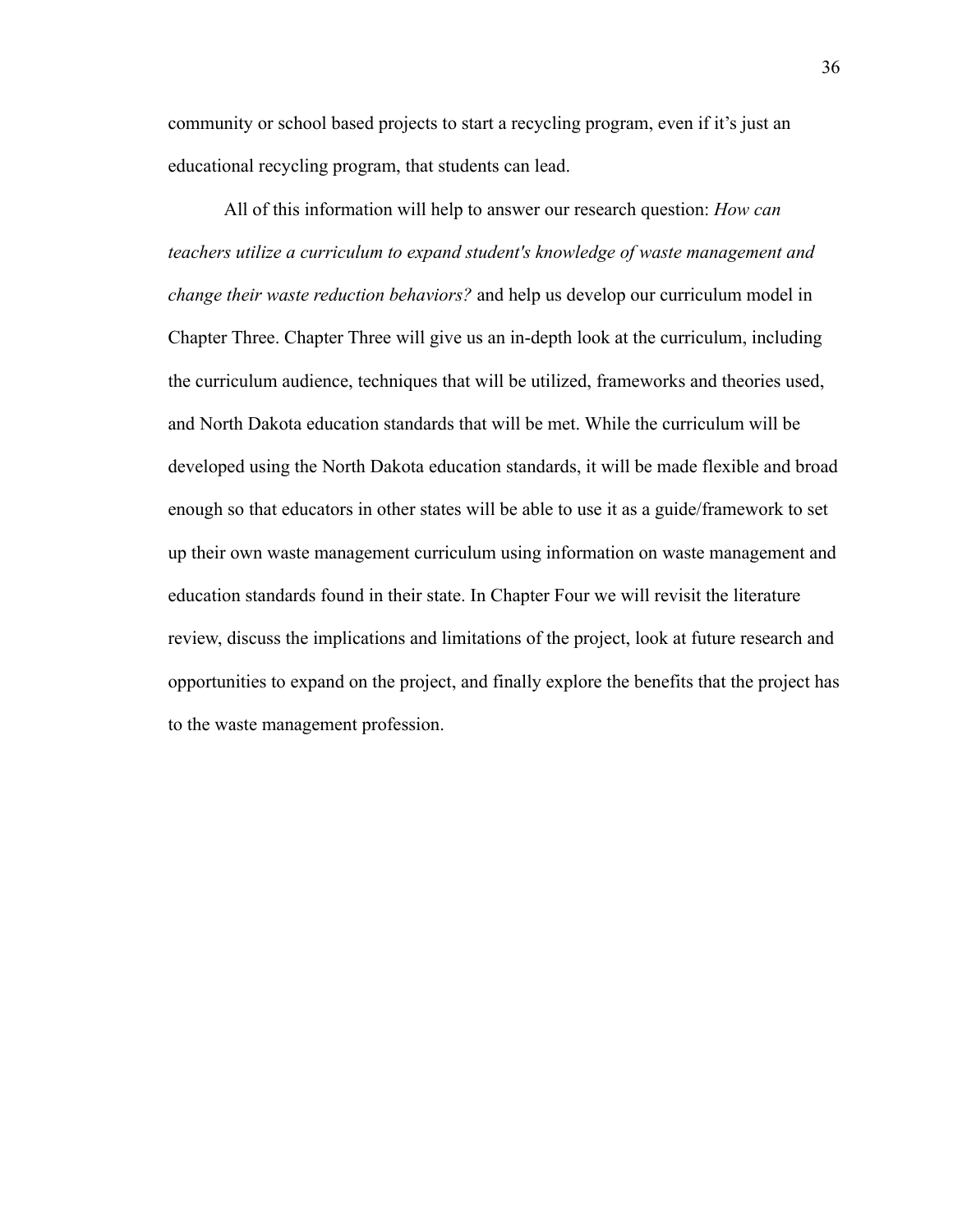# **CHAPTER THREE**

# **Project Description**

# <span id="page-37-2"></span><span id="page-37-1"></span><span id="page-37-0"></span>**Introduction**

In the previous chapter, we established a background on waste management, recycling, and behavior change in environmental education. Using this information, I will develop a middle school waste management and reduction curriculum that will help answer: *How can teachers utilize a curriculum to expand student's knowledge of waste management and change their waste reduction behaviors?* The first section will cover the project description, including a section on the research framework that was used to develop the curriculum. The next section will cover who my intended audience is. Next, we will take a look at the North Dakota educational standards that the curriculum meets, and the timeline for creating and implementing the curriculum. The final section will look at how I will assess the effectiveness of the curriculum in changing students' waste management and reduction behaviors.

#### <span id="page-37-3"></span>**Project Description**

# <span id="page-37-4"></span>*Research Framework*

I developed a waste management and reduction curriculum using the United States as a broad focus and North Dakota as a narrow focus. To develop my curriculum, I used the Understanding by Design (UbD) framework by Wiggins and McTighe (2011). There are eight main tenets of the UbD framework for designing curriculum, but the three tenets that were the most important to me were: a primary goal of UbD is developing and deepening a student's understanding of a topic; understanding is revealed when students autonomously transfer their learning through performance; and effective curriculum is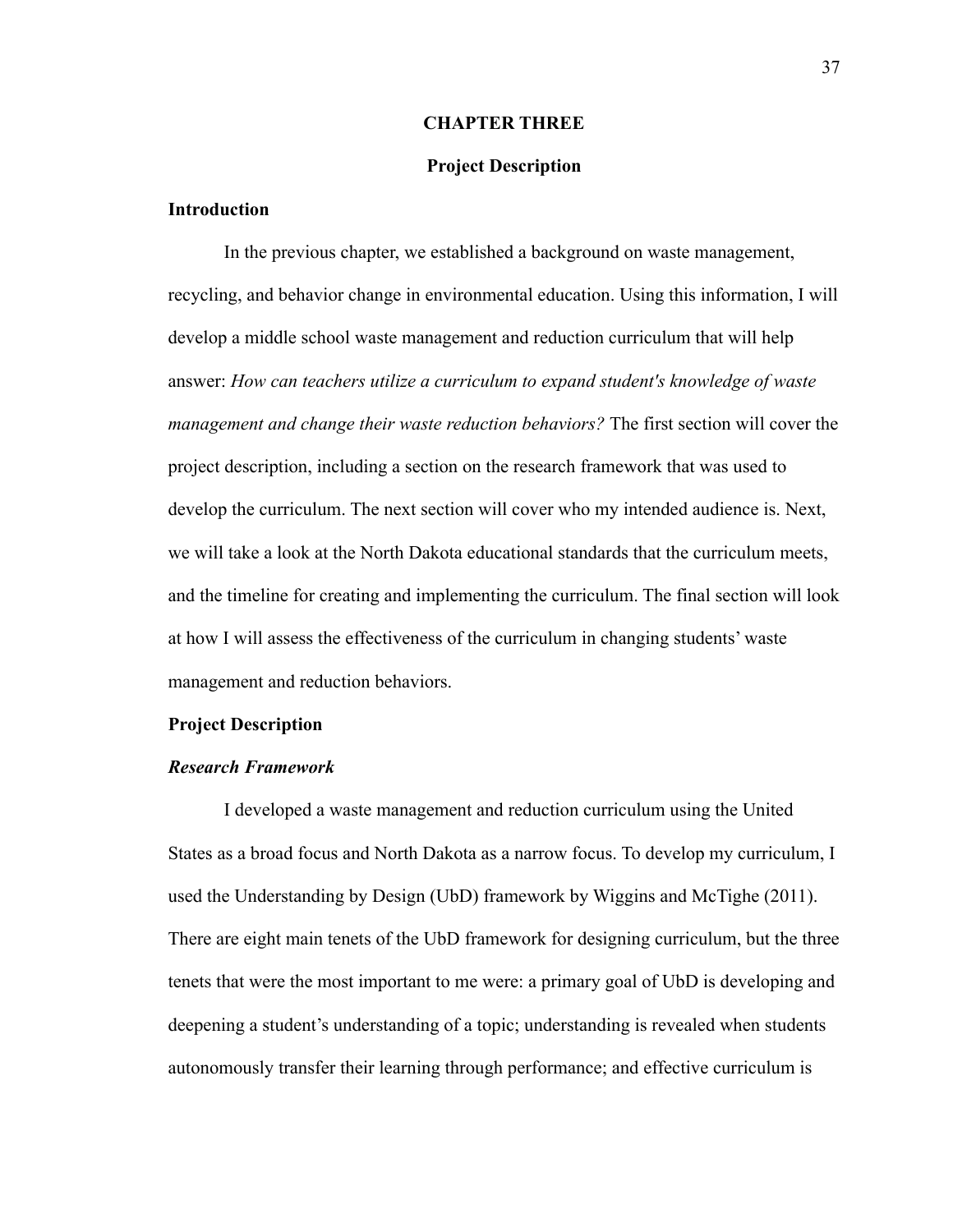planned backwards (Wiggins & McTighe, 2011). Using this framework, I backwards planned my lessons to ensure that I met the goals and outcomes that I had developed for my curriculum.

### <span id="page-38-0"></span>*Curriculum Development*

I used the final curriculum goal of improving students' waste reduction behaviors to start my backwards planning of the curriculum. First, I developed three lessons on recycling and the positive environmental impacts it has. After the recycling lessons were developed, I needed to develop lessons on waste management, including where the waste goes, the different types of waste, and included a field trip to a local landfill along with an activity that explains how landfills are made. These lessons focused on setting the base knowledge of waste management that will help lead students into the last lessons of the curriculum on recycling. All lessons were developed using information for the United States as a broad focus and then narrowing it down to North Dakota information, allowing students to see how waste is managed and reduced locally.

After I finished developing the curriculum, I developed a final project that educators will be able to use with their students. The final project has students come up with different community or school projects that will promote waste reduction in their community or school. Students will then be able to vote on which project they would like to complete, and the class can complete the project together. This project can also be used without completing the project voted on by the class, but it will still show students that they are able to make a difference, while they apply the knowledge they have learned during this curriculum, in their everyday lives. Example project ideas include having a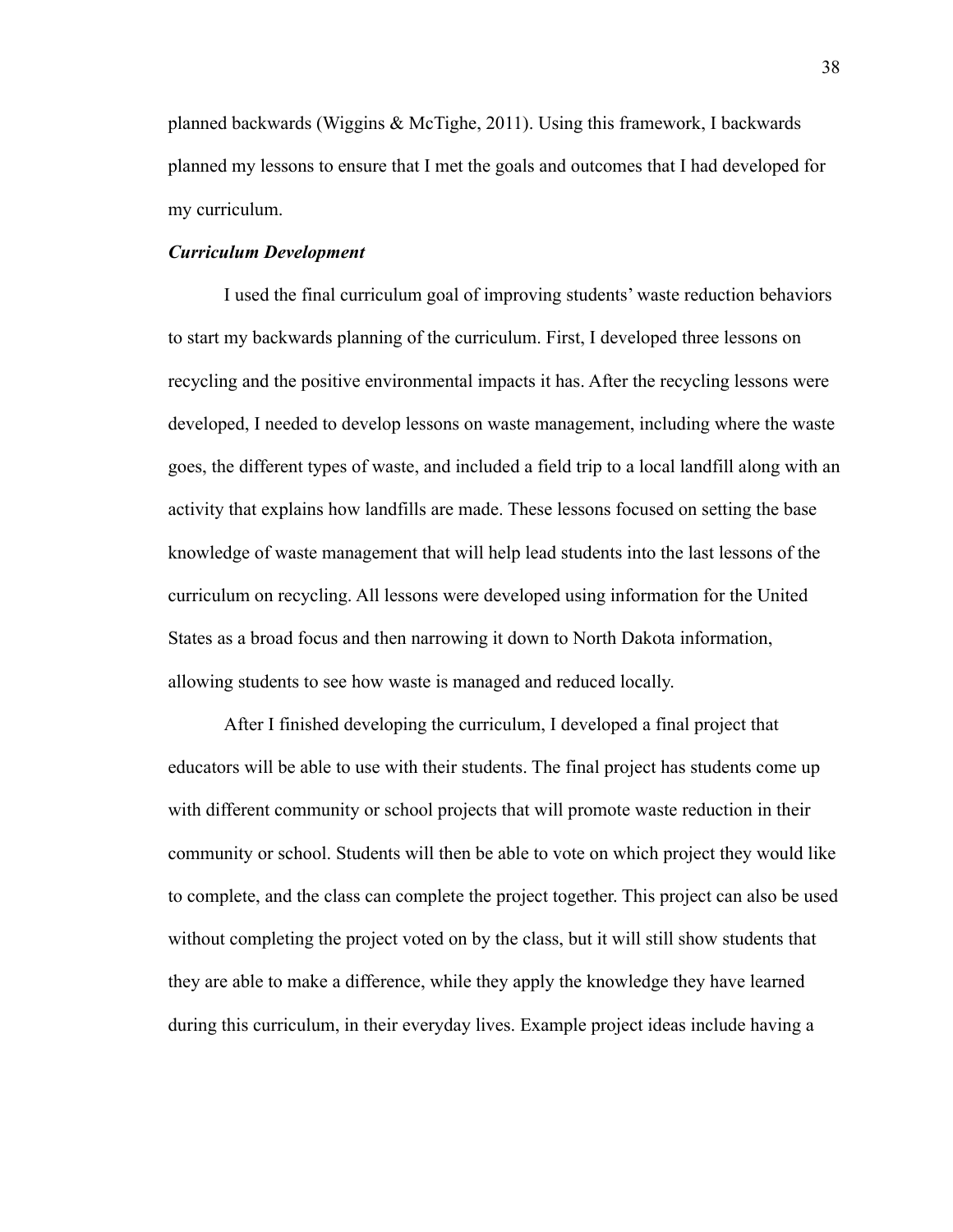school recycling competition, setting up a recycling program, either in their school or community, or having a highway cleanup.

In this section we looked at the research framework that was used to develop the curriculum. We also looked at the curriculum development using the backwards planning that was defined in the research framework. The final item we looked at was the development of a final project to complete the curriculum. In our next section we will look at the intended audience that the curriculum was developed for.

# <span id="page-39-0"></span>**Audience**

This curriculum was developed for use in North Dakota middle school, grades 6-8, classrooms. While this audience was the main focus of the curriculum, it was also developed for educators in different formal and informal settings to use as well. Educators in North Dakota may modify the curriculum to fit in their elementary, middle, or high school classrooms, or they may choose to use one or two lessons and modify them as well. I have used the Candy Landfill hands-on activity in an informal educational setting during our Bismarck Earth Day 6th-Grade Festival to help introduce students to waste management. I also developed the curriculum so educators in other states will be able to use the curriculum or lesson plans for guidance to develop their own lessons using local information on waste management and reduction.

# <span id="page-39-1"></span>**North Dakota Educational Standards**

This curriculum meets multiple North Dakota educational standards, in both the science and social studies standards. The lessons may be modified by elementary or high school educators to meet their standards as needed. The following social studies disciplinary core ideas are met in the waste management curriculum: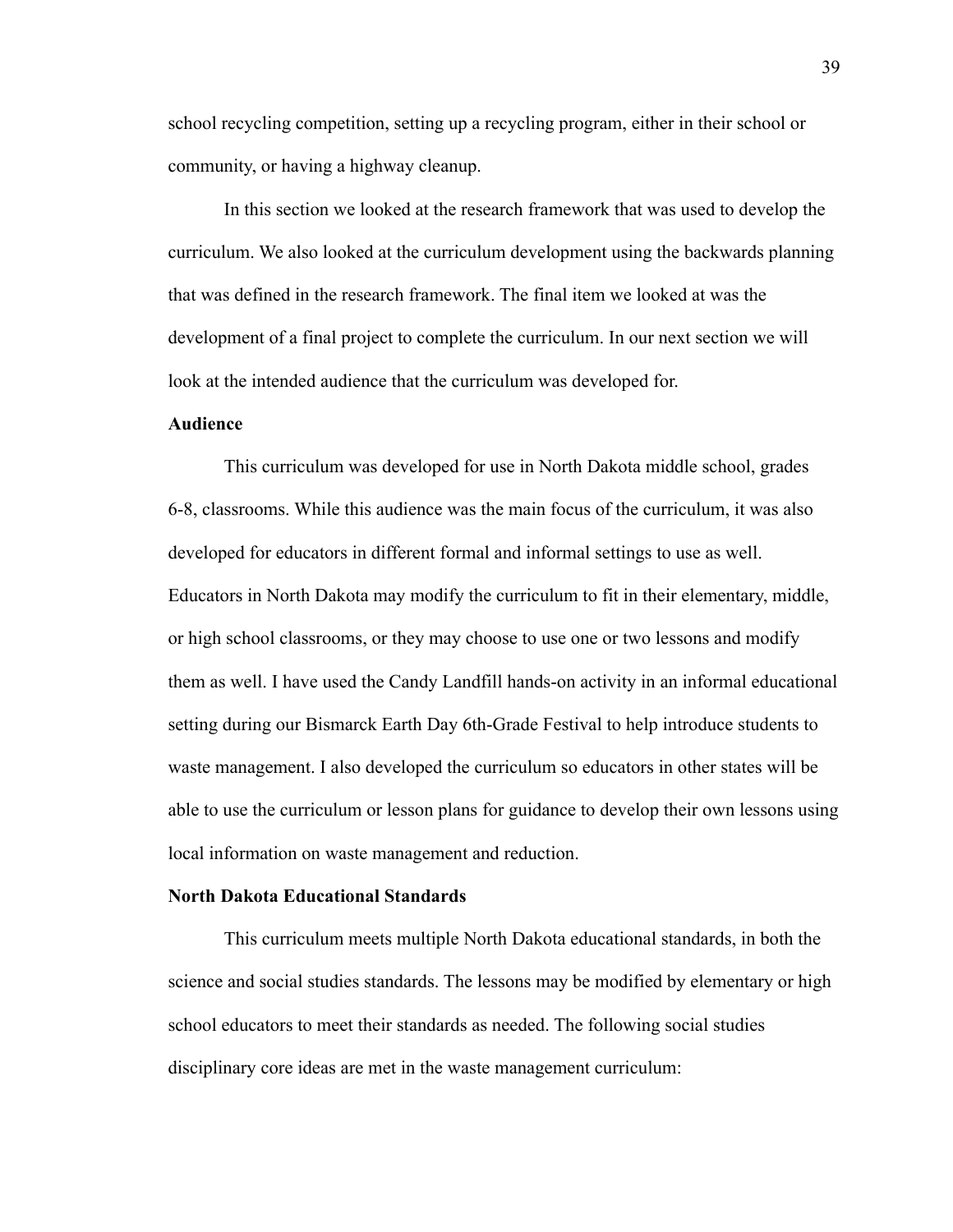C.6 12.4.5 Demonstrate active participation in civic life; and

G.6 12.5.2: Analyze how human changes to the environment in one region or place can affect another.

The following science disciplinary core ideas are met in the waste management curriculum:

ESS3.A Natural Resources;

ESS3.C Human Impacts on Earth Systems;

ET1.A Defining and Delimiting an Engineering Problem;

ET1.B Developing Possible Solutions; and

ET1.C Optimizing the Design Solution

I ensured that the lessons were developed to meet these standards to allow formal educators in North Dakota to be able to use the curriculum in their classroom. I also wanted to ensure that the curriculum would be interdisciplinary, as waste management can meet multiple educational standards or needs based on the lesson plan. This also will allow flexibility on where the lessons or entire curriculum can be used, and will allow students to see various areas that waste can impact without the curriculum only focusing on the science of waste management.

# <span id="page-40-0"></span>**Timeline**

Initial research for this capstone project began in August 2021. I focused my research on educational frameworks and standards for North Dakota, as I have a professional background in waste management and reduction. Development of the curriculum started in January of 2022, and completion of the curriculum was achieved in April of 2022. Final submission of the Capstone project was completed on May 6, 2022.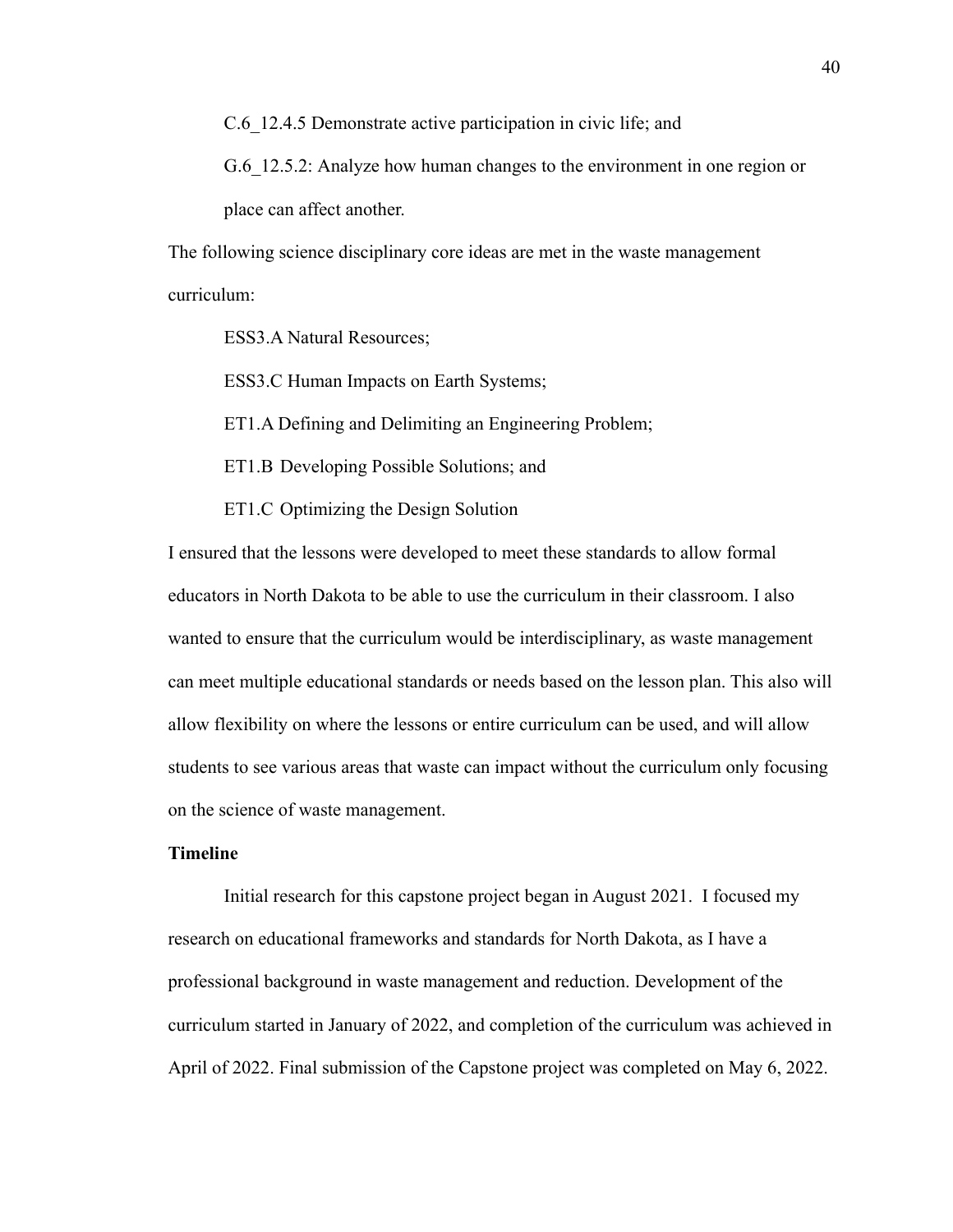After submission of the curriculum, I will be sharing the project with the North Dakota Department of Environmental Quality (NDDEQ) and Department of Public Instruction (DPI). Some lessons that are developed in the curriculum will be used at public outreach events attended by the NDDEQ. I would also like to see formal teachers in the state of North Dakota using the curriculum, even if it is only one or two lessons, starting with the 2022-23 school year.

# <span id="page-41-0"></span>**Assessment**

Assessments of the lessons will vary based on the content that is presented in each one. Some lessons incorporate a field trip or hands-on activity, where students will be able to apply their learning and see what they have been learning about. Other lessons end with having an open ended discussion with students to see what their thoughts are on the content of that lesson. The final assessment for the curriculum is the community or school project. This will allow students to use the information that they have learned throughout the curriculum to develop a project that will help to promote recycling and waste reduction in their community or school. Educators may or may not choose to execute the final project, but students are still able to show understanding of waste management and reduction in North Dakota.

#### <span id="page-41-1"></span>**Summary**

In this chapter, we looked at the Understanding by Design research framework, developed by Wiggins and McTighe (2011), that helped guide the curriculum development. I used the backwards design approach from this framework to ensure that I met the curriculum end goal of improving student waste reduction behaviors. After looking at how the curriculum was developed, we then looked at who the intended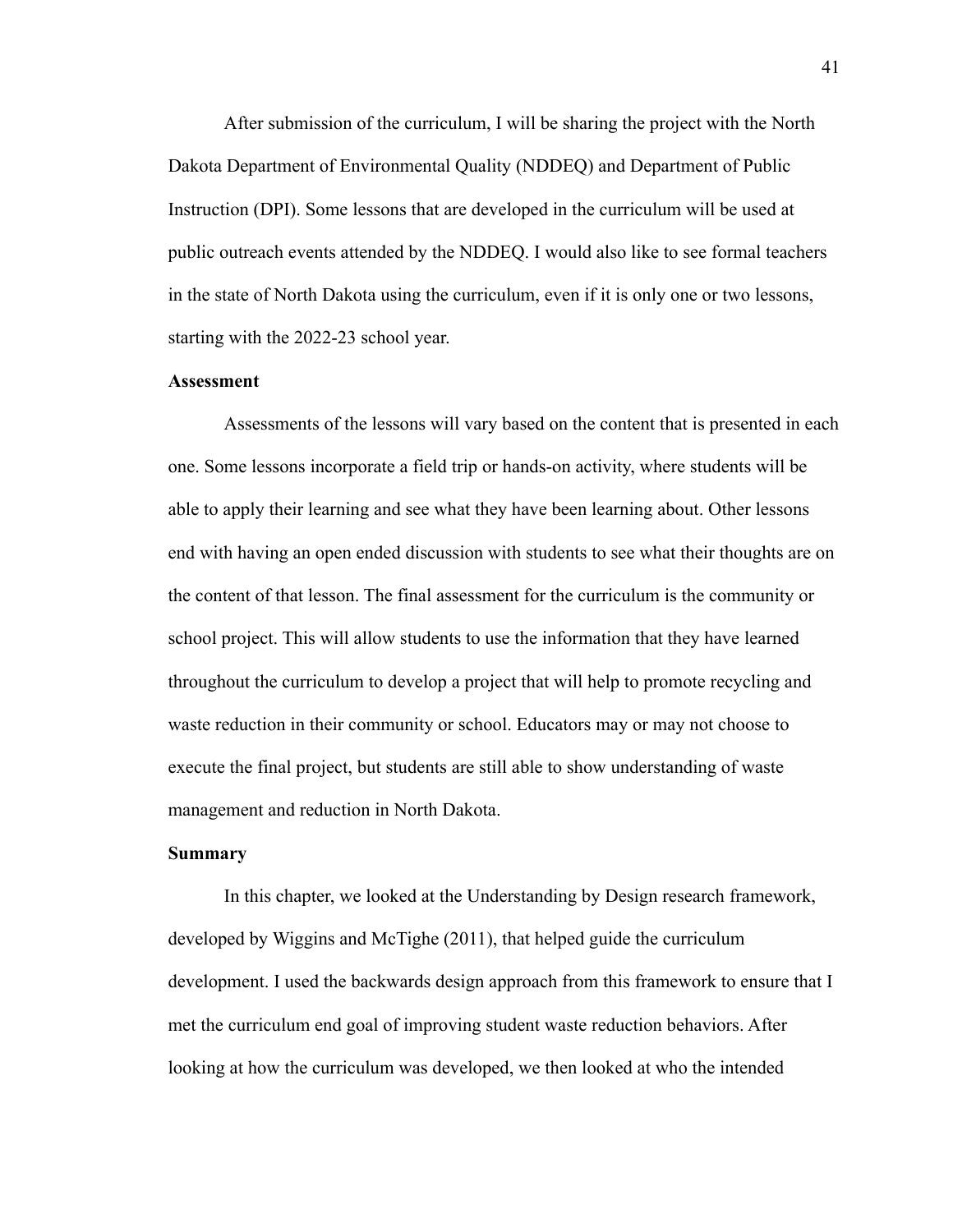audience for this project is, but also explained that the curriculum was developed for educators to modify it, if they were not using the curriculum for North Dakota middle school students.

After we looked at the intended audience, we took a look at the North Dakota educational standards disciplinary core ideas that the project meets, to ensure that North Dakota educators can use the curriculum in their classroom. This was then followed by a timeline for completion of the research, project, and implementation of the project through the North Dakota Department of Environmental Quality and Department of Public Instruction. I then ended with how the project and individual lessons would be assessed to ensure that students were obtaining information that they could use in their own personal lives. In Chapter Four, I will provide the results of my project, its implementation, and my reflection on the curriculum development process. We will also look at the limitations of this project and the potential for future research and project development recommendations.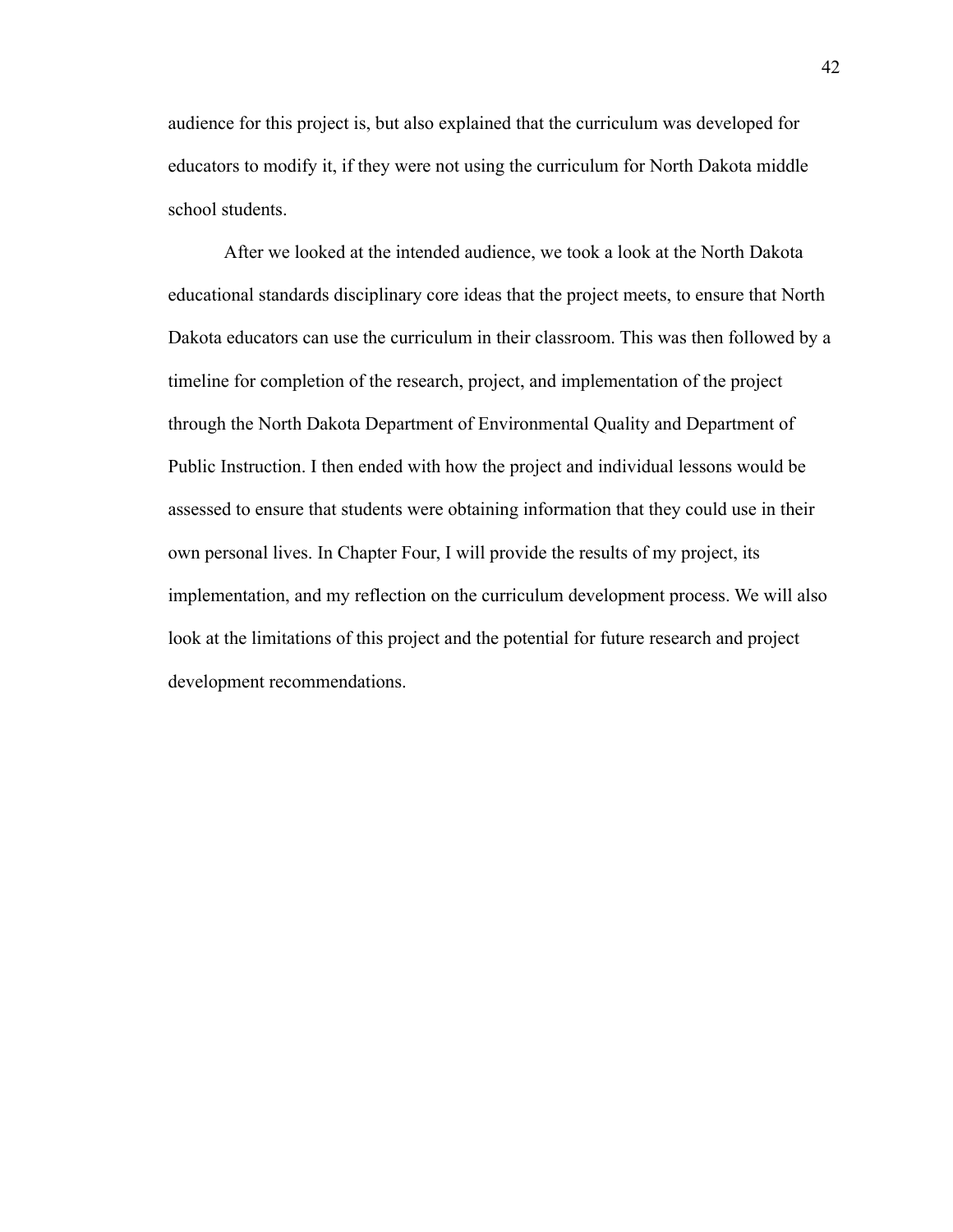#### **CHAPTER FOUR**

### **Conclusion**

# <span id="page-43-2"></span><span id="page-43-1"></span><span id="page-43-0"></span>**Introduction**

This curriculum was developed to increase student's understanding of waste management and waste reduction in order to promote a positive behavior change in the student's waste reduction behaviors. A specific focus on North Dakota was emphasized, as Braun et. al. (2018) suggests that the unit's goals are aimed at the local social and natural pressures that can be found on the subject, in order to increase the long term effects of the behavior change. Many waste management curriculums that have been developed to date, focus on a broad general understanding of solid waste management. Without having local focus, many of these curricula may not have as much success in implementing the positive behavior change in student's waste reduction behaviors. Keeping these thoughts in mind, the goal of this research was to determine: *How can teachers utilize a curriculum to expand student's knowledge of waste management and change their waste reduction behaviors?* In Chapter Four, we will revisit the literature review and discuss how it influenced my work. We will also look at the possible implications and limitations of my project, and potential future research or projects in the waste management area. Finally, we will look at how the project is a benefit to the waste management profession and how we can communicate or use the results of this capstone project. Throughout these sections, major learnings from my curriculum development will also be explored.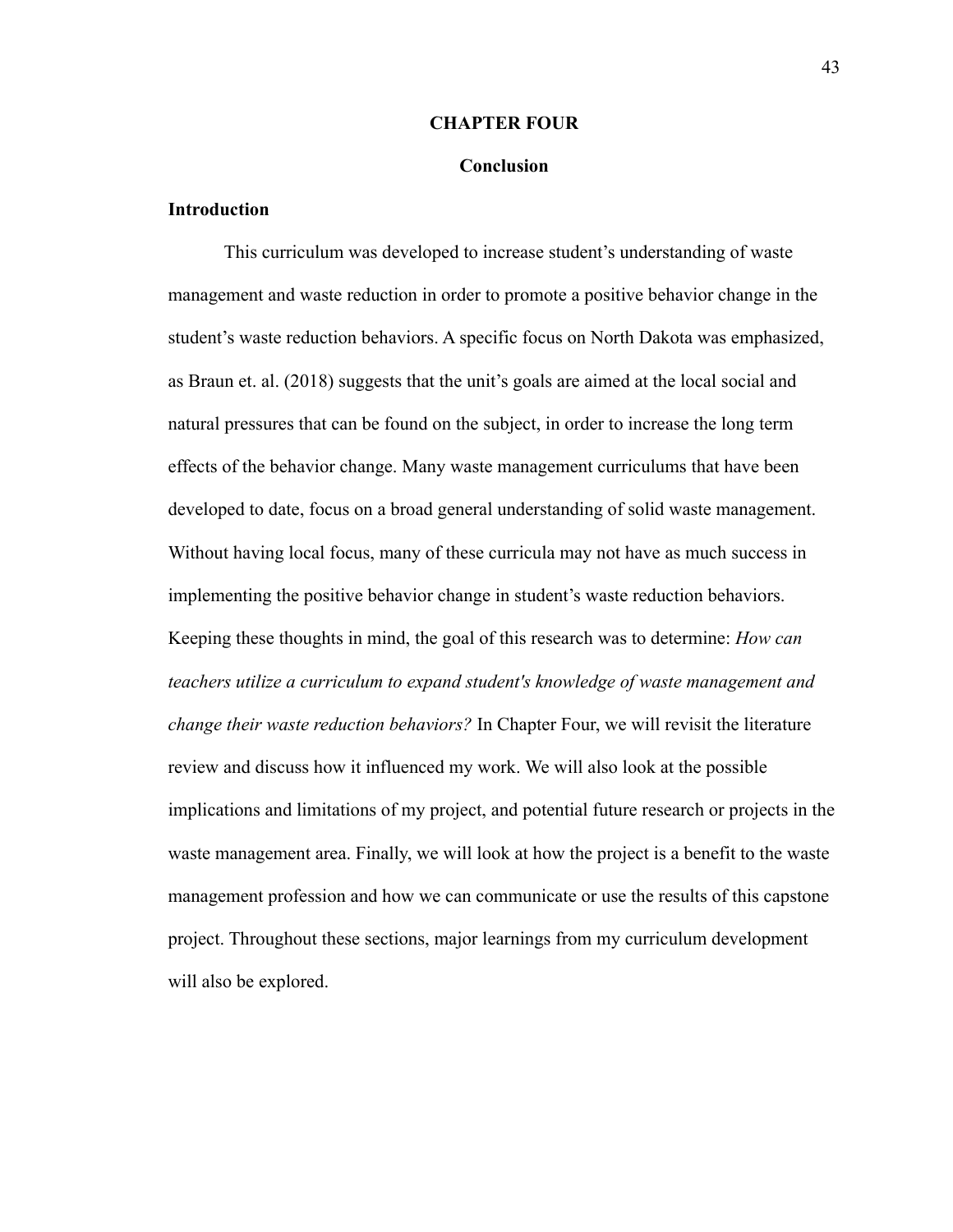# <span id="page-44-0"></span>**Literature Review Revisit**

My literature review was split into two major sections: waste management and reduction information and educational information. Working in the Solid Waste Program for the North Dakota Department of Environmental Quality has greatly increased my knowledge of the waste management industry, and I found myself leaning on information I had obtained from my professional career. Most of the literature review in this section consisted of finding diverse resources that contained the information I knew I wanted to include in my literature review.

The education literature review impacted my capstone project and how it was developed, as I had never made a unit curriculum before. Using this section, I found information on how to best set up the curriculum that would result in the greatest chance of a positive behavior change in students' waste reduction habits. Braun et. al. (2018) influenced my decision to give waste management information on a broad and national level, but then had activities narrow the focus down to local North Dakota facilities. With the focus on local facilities, students may be more interested in the information and activities that they are learning about, and then take the information home to their families, resulting in a behavior change in not only the students, but their families as well.

Hayashi et. al. (2019) recommended population involvement in decision making to increase the change for the behavior change to be maintained after the curriculum was completed. This piece of literature really stuck in my mind while developing the curriculum, as I wanted students to maintain their waste reduction behaviors after they had completed the curriculum. This led to developing an extension activity after the last lesson in the curriculum that has students develop a community or school recycling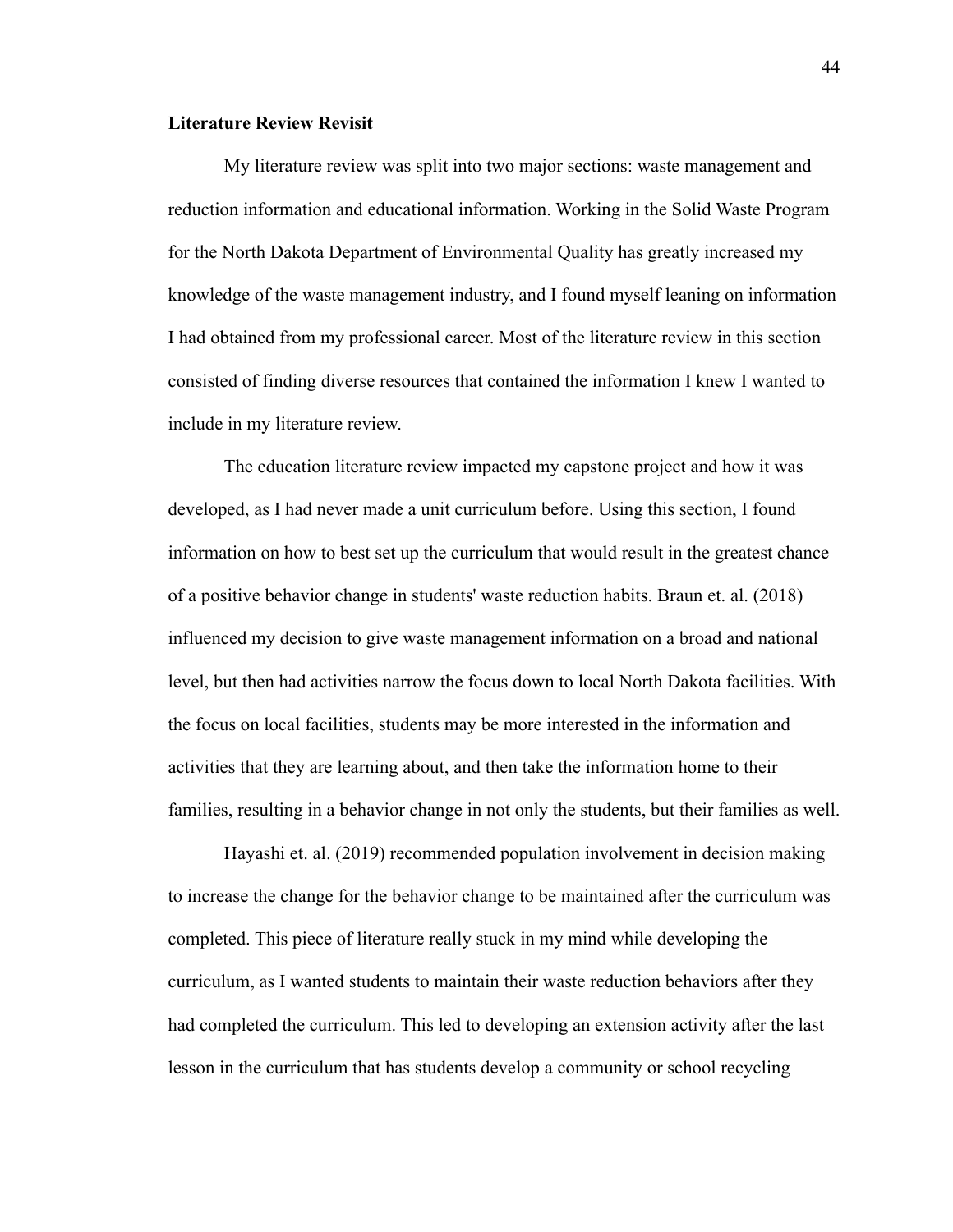program/informational presentation to promote waste reduction in their community or schools. I don't think I would have thought of including this activity in the curriculum, had I not read this during my literature review, and then constantly thought about it while working on my paper and curriculum development.

In this section, we revisited my literature review, and discussed the pieces that influenced the development of my curriculum. While I had two major sections in the review, the education resources were the most beneficial when developing my curriculum. These resources helped me take the information, both old and new, from the waste management literature and implement them into the curriculum, to reach my end goal of promoting waste reduction behavior changes for students. In the next section, we will look at the implications of my project.

#### <span id="page-45-0"></span>**Implications**

The key takeaway from my literature review was to focus my activities and information presented in the lessons on a local level. While I initially started wanting to make a large curriculum on waste management on a large national scale, with smaller sections that focused on North Dakota, I instead changed my lesson plans to have a larger focus on North Dakota, and then a smaller focus on a national scale. While I am not an educator full time, I will be looking to see how I can implement the same ideas and concepts into our annual landfill operator training courses, and other educational events that I represent the North Dakota Department of Environmental Quality at. When attending, I hope to implement or use parts of the lessons at these events to ensure that the information that I am giving to students will positively impact their waste behaviors and also give them an interest in waste management.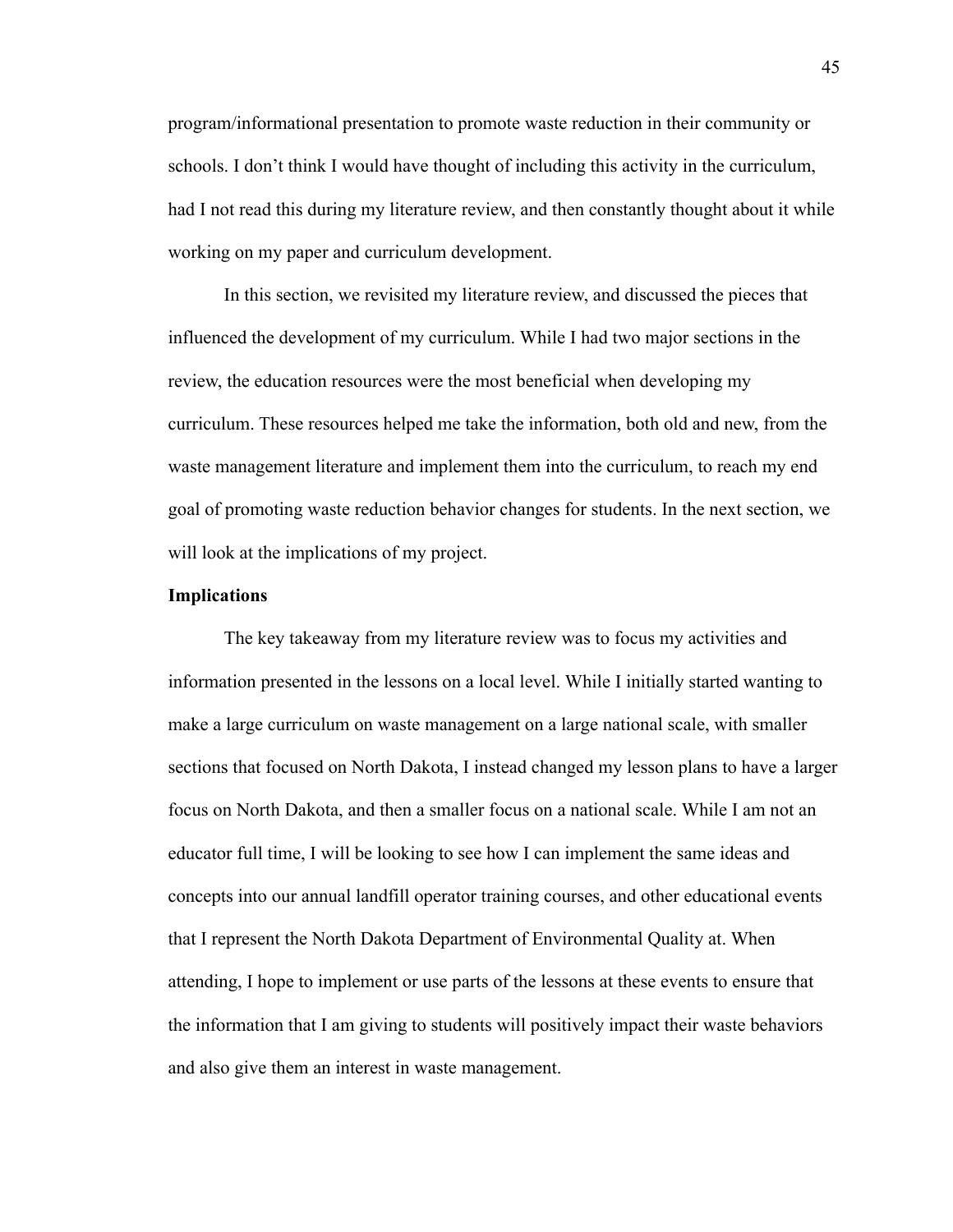Since I am not a full time educator, I also have been working with my program manager and contacts with the North Dakota Department of Public Instruction to share the curriculum to educators throughout the state. We have not fully finished how or when it will be shared with educators, but we have also planned, if not shared directly with educators, to put the curriculum on our Department's website to direct formal and informal educators to.

# <span id="page-46-0"></span>**Limitations**

While I plan to try and implement, or at least make available, the curriculum throughout North Dakota, there are some limitations. One of the largest limitations that I can think of is time. Will the educators have enough time to implement the curriculum in their classrooms, and if not, is there a way for them to implement some of the lessons? To combat this issue, the curriculum was designed to meet North Dakota science educational standards, along with a social studies standard if the community/school program extension activity is included.

Another limitation is the waste management and recycling industry presence in North Dakota. While North Dakota has many different landfill and recycling facilities in the state, many are spread out or regional facilities, with many smaller towns not having access to a landfill or recycling facility locally. This could cause complications for the landfill field trip, as smaller towns may have to take an entire day for traveling and touring the facility. North Dakota also does not have a material recovery facility, and field trips to recycling facilities are limited to community and private recycling collection centers.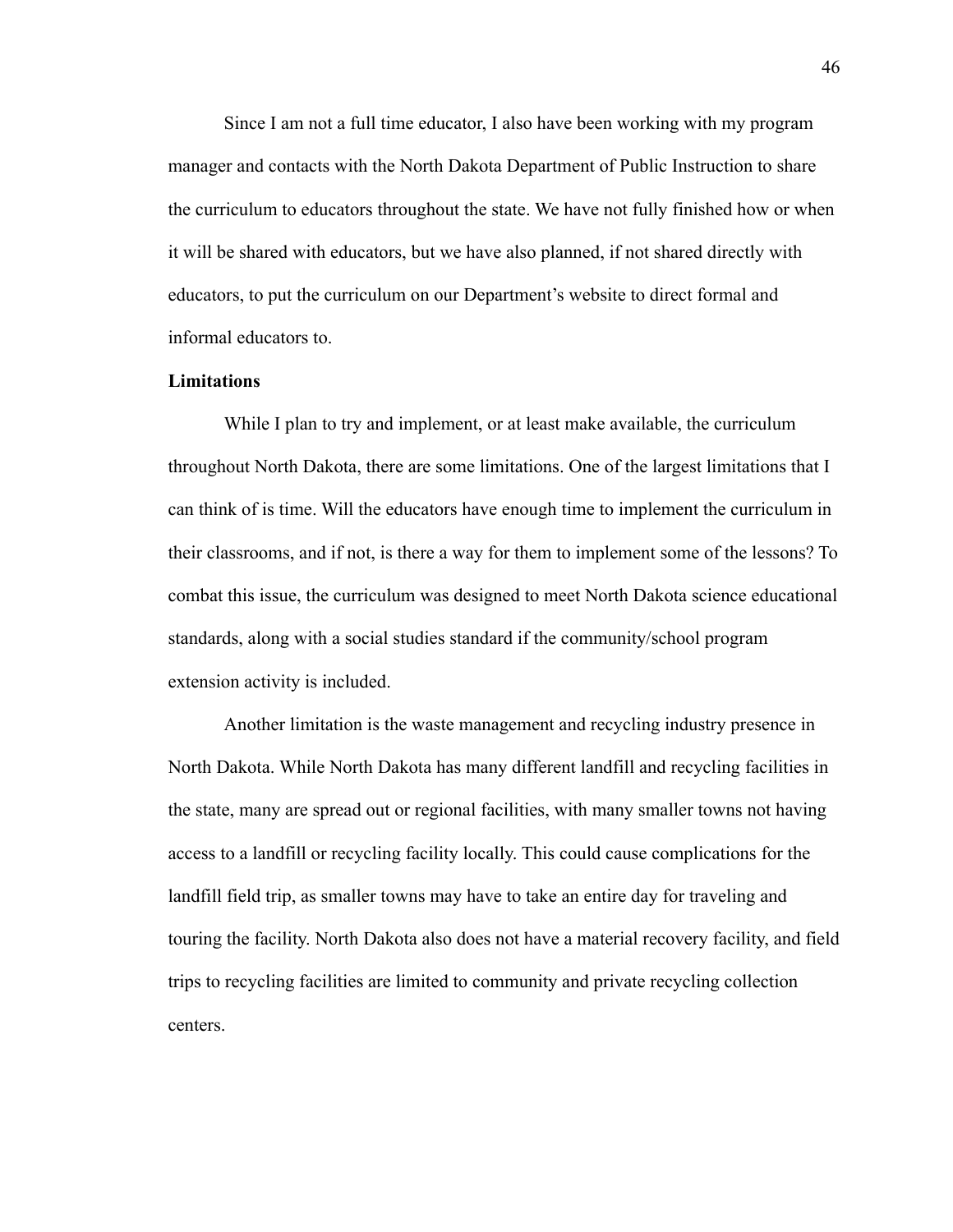Finally, teacher interest and knowledge in waste management could have an impact on the curriculum implementation. If teachers are not interested in teaching the curriculum, it will not reach its intended audience. Even if they are interested in teaching about waste management and reduction, they may not have the knowledge or confidence to teach the curriculum fully. To combat this, the North Dakota Department of Environmental Quality would like to work with educators that would like to implement this curriculum, but time and coordination could still limit the success of the curriculum. The literature review could also be a good starting point for educators that would want to use this curriculum.

In this section, I went over the limitations of implementing the curriculum, along with providing some possible solutions to the limitations. Time, teacher interest and knowledge, and the waste management and recycling industry presence in the state could all limit the use of the curriculum, along with other limitations such as financing, logistics, transportation, etc. In the next section we will discuss the opportunities for future research and projects.

### <span id="page-47-0"></span>**Future Research & Opportunities**

This curriculum was developed to give middle school students an overview of waste management and waste reduction, with the end goal of implementing a behavior change in students' waste reduction behaviors. While conducting my literature review, it was nice to see that other waste management lesson plans and activities had been developed, however, many of them were made for one or two lesson plans. With global warming, an increase in production of products, and landfilling, waste reduction has become important for families and individuals to complete.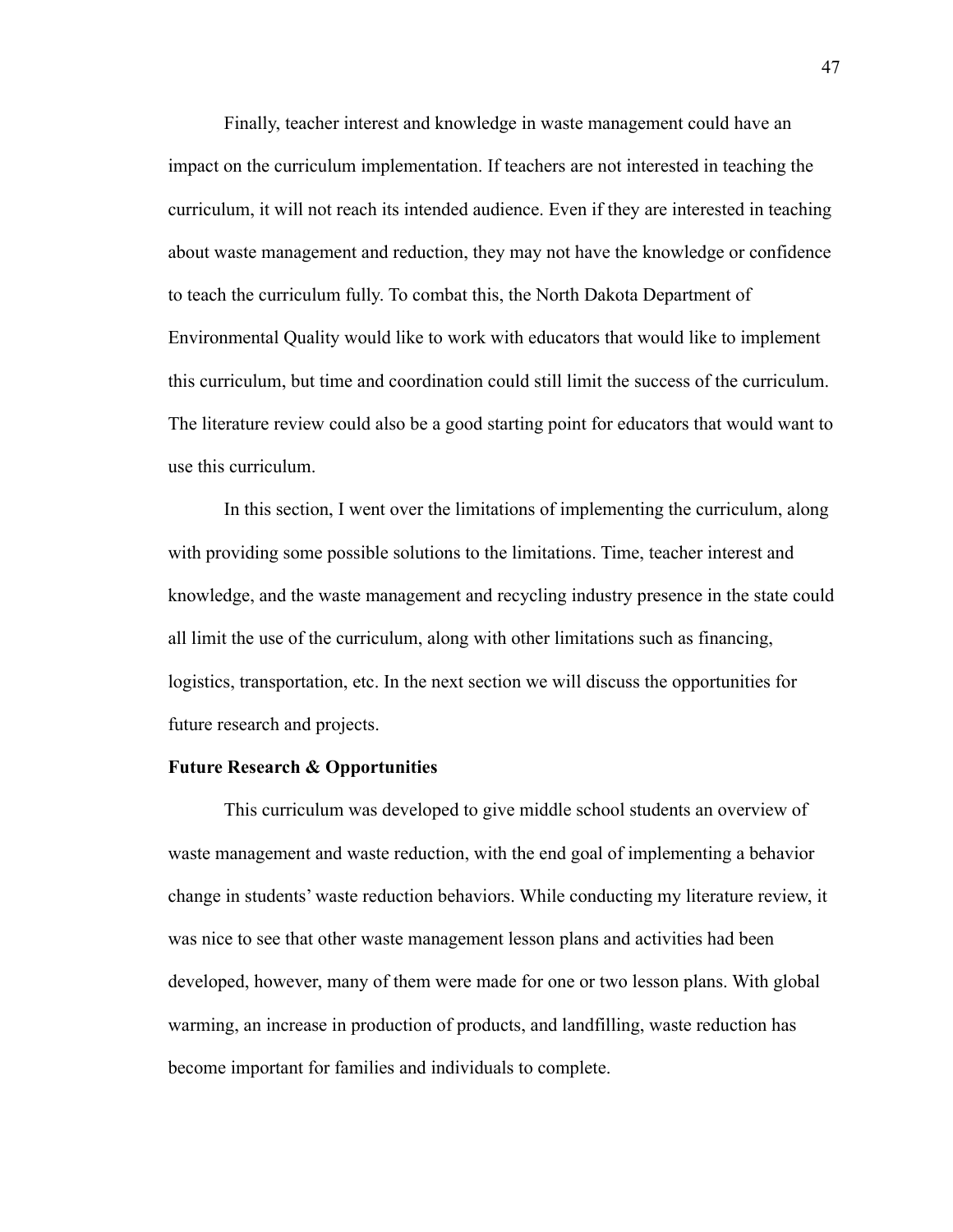While this curriculum is a good introduction to the waste management and recycling industries, it can be expanded upon. My hope is to continue to grow the curriculum to have multiple units on waste management and waste reduction. I would like to develop more lessons on the types of waste, going over hazardous wastes, and even diving into Superfund sites. There are many different topics that could be covered and added to make this a large multiple-unit curriculum, granted that educators would have time to implement it in their classrooms. This curriculum could also be developed to be implemented in high schools, while expanding it to show the different careers that are available in these industries.

To help combat the limitation of teacher knowledge and interest, development of teacher workshops on waste management and waste reduction could be developed to give educators the information and tools they need to successfully implement the curriculum. These workshops could also help provide feedback on the curriculum to help improve and potentially expand the curriculum with their new ideas. Use of specific activities/lesson plans at educational events could also help generate interest in the curriculum.

Public outreach is an important part of promoting proper waste management and recycling programs. Use of this curriculum could help generate student interest in recycling that they could take home to their families. One could even use this curriculum as a starting point of developing an adult curriculum on waste management and reduction to promote policy changes or expansion of recycling businesses, community programs, or bringing a material recovery facility to North Dakota.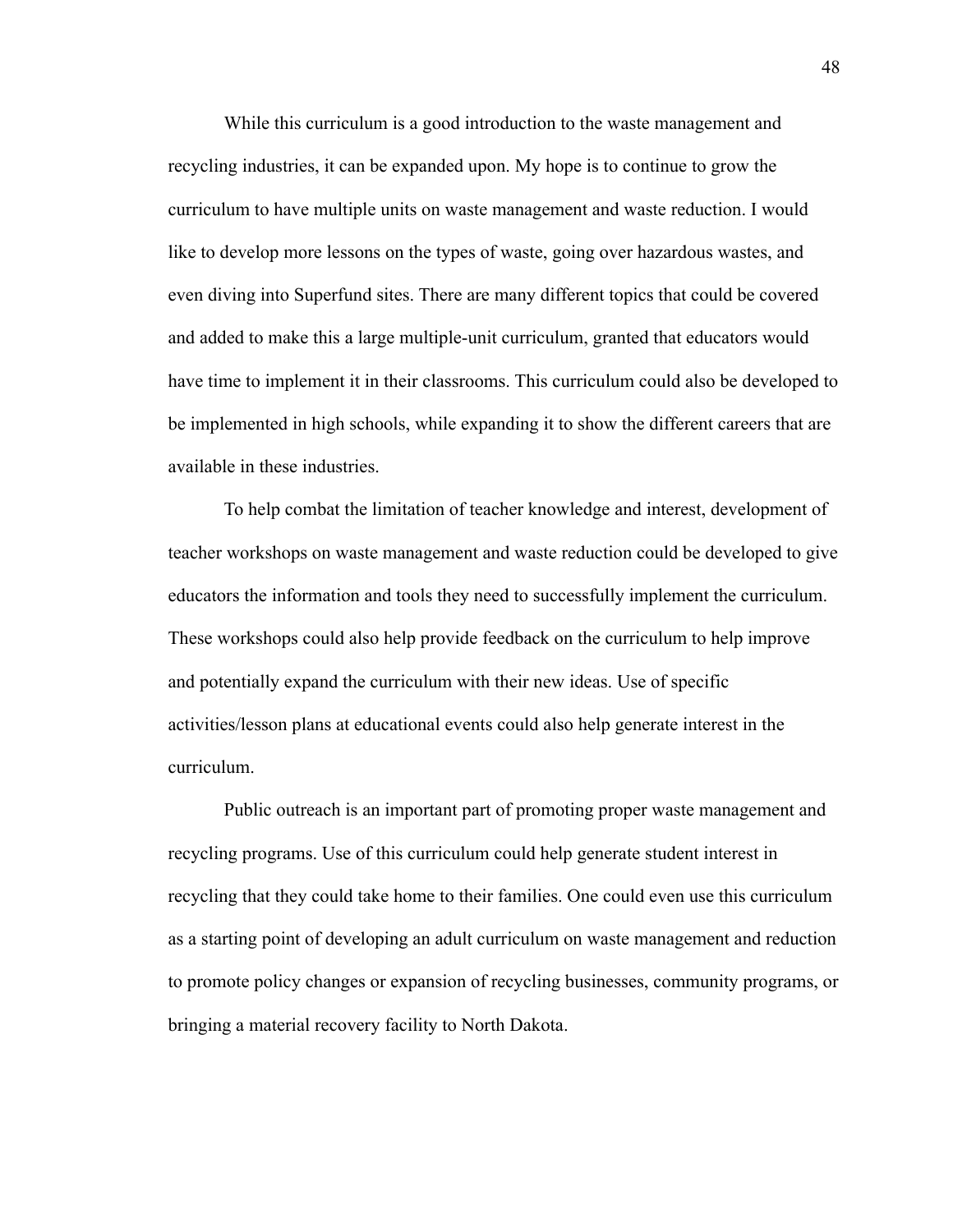In this section, we looked at possible future expansions of this curriculum, along with other future work or branching off of the curriculum to start new projects. I would like to continue to expand the curriculum, including lessons on hazardous waste. Development of teacher or adult workshops could help promote the curriculum throughout the state, which could ultimately lead to policy changes in the state promoting waste reduction behaviors. In the next section we will look at how my results are communicated to the intended audience.

## <span id="page-49-0"></span>**Results Communication**

The goal of my curriculum was to promote an increase in waste management knowledge and increase waste reduction behaviors through middle school science and social studies standards. I hope to share this knowledge with North Dakota middle school educators, and other formal and informal educators outside of North Dakota that would like to utilize this curriculum as a starting point to make their own state specific lessons. I will be working with my Solid Waste Program Manager on putting the curriculum on our Department's website under our Division Publications. We also have some contacts with the North Dakota Department of Public Instruction, and are working with them so North Dakota educators can have direct access to the curriculum and that they are meeting the state education standards that are listed in the lesson plans.

#### <span id="page-49-1"></span>**Benefits to the Profession**

In order to reach the end goal of promoting a positive change in students' waste reduction behaviors, students need to understand waste management. With students having an understanding of waste management, it can help bring more exposure to the waste management and recycling industry. Waste management and reduction are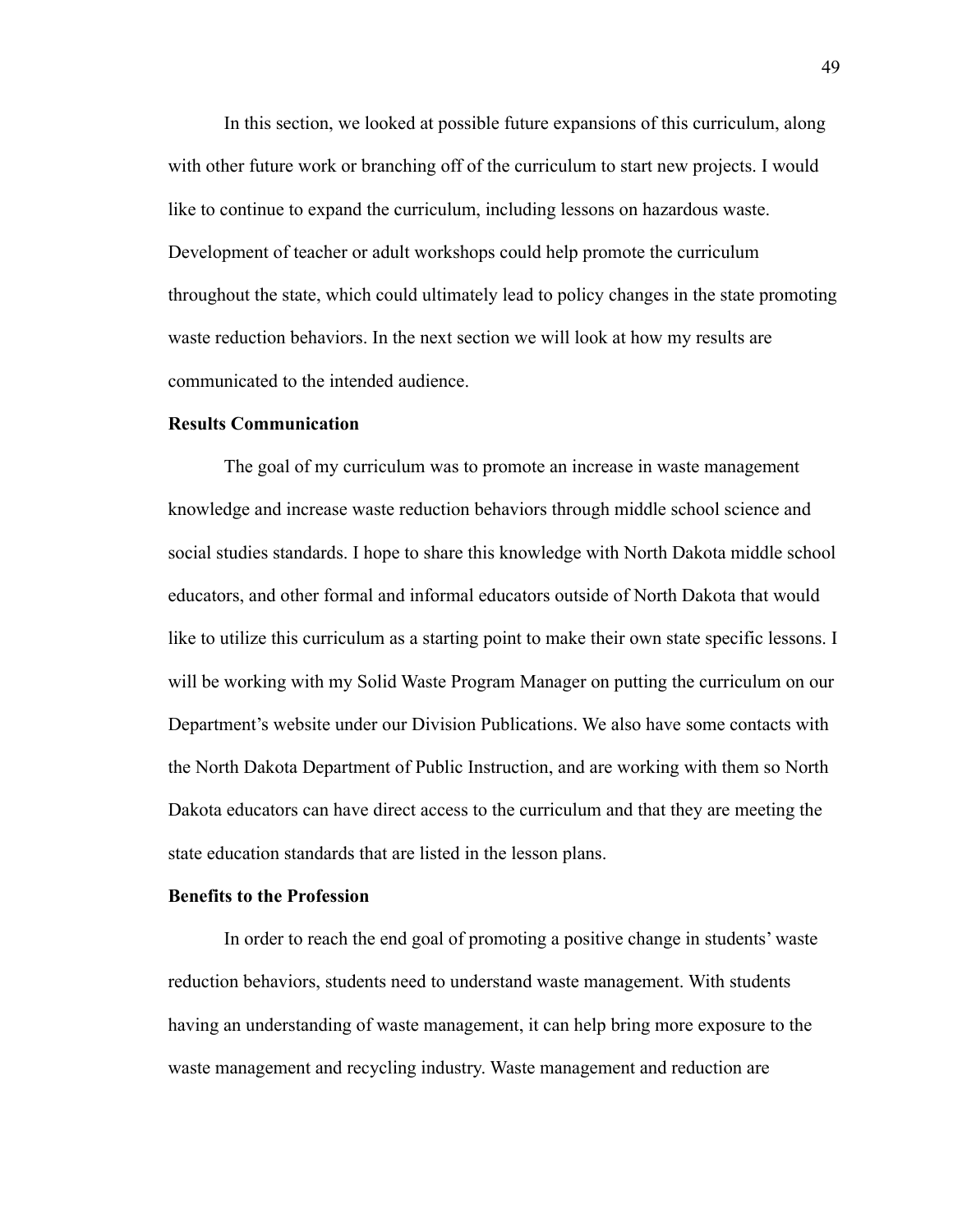important careers to ensure that environmental and human health is maintained. Waste reduction behaviors are also important in reusing products, limiting products, and recycling them with the ultimate goal of limiting the amount of virgin natural resources that are being used in production of products.

# <span id="page-50-0"></span>**Conclusion**

In this chapter, I revisited the literature review and discussed which resources impacted my capstone project the most and why they impacted it. Then we looked at the possible implications and limitations of the enactment of the curriculum. Next we looked at some possible future opportunities, research, and projects to expand the curriculum. We also looked at how the curriculum would be shared with educators in North Dakota through the Department of Public Instruction and the North Dakota Department of Environmental Quality's website. Finally, we looked at the benefits of this curriculum to the waste management and recycling industries.

Development of this paper and curriculum aimed to answer the question: *How can teachers utilize a curriculum to expand student's knowledge of waste management and change their waste reduction behaviors?* This question helped focus my literature review, and the development of the curriculum. Throughout this process, it was important to ensure that educators and students understood waste management and how we dispose of waste, before they would look at waste reduction behaviors. It also showed that we have started or have developed some educational programs and curriculums on this topic, but we still have work that needs to be completed to help promote these behavior changes in students and the community. My hope is that this curriculum will serve as a starting point for increasing people's knowledge of the waste management industry, which in turn may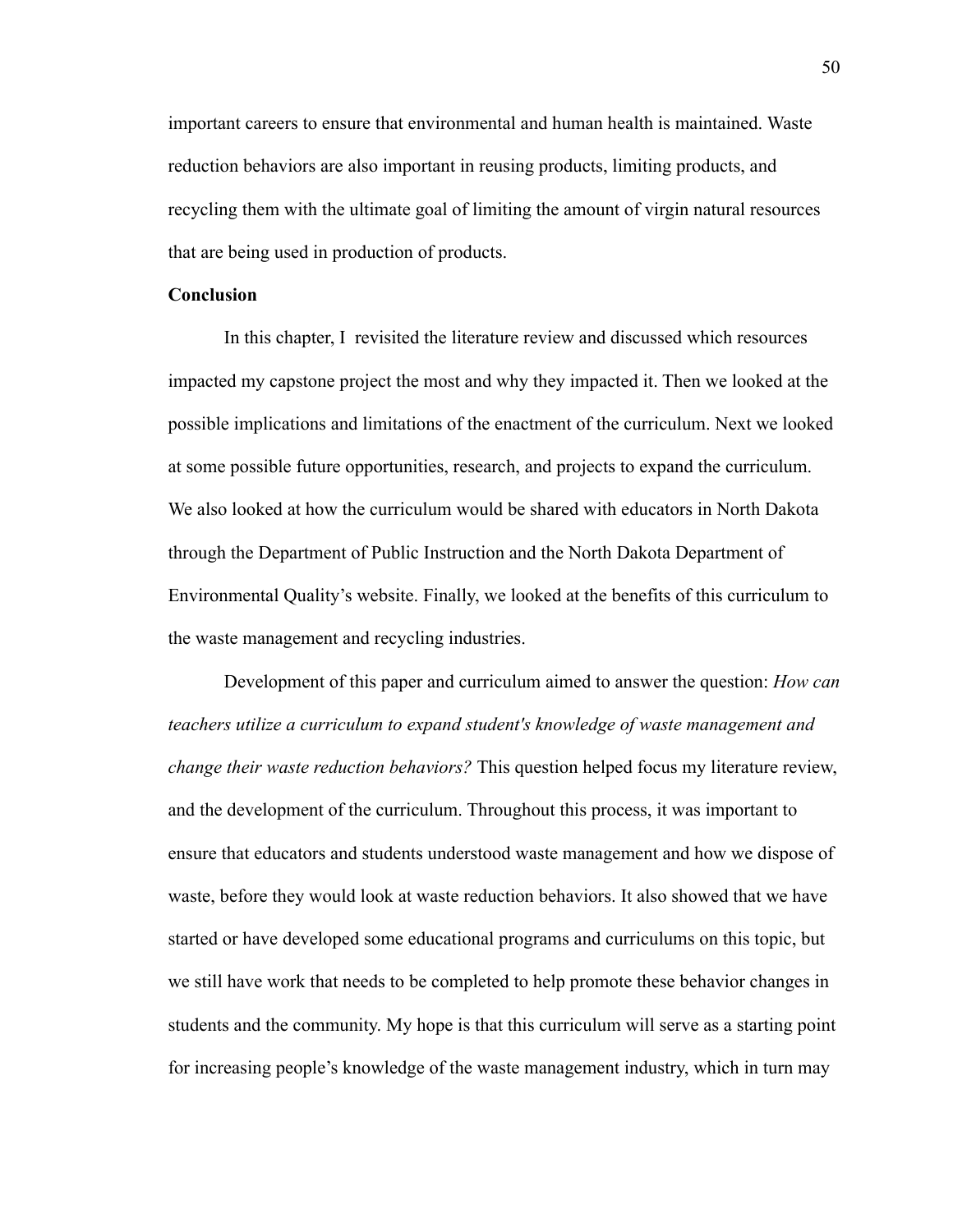increase their waste reduction behaviors; and then lead to future curriculums and projects that will result in the same end goals.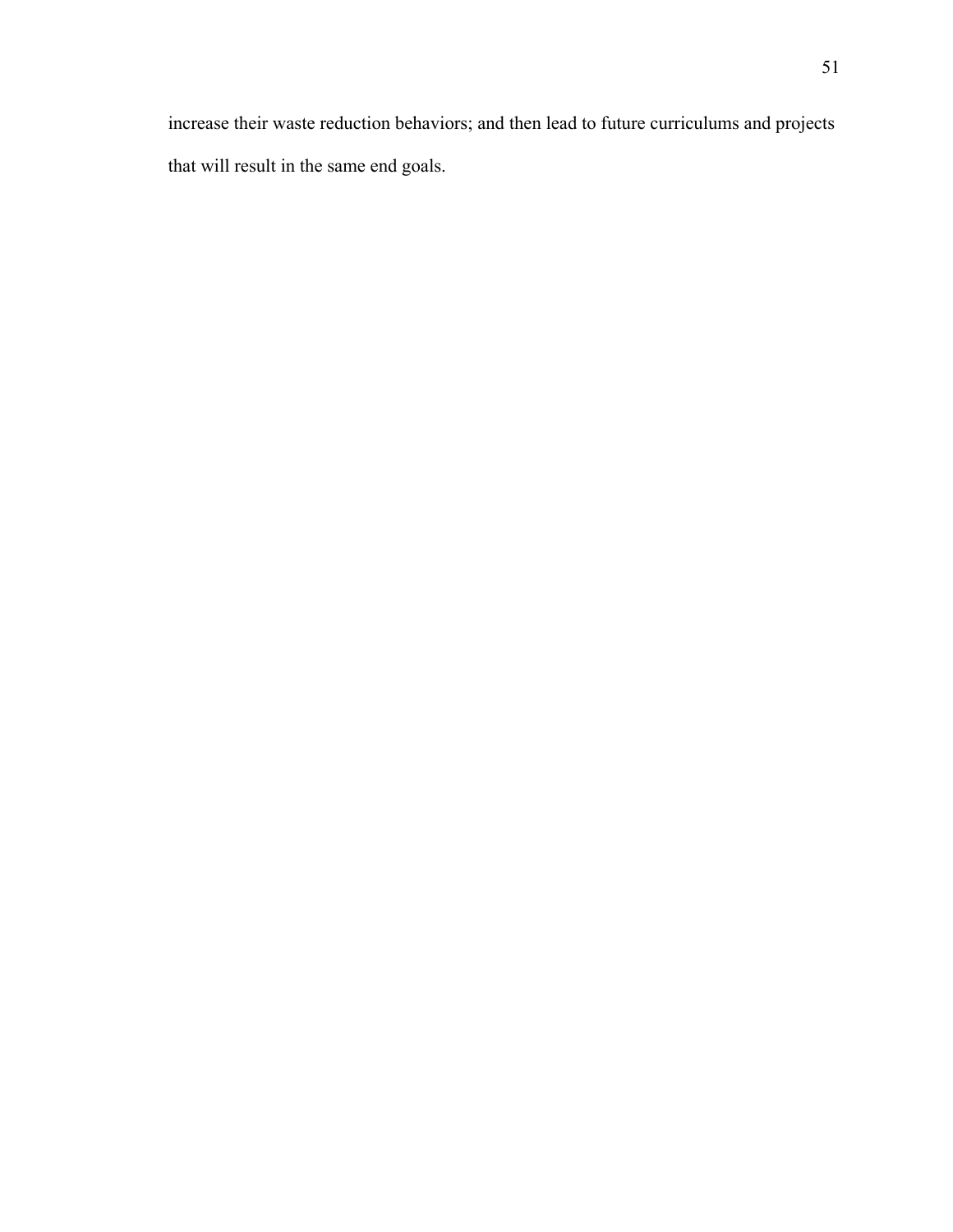# **REFERENCES**

- <span id="page-52-0"></span>Barr, S. (2007). Factors influencing environmental attitudes and behaviors: A U.K. case study of household waste management. Environment and Behavior, 39(4), 435-473. <https://doi.org/10.1177/0013916505283421>
- Boyes, E., & Stanisstret, M. (2012) Environmental education for behaviour change: Which actions should be targeted? *International Journal of Science Education*, 34(10), 1591-1614. <https://doi.org/10.1080/09500693.2011.584079>

Braun, T., Cottrell, R., & Dierkes, P. (2018) Fostering changes in attitude, knowledge and behavior: demographic variation in environmental education effects. *Environmental Education Research*, 24(6), 899-920. <https://doi.org/10.1080/13504622.2017.1343279>

Cho, R. (2020). Recycling in the U.S. is broken. How do we fix it?. Columbia Climate School. <https://news.climate.columbia.edu/2020/03/13/fix-recycling-america/>

Environmental Quality Act, S.L. 2017, ch. 199 § 19

<https://www.legis.nd.gov/assembly/65-2017/session-laws/documents/envqal.pdf> Federal Facility Compliance Act, Publ. L. No. 102-386. (1992).

[https://www.govinfo.gov/content/pkg/STATUTE-106/pdf/STATUTE-106-Pg1505.](https://www.govinfo.gov/content/pkg/STATUTE-106/pdf/STATUTE-106-Pg1505.pdf) [pdf](https://www.govinfo.gov/content/pkg/STATUTE-106/pdf/STATUTE-106-Pg1505.pdf)

Hayashi, C. M., da Rocha Woelz, T. M., & de Melo, C. M. (2019) Solid waste management: Planning and implementation of a cultural design. *Behavior and Social Issues*, 28, 316-337. <https://doi.org/10.1007/s42822-019-00019-6>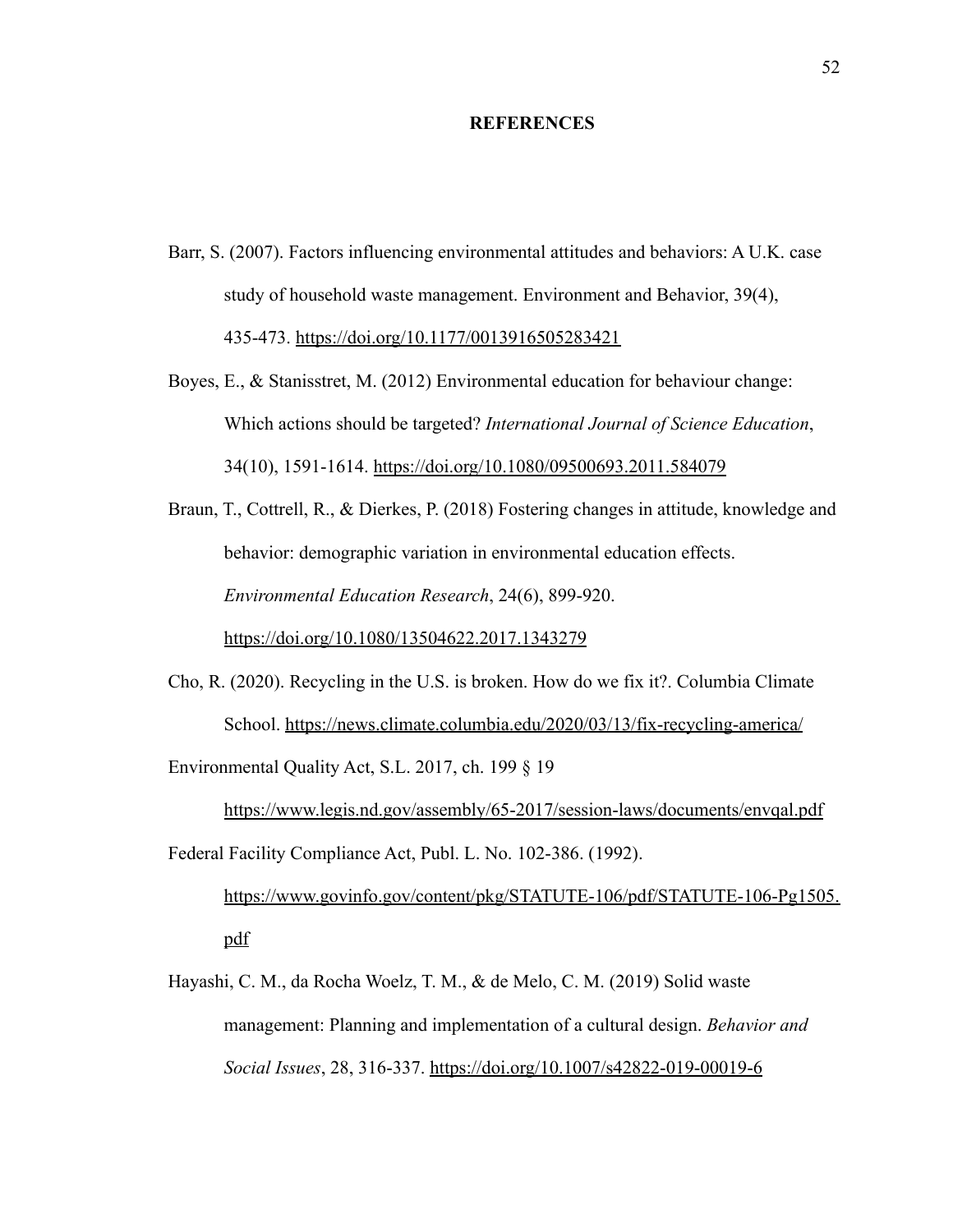Hazardous Waste Law Exemptions Act, S.L. 1991, ch. 278

<https://www.legis.nd.gov/assembly/sessionlaws/1991/pdf/HELTH.pdf>

- Heimlich, J. E., & Ardoin, N. M. (2008). Understanding behavior to understand behavior change: a literature review. *Environmental Education Research*, 14(3), 215-237. <https://doi.org/10.1080/13504620802148881>
- Huun, A. (2021). Are you a wishcycler. University of Colorado Boulder Environmental Center. <https://www.colorado.edu/ecenter/2021/04/01/are-you-wishcycler>

Johnson, A. (2020). Kalix is downsizing operations. Minot Daily News.

[https://www.minotdailynews.com/news/local-news/2020/01/kalix-is-downsizing](https://www.minotdailynews.com/news/local-news/2020/01/kalix-is-downsizing-operations/)[operations/](https://www.minotdailynews.com/news/local-news/2020/01/kalix-is-downsizing-operations/)

Keep America Beautiful. (2021). <https://berecycled.org/>

Kimmelman, M. (2021). Recycling in America is a mess. A new bill could clean it up. New York Times.

[https://www.nytimes.com/2021/01/27/arts/design/recycling-packaging-new-york.](https://www.nytimes.com/2021/01/27/arts/design/recycling-packaging-new-york.html) [html](https://www.nytimes.com/2021/01/27/arts/design/recycling-packaging-new-york.html)

Land Disposal Program Flexibility Act, Publ. L. No. 104-119. (1996).

<https://www.congress.gov/104/plaws/publ119/PLAW-104publ119.pdf>

McLeod, E. (2008). *Material and waste management*. Global Media.

[x](https://deq.nd.gov/WM/HazardousWasteProgram/HouseholdHazardousWaste.aspx)

North Dakota Department of Environmental Quality. (2017). Inert waste landfills.

<https://deq.nd.gov/Publications/WM/InertWasteFacilities.pdf>

North Dakota Department of Environmental Quality. (2021). Household hazardous waste. [https://deq.nd.gov/WM/HazardousWasteProgram/HouseholdHazardousWaste.asp](https://deq.nd.gov/WM/HazardousWasteProgram/HouseholdHazardousWaste.aspx)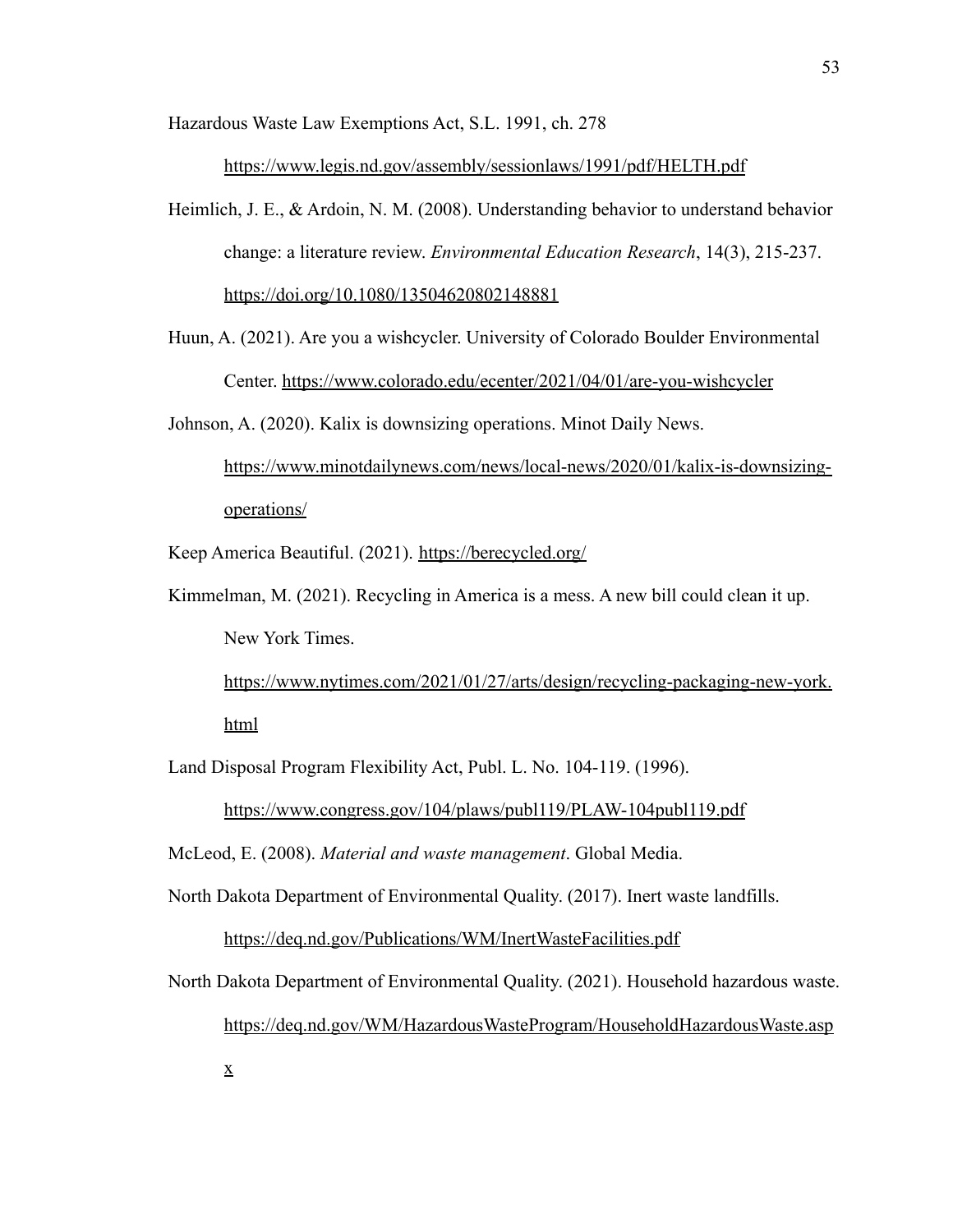North Dakota Department of Public Instruction. (2019). K-12 Education Content Standards.

<https://www.nd.gov/dpi/districtsschools/k-12-education-content-standards> North Dakota Solid Waste Management Rules, N.D.A.C art. 33.1-20. (2019).

North Dakota Solid Waste & Recycling Association. (n.d.). Waste prevention, waste reduction, and buying recycled.

[https://www.ndswra.org/uploads/1/3/4/2/134269026/ndswra-wastepreventionredu](https://www.ndswra.org/uploads/1/3/4/2/134269026/ndswra-wastepreventionreduction-03302010.pdf) [ction-03302010.pdf](https://www.ndswra.org/uploads/1/3/4/2/134269026/ndswra-wastepreventionreduction-03302010.pdf)

North Dakota State Department of Health and Consolidated Laboratories. (1993). *North Dakota solid waste management plan.*

<https://deq.nd.gov/Publications/WM/SolidWasteManagementPlan.pdf>

Resource Conservation and Recovery Act, Publ. L. No. 94-580. (1976).

[https://www.govinfo.gov/content/pkg/STATUTE-90/pdf/STATUTE-90-Pg2795.pd](https://www.govinfo.gov/content/pkg/STATUTE-90/pdf/STATUTE-90-Pg2795.pdf) [f](https://www.govinfo.gov/content/pkg/STATUTE-90/pdf/STATUTE-90-Pg2795.pdf)

Sengupta, S. (2017). *Hazardous waste management*. Momentum Press.

So, W-M. W., Cheng, N-Y. I., Chow, C.F., & Zhan, Y. (2016) Learning about the types of plastic wastes: effectiveness of inquiry learning strategies. *International Journal of Primary, Elementary and Early Years Education*, 3(13), 311-324.

<https://doi.org/10.1080/03004279.2014.976239>

Solid Waste Disposal Act, Publ. L. No. 89-272. (1965).

[https://www.govinfo.gov/content/pkg/STATUTE-79/pdf/STATUTE-79-Pg992-2.p](https://www.govinfo.gov/content/pkg/STATUTE-79/pdf/STATUTE-79-Pg992-2.pdf) [df](https://www.govinfo.gov/content/pkg/STATUTE-79/pdf/STATUTE-79-Pg992-2.pdf)